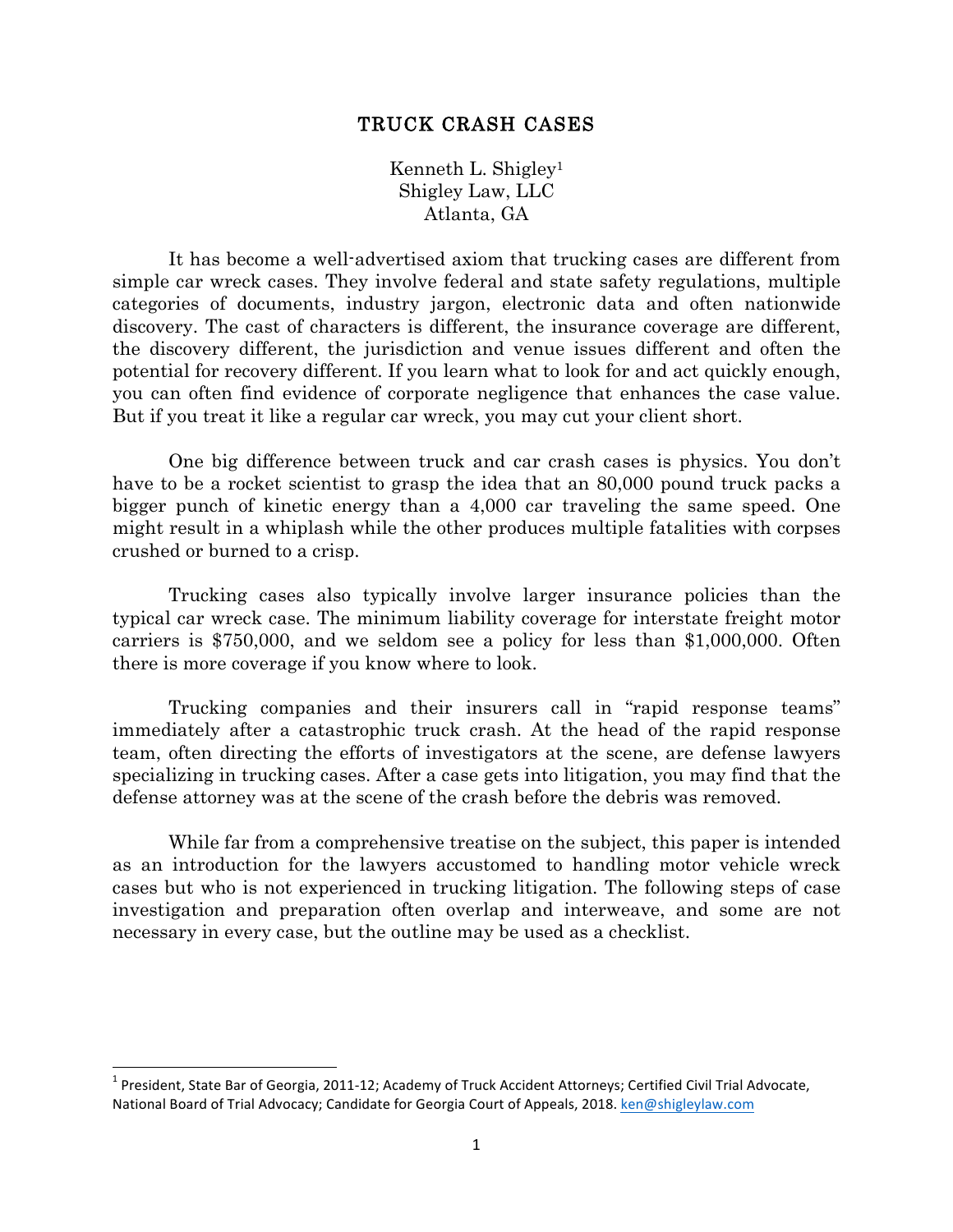### A. First steps.

You arrive at your office early in the morning and have an urgent message from an old client whose family member was killed or catastrophically injured when struck by a tractor trailer the previous night. You need to jump on this immediately. While every case is a little different, here is a checklist of early actions:

#### 1. First meeting.

Through the family member or friend who calls you, arrange to meet with the family members who has authority to retain counsel. Be alert to fractured family relationships. If necessary educate the folks about the need for everyone to be in the tent "spitting out" rather than vice versa. Determine the degree to which you may need to babysit the clients.

### 2. Get hired.

Secure an attorney employment agreement signed by whoever has authority. Impress upon them that the trucking company had a rapid response team on the scene, assessing (and sometimes "losing") evidence before the debris was cleared. Thus, it is urgent to act quickly to preserve evidence in trucking cases. If a serious injury case, get a contract signed by the injured person, or sometimes by a spouse or other relative acting on the injured person's behalf, subject to ratification by the actual client when able. If a wrongful death, it would be one of the beneficiaries listed in O.C.G.A. § 51-4-2 through 51-2-5 – spouse, parent, child, or other relative who will be representative of the estate. In addition to an employment agreement, get non-medical records authorization, HIPPA medical information authorization, insurance information affidavit, etc. Instruct clients to keep lips zipped and stay off social media.

#### 3. Records preservation letter.

As soon as you are hired, obtain from the law enforcement agency the name of the company, truck driver and insurance company. If the crash report is not ready, contact the investigating officer. Send a records preservation letter to the company, the driver and the insurer. See sample at Appendix A, but modify to avoid looking like a mindless automaton.

Understand that if you request a prompt inspection of the truck and trailer, savvy defense counsel will demand the same regarding the vehicle in which your client or decedent was traveling. This can get really expensive in a hurry. In a catastrophic case, that is fine. If the truck crash only resulted in a whiplash, it may not be cost effective.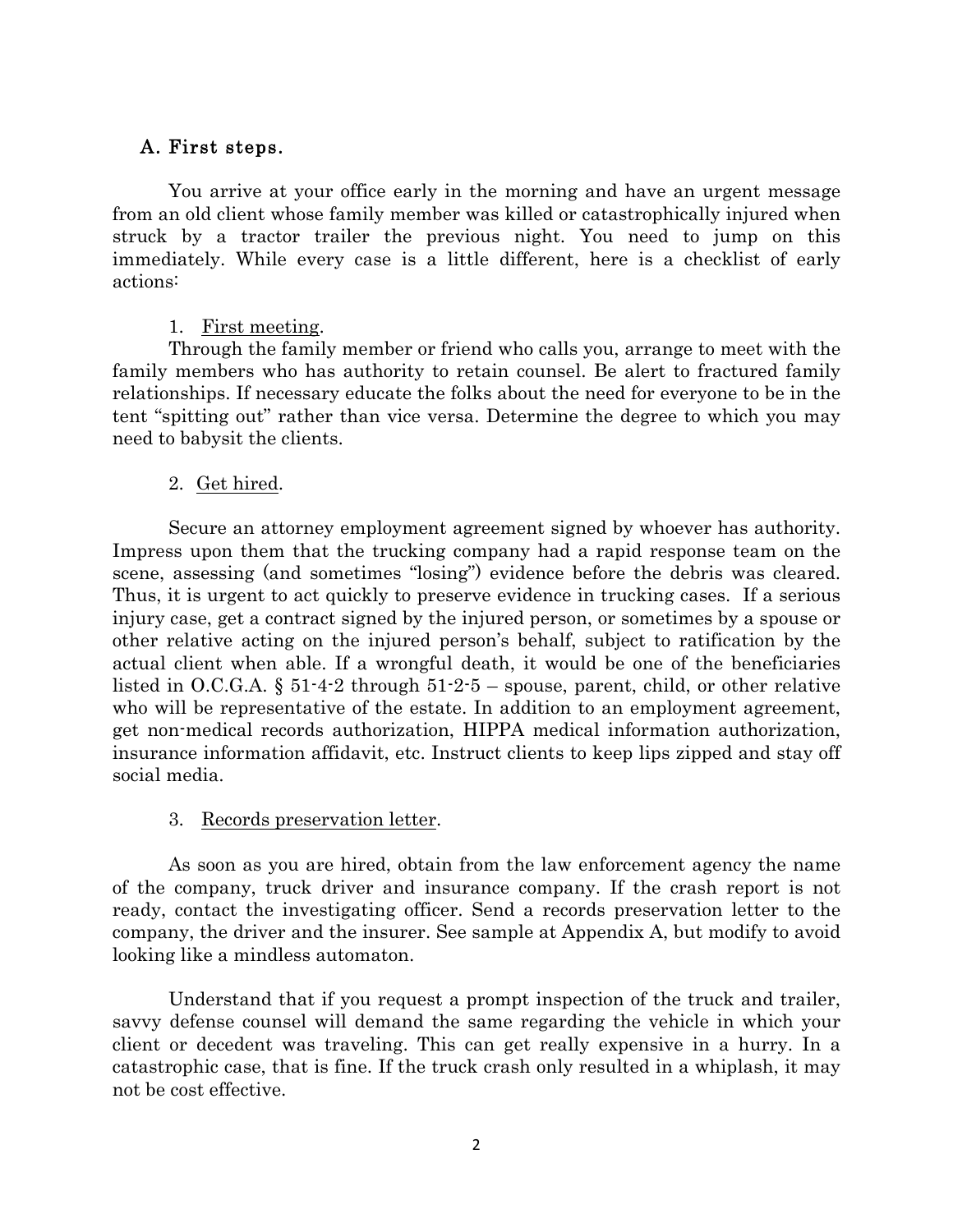#### 4. Download public information about trucking company.

A great deal of information about the trucking company and its safety record may be found on a Federal Motor Carrier Administration website, http://www.safersys.org. There is intense industry lobbying to reduce the amount of information publicly available, so download all you can while you can.

At http://www.safersys.org/CompanySnapshot.aspx, select the correct company from a list, and save in PDF the "company snapshot."

Click "SMS Results" link in the upper right hand corner. Save/ print to PDF every page that you find, clicking through on every link and performing print/save to PDF for every page of information you find.

Return to the Company Snapshot, click "Licensing and Insurance" link, and print/save in PDF everything you find there. Save the Report which is already in PDF format. Print/save to PDF the page under the HTML button. Then click through to "blanket company" information linked at the bottom of that page, and print/save to PDF. This identifies an agent for service of process in each state.

#### 5. Web search.

Do a Google and social media search regarding the company and driver. Print/save everything you find to PDF.

#### 6. Scene investigation.

Visit the crash scene yourself right away. Have a competent photographer record all details at the scene. If the case is catastrophic, go ahead and hire a top notch accident reconstruction expert. If you can't spring for that, associate at attorney who can commit the resources necessary to prosecute the case right.

#### 7. Preserve the vehicles before they are driven.

It is not uncommon for a trucking company to rush to put a unit back in service after a fatal crash, even without police authorization to remove it from an impound lot, so as to record over the electronic control module. If necessary, consider moving for a temporary restraining order.

#### 8. Open records requests.

Send to all law enforcement agencies that may have records related to the case. Remember that a major crash may have involvement of Georgia State Patrol,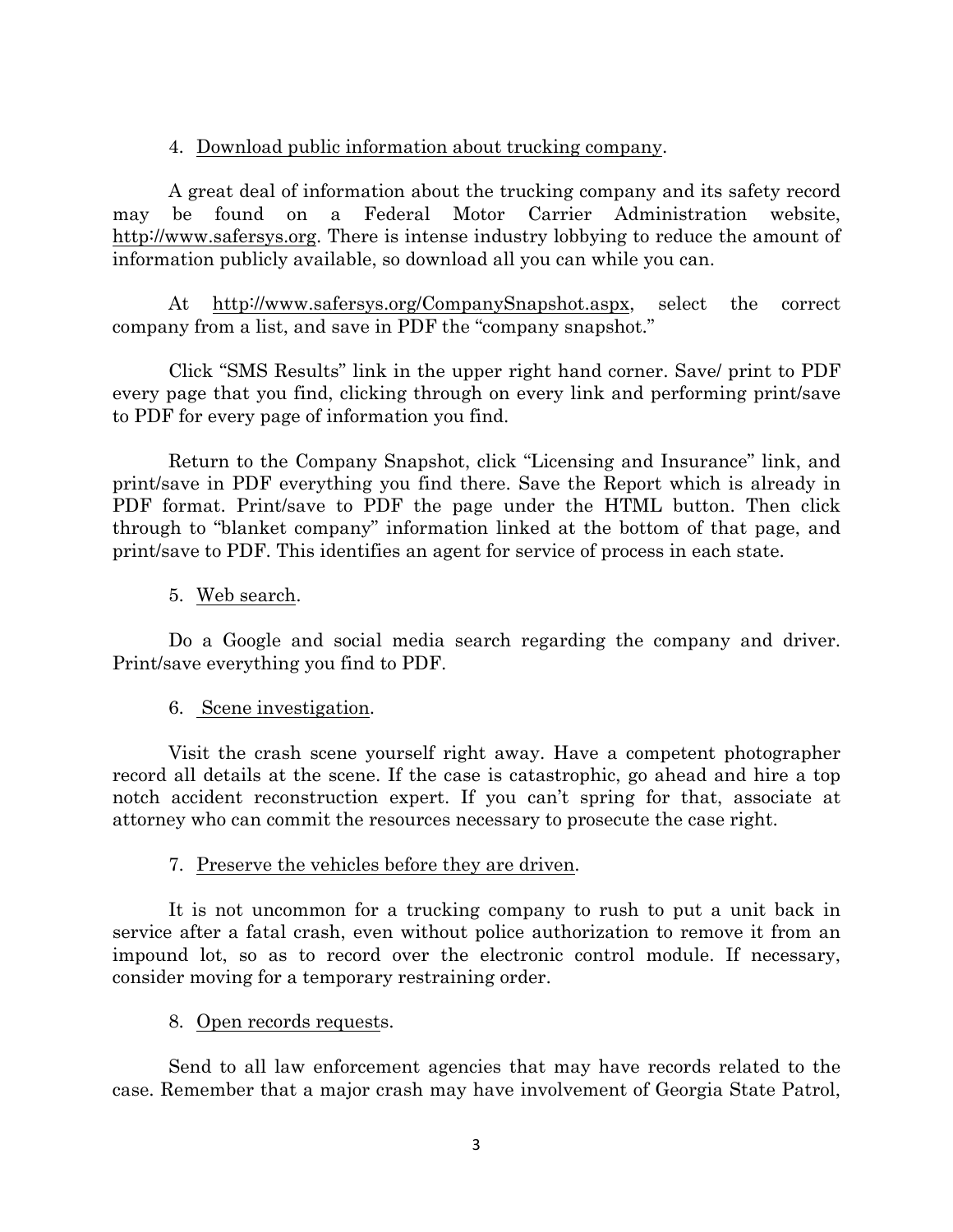county sheriff, municipality policy, fire department, and even seemingly random agencies such as Department of Agriculture and Department of Natural Resources, and 911 records. Include all still photographs, video and audio recordings, dashcam, bodycam, witness statements, field notes, etc. Check agency websites for possibility of submitting requests online or by email. See sample at Appendices B and C.

#### 9. FOIA request to Federal Motor Carrier Safety Administration

Due to lag time for response, do not delay in requesting background information on trucking companies. See https://www.fmcsa.dot.gov/foia/foiarequests. You may submit requests by email at foia@fmcsa.dot.gov. Due to funding and staffing issues, response times have slowed. See sample at Appendix D,

10.Media search.

A major truck crash may attract considerable media attention. Perform an Internet search on the crash to see what media coverage is available. Contact any TV stations, newspapers and independent "stringer" reporters and photographers that may have covered the incident.

A media monitoring or news clipping company may be helpful. Read all comments to any news stories or blogs — this can lead to identification of witnesses not included in police reports and reveal hints to public sentiment for what happened.

Get the news photographers' names and contact them directly to get pictures and video.

Print – or save in PDF format if you have a "paperless" office setup – all documents for future use.

11.Download the Google Earth "street view" of the scene.

### B. Visit the DA or Solicitor.

Under O.C.G.A.  $\S$  50-18-72(a)(4), law enforcement records are exempt from Open Records Act disclosure when there is a "pending investigation or prosecution of criminal or unlawful activity." This blocks access to many details of crash investigation, such as a Georgia State Patrol SCRT (Specialized Collision Reconstruction Team) report on a fatal crash, until the District Attorney or Solicitor General authorizes release. It is helpful to establish a friendly, cooperative relationship with the prosecutor in order to get that information for use in the civil case. Some prosecutors are insecure about releasing anything while others are happy to share with a victim's attorneys. There are many ways to work this out.

### C. Further presuit investigation.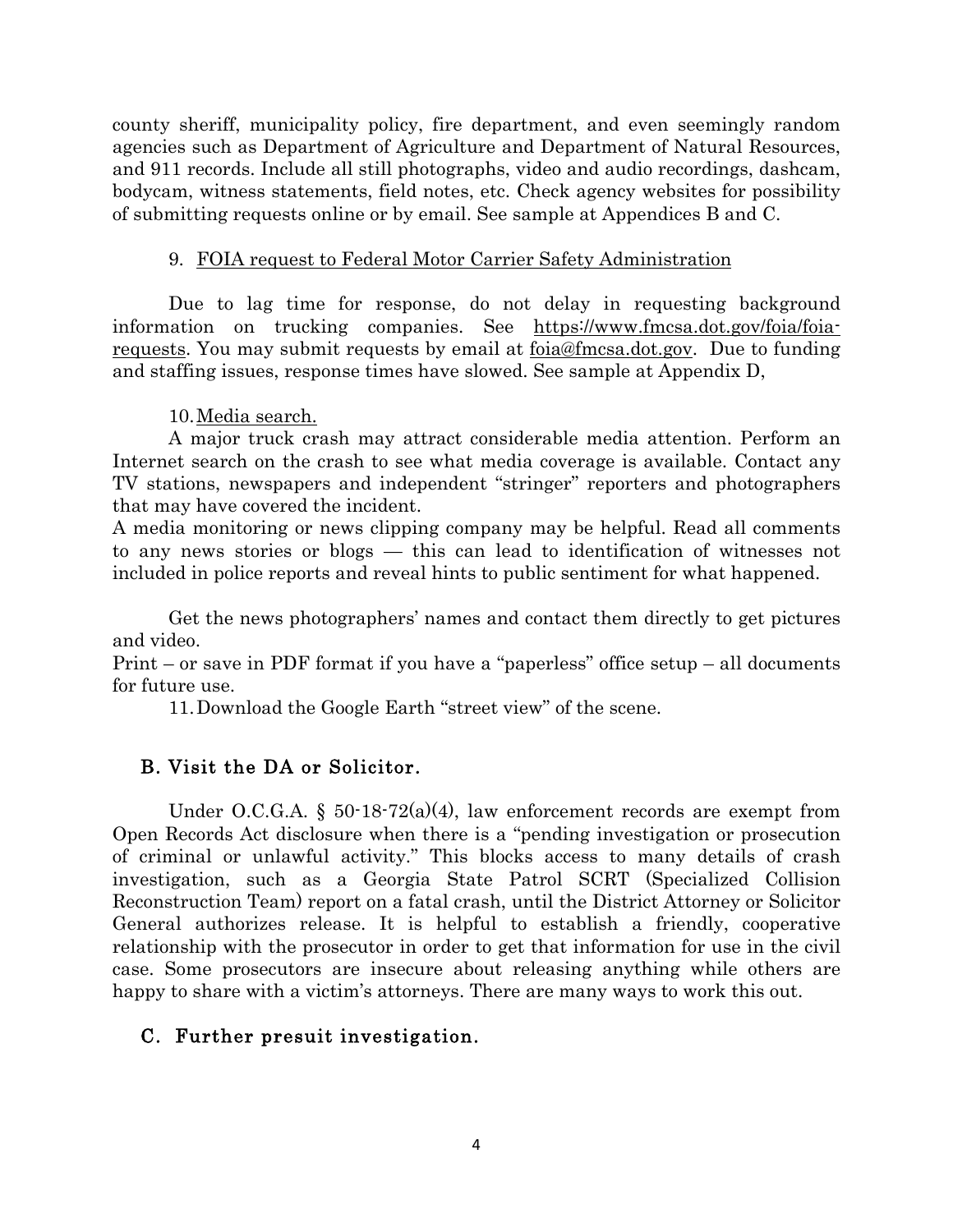- 1. Diary for follow up on Open Records request to obtain all police reports, investigation info and 911 logs and recordings. When responses arrive, check to make sure you have everything including all video and audio recordings. Search all reports and recordings for identification of additional witnesses. The 911 logs and recordings often show that the truck driver only called his dispatcher or supervisor and never called 911 to request assistance for the victim. Remember that video and audio recordings can be very powerful in a fatal or other catastrophic injury crash.
- 2. Drive the scene and make photographs from the various angles of the respective vehicles.
- 3. Look for any close businesses or residences with cameras or surveillance that may face the street or area of the crash.
- 4. If you did not have an opportunity to do so immediately after the crash, hire an accident reconstructionist with trucking and commercial vehicle experience. Personally attend your expert's inspection if humanly possible as you need a "feel" for the facts as well as a report. Your reconstruction expert with document and preserve the scene and the vehicles including:
	- a. Locate, measure, and document all scene evidence, including all marks in the roadway, median, or shoulder (skid marks, gouge marks, yaw marks, debris, etc.).
	- b. Locate and photograph all signage and mile markers, and surrounding. Locate, measure, and document all vehicle evidence, including:
	- c. The entirety of all vehicles (not just damaged areas)
	- d. All after-market add-ons (chrome, fangs on the grill, storage boxes, etc.)
	- e. All damage to any areas of the vehicles involved
	- f. All DOT or Motor Carrier numbers, company or personal names on the truck, trailer, freight container, placards, tags, and fuel permits for the trucks.
	- g. All documents that may be attached to a trailer or freight container.
	- h. Reflective materials or lights on tractors and trailers
	- i. Everything inside of the tractor, including any clues indicative of driver distraction or fatigue
	- j. Look for dangling wires or other evidence of removed telematics devices.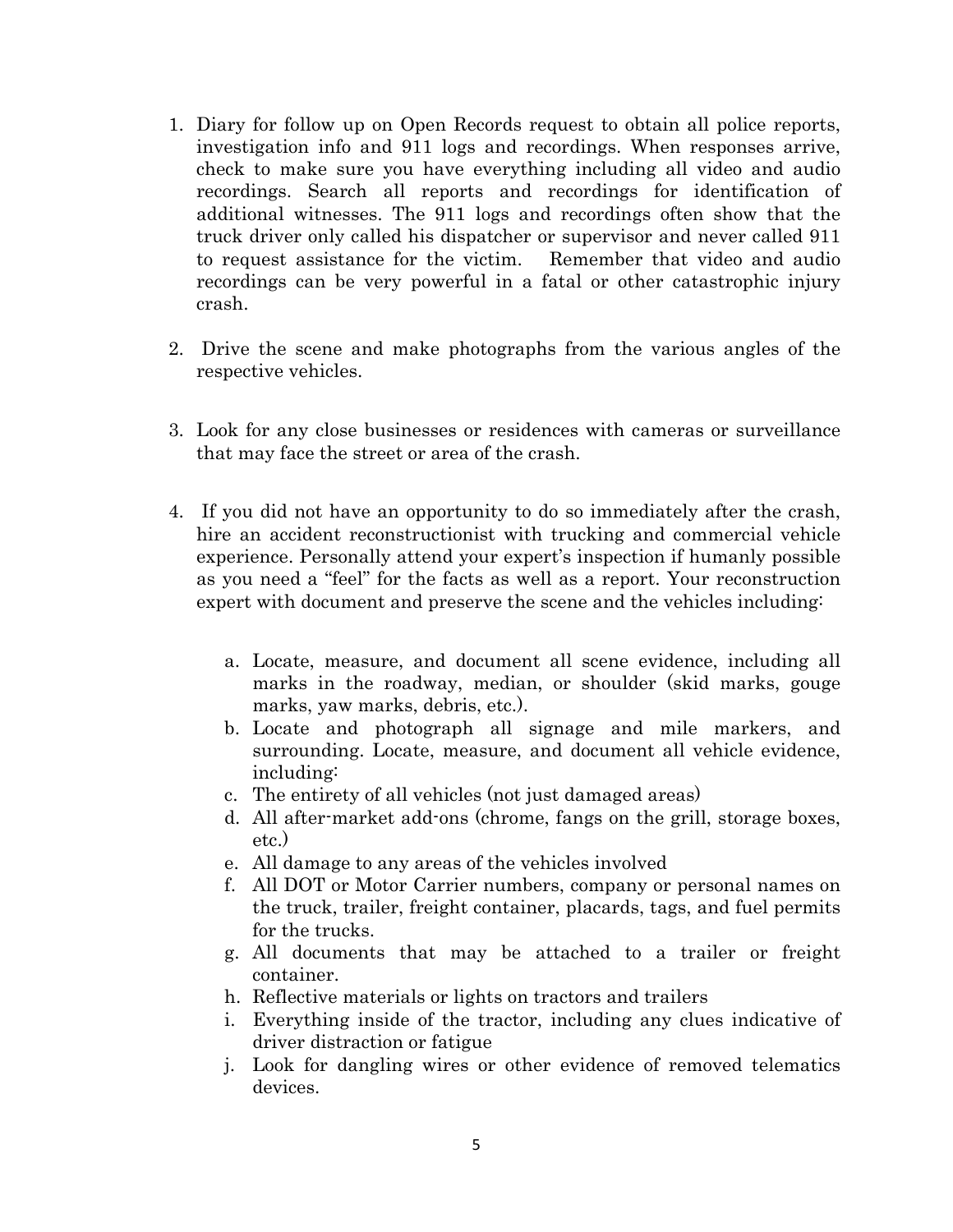- k. Look and photograph / scan at all paperwork in the tractor and on the trailer / freight container.
- l. Obtain all available electronic data from the electronic control module (ECM), event data recorder (EDR), etc.
- m. Verify all telematics, GPS, apps, and other electronic devices or software being used by the driver or in place for the tractor, trailer, or cargo at the time of the crash.
- n. Inspect and photograph all gauges and instruments on the dash (e.g., cruise control switch)
- o. Look for a detachable GPS unit, and if found obtain a data download.
- p. Locate, measure, and document all vehicle evidence, including:
	- i. The entirety of all vehicles (not just damaged areas)
	- ii. All after-market add-ons (chrome, fangs on the grill, storage boxes, etc.)
	- iii. All damage to any areas of the vehicles involved
	- iv. All DOT or Motor Carrier numbers, company or personal names on the truck, trailer, freight container, placards, tags, and fuel permits for the trucks.
	- v. All documents that may be attached to a trailer or freight container.
	- vi. Reflective materials or lights on tractors and trailers
	- vii. Everything inside of the tractor
	- viii. Look for any clues indicative of driver distraction or fatigue
	- ix. Look for dangling wires or other evidence of removed telematics devices.
	- x. Look and photograph / scan at all paperwork in the tractor and on the trailer / freight container.
	- xi. Inspect and photograph all gauges and instruments on the dash (e.g., cruise control switch)
	- xii. Look for a detachable GPS unit, and if found obtain a data download.
- 5. If a catastrophic crash happened at night, get a qualified night time photographer to document lighting conditions.
- 6. Explore options for aerial views of the scene. Sometimes Google satellite images suffice. Sometimes, in a catastrophic crash, law enforcement will have done aerial photography before clearing the scene.
- 7. Interview all drivers and witnesses, and take written or video statements if they are willing.
	- a. Did they take photos or video on their cell phones or other devices?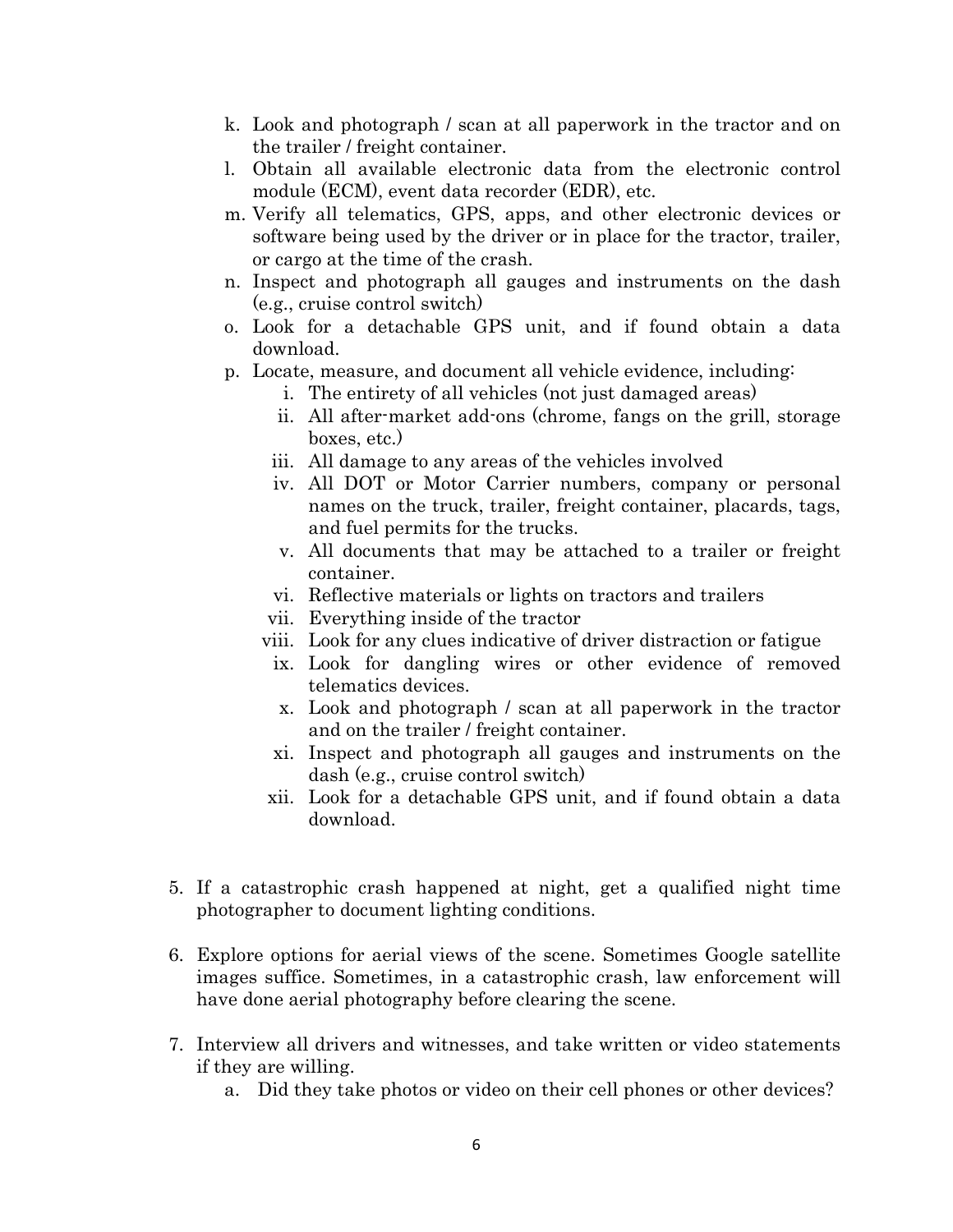- b. Remember that license plates of cars stopping at the scene are visible in video or still photos, and other witnesses not listed on the police report can be identified.
- 8. Talk to all public safety personnel at the scene and investigating officer(s) including fire rescue personnel and other first responders. They may have additional insights about the truck driver's conduct, the victim's suffering, etc. It is not unusual to find the best photos were made by a fireman on his cell phone.
- 9. Talk to the investigators from other agencies on scene (DOT, DNR, Agriculture, Environmental Protection Agency, etc.).
- 10. If weather is an issue, obtain meteorological records. See https://www.ncdc.noaa.gov/data-access.
- 11. Investigate the company (or companies) involved—identify owners and employers of all persons and equipment involved in the entire transportation cycle and what they were being paid
- 12. Investigate the driver further.
	- a. Order a background check which may provide an overview of residential, marital and work history, even though such reports may be unreliable.
	- b. Request the driving record for the driver the stated where the driver has a commercial driver's license. (This may have to wait until suit is filed so you can issue a subpoena.)
	- c. If available, check the local public records (courts, criminal records, etc.) in addition to the state records.
- 13. Investigate potential broker, shipper, and freight forwarder liability depending on the information available to the broker or shipper, you can have additional defendants and coverage under various theories.

# D. Hire the Necessary Experts.

There are several categories of experts you may need. You may not need all of these experts in any one wreck, but if you do need one of these experts, you will need the best and you will need him or her fast.

Remember police reports are often wrong. Hire your experts and get them involved early. Often, the driver of the car is dead or so incapacitated as to be unable to give a statement, so the police generally only get one side of the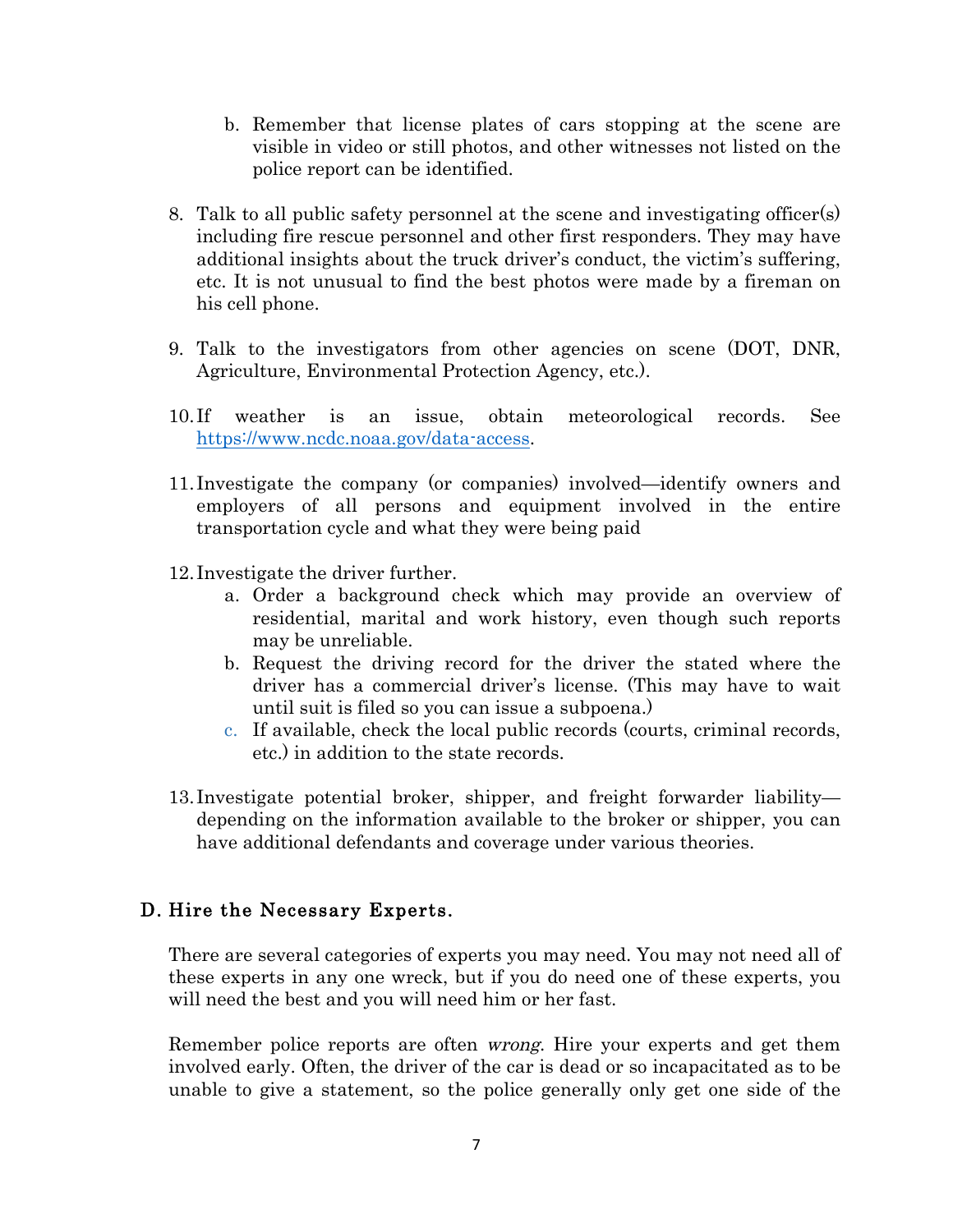story and miss, or are deliberately not told, critical facts. These facts, if known, may very well have changed the officer's opinion as to the cause of the collision.

The potential experts may include:

- 1. A first-class, qualified accident reconstructionist with big truck experience (mentioned above). Accident reconstructionists who are not engineers can be used, but they should be carefully vetted. The accident reconstruction expert should have experience and the capability to download the tractortrailer's event data recorders and telematics, and review the truck's onboard computer. This person will know how to download all of the control modules (e.g., the anti-lock brake ECM, the air bag ECM, etc.) in addition to the EDR. If you only have the event data recorder downloaded, you may be missing evidence.
- 2. Evidence photographer (mentioned above).
- 3. Human factors expert
- 4. Fatigue / sleep medicine expert
- 5. Trucking safety compliance expert
- 6. Truck driver operation / training expert
- 7. Truck investigator or mechanic expert. Often a reconstruction expert can do this, but make sure.
- 8. Conspicuity expert
- 9. Hazardous materials expert
- 10.Load securement or cargo expert
- 11.Forensic computer expert

# E. Legal analysis.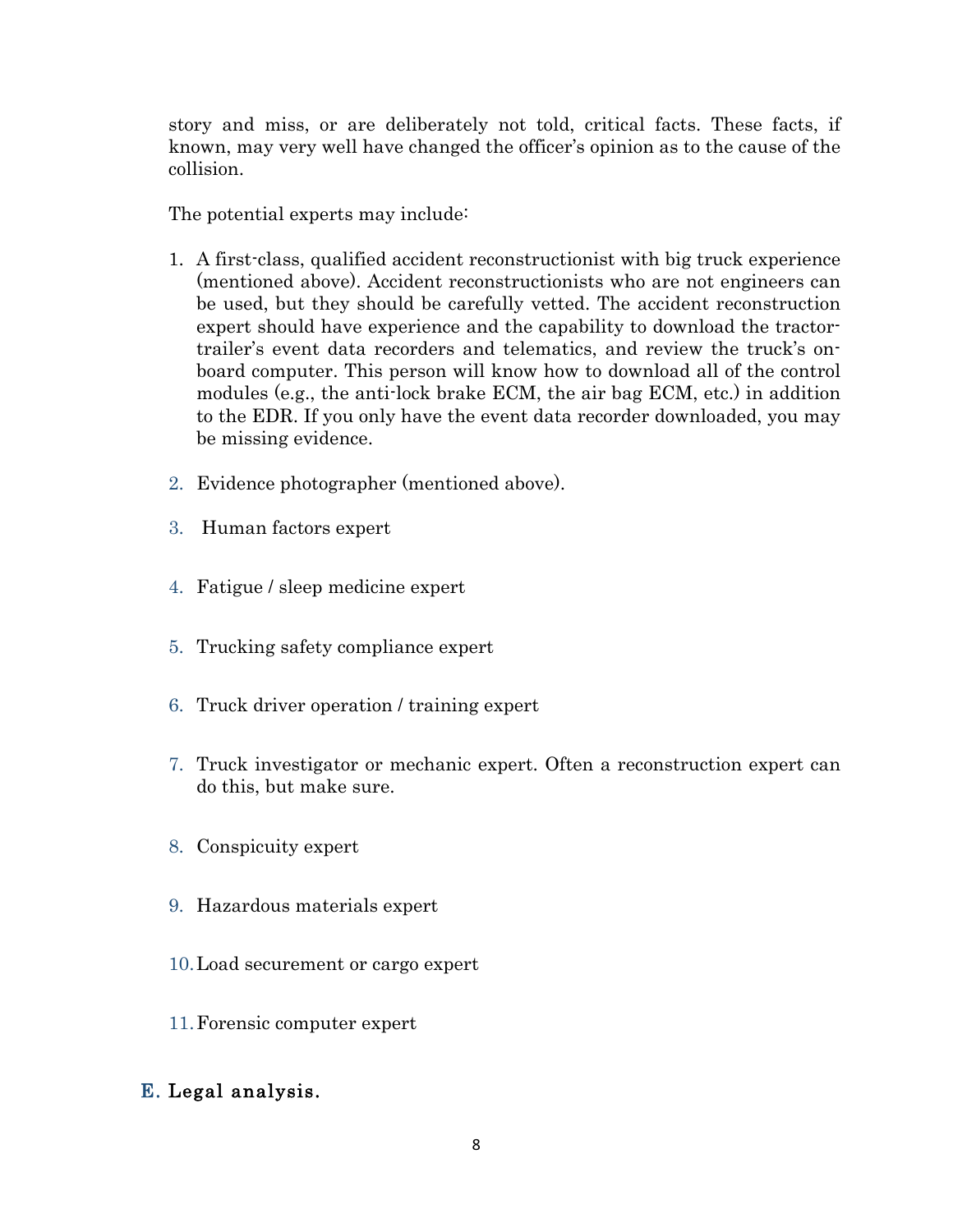1. Confirm whether defendant truck was commercial motor vehicle.

49 C.F.R. § 390.5 defines a commercial motor vehicle is defined as:

[A]ny self-propelled or towed motor vehicle used on a highway in interstate commerce to transport passengers or property when the vehicle— (1) Has a gross vehicle weight rating or gross combination weight rating, or gross vehicle weight or gross combination weight of 4,536 kg (10,001 pounds) or more, whichever is greater; or (2) Is designed or used to transport more than eight passengers (including the driver) for compensation; or (3) Is designed or used to transport more than 15 passengers, including the driver, and is not used to transport passengers for compensation; or (4) Is used in transporting material found by the Secretary of Transportation to be hazardous under 49 U.S.C. § 5103 and transported in a quantity requiring placarding under regulations prescribed by the Secretary under 49 C.F.R., subtitle B, chapter I, subchapter C.

- 2. Confirm whether the truck driver and commercial motor carrier were engaged in interstate or intrastate commerce.
	- a. If interstate—the carrier is governed by the FMCSRs; 49 C.F.R. parts 382, 385 and 390–397.
	- b. If intrastate, Georgia incorporate<sup>s</sup> most of the FMCSRs in Georgia Department of Public Safety Transportation Rulebook, https://dps.georgia.gov/georgia-department-publicsafety-transportation-rulebook

# 3. "Rules of the Road" analysis.

- a. See Rick Friedman & Patrick Malone, Rules of the Road (2d Ed., 2010). Proof of violation of rules is part of the battle but the plaintiff must also present evidence that the violation was at least a concurrent proximate cause of the crash.
- b. Federal Motor Carrier Safety Regulations. A few of the regulations most often referred to in crash cases are:
	- i. General applicability. 49 C.F.R. § 390.3. "(a) The rules in this chapter are applicable to all employers, employees, and commercial motor vehicles, which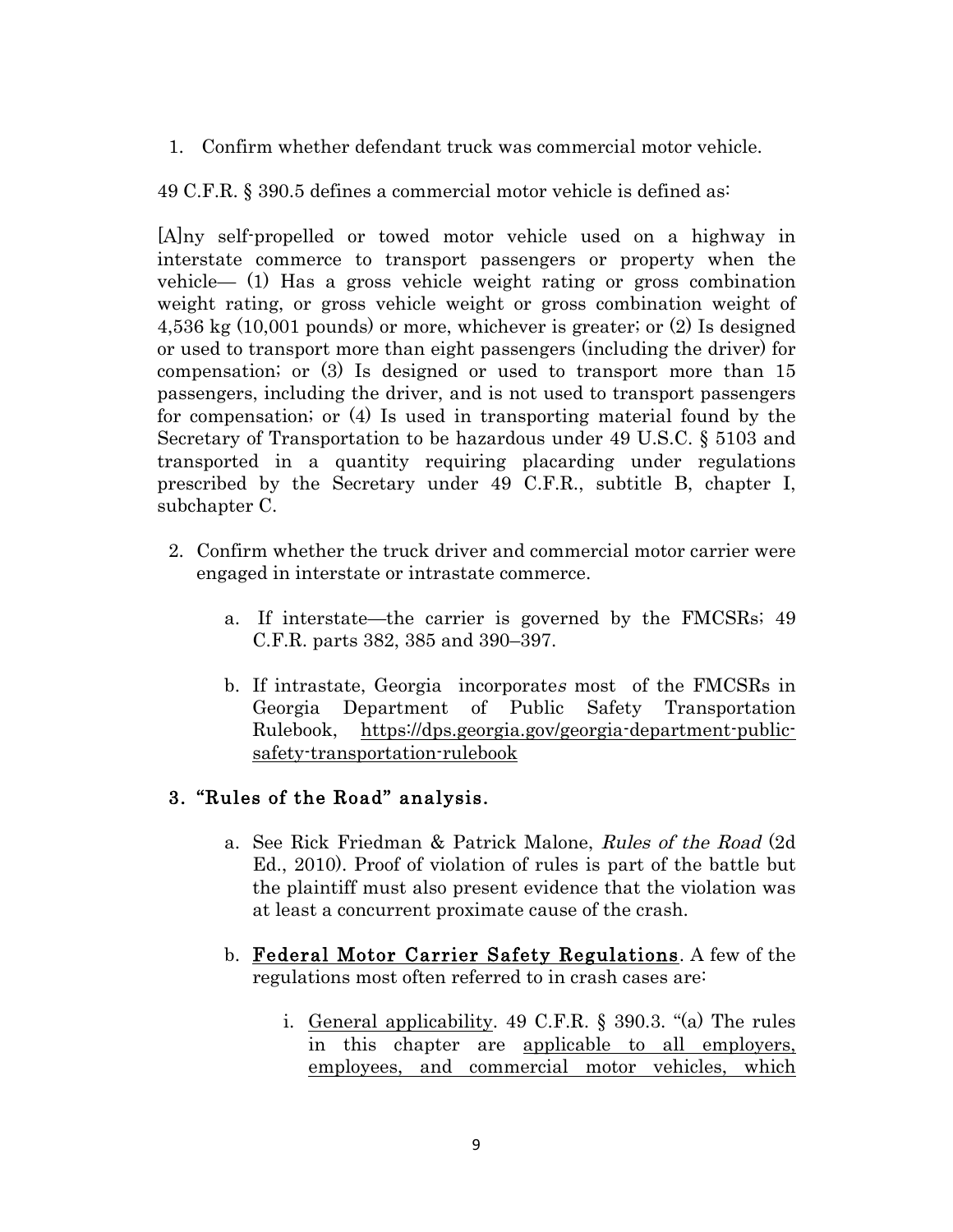transport property or passengers in interstate commerce."

ii. Knowledge of & compliance with the regulations, 49 C.F.R. § 390.3(e):

(1) Every employer shall be knowledgeable of and comply with all regulations…

(2) Every driver and employee shall be instructed regarding, and shall comply with, all applicable regulations …

(3) All motor vehicle equipment and accessories required by this subchapter shall be maintained in compliance with all applicable performance and design criteria set forth in this subchapter.

#### iii. Definitions of employer and employee. 49 C.F.R. § 390.5

Employer - any person who owns or leases a CMV in connection with that business, or assigns employees to operate it (excludes USA, States, political subdivisions)

Employee - any individual, other than an employer, who is employed by an employer and who in the course of his or her employment directly affects commercial motor vehicle safety. Such term includes a driver of a commercial motor vehicle (including an independent contractor while in the course of operating a commercial motor vehicle), a mechanic, and a freight handler. (excludes USA, States, political subdivisions)

iv. Definition of Commercial Motor Vehicle, 49 C.F.R. § 390.5.

Commercial motor vehicle means any self-propelled or towed motor vehicle used on a highway in interstate commerce to transport passengers or property when the vehicle—

- (1) Has a gross vehicle weight rating or gross combination weight rating, or gross vehicle weight or gross combination weight, of 10,001 pounds or more; or
- (2) Is designed or used to transport more than 8 passengers (including the driver) for compensation;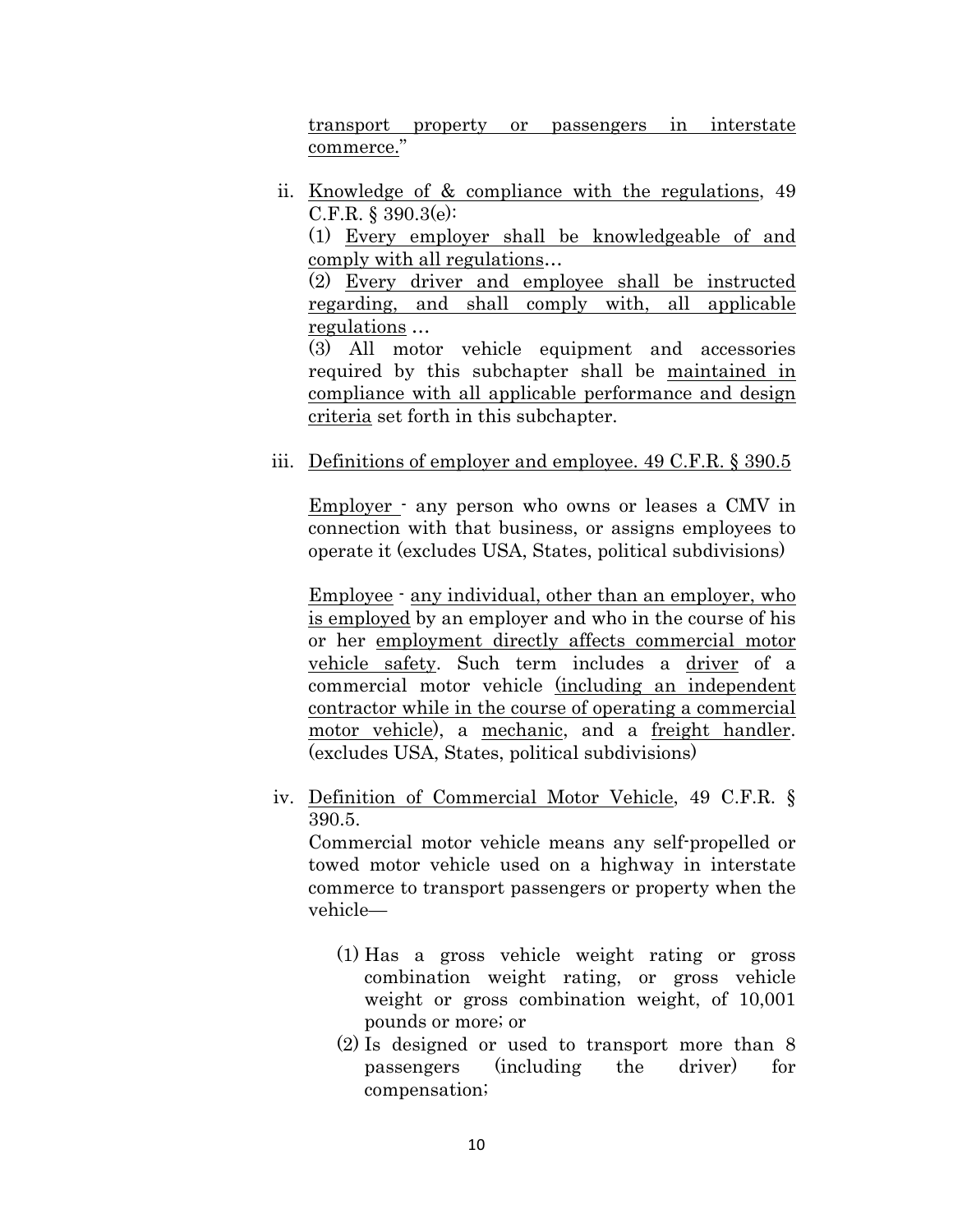- (3) Is designed or used to transport more than 15 passengers, including the driver, not for compensation; or
- (4) Is used in transporting HAZMAT

Commercial motor vehicles over 10,001 but under 26,001 pounds MUST satisfy all the regulations except: CDL, Alcohol and Drug Testing, and 150 mile radius versus 100 mile radius.

The definition of Commercial Motor Vehicle includes a towed trailer and an intermodal container chassis trailer.

- v. Motor carrier to require observance of driver regulations. 49 C.F.R. § 390.11: "Whenever a duty is prescribed for a driver or a prohibition is imposed upon the driver, it shall be the duty of the motor carrier to require observance of such duty or prohibition. If the motor carrier is a driver, the driver shall likewise be bound."
- vi. Aiding or abetting violations. 49 C.F.R. § 390.13. "No person shall aid, abet, encourage, or require a motor carrier or its employees to violate the rules of this chapter."
- vii. Minimum driver qualifications. 49 C.F.R. § 391.1.

"(a) The rules in this part establish minimum qualifications for persons who drive commercial motor vehicles as, for, or on behalf of motor carriers. The rules in this part also establish minimum duties of motor carriers with respect to the qualifications of their drivers.

(b) A motor carrier who employs himself/herself as a driver must comply with both the rules in this part that apply to motor carriers and the rules in this part that apply to drivers."

#### viii. English language. 49 C.F.R. § 391.11.

"(b)(2) Can read and speak the English language sufficiently to converse with the general public, to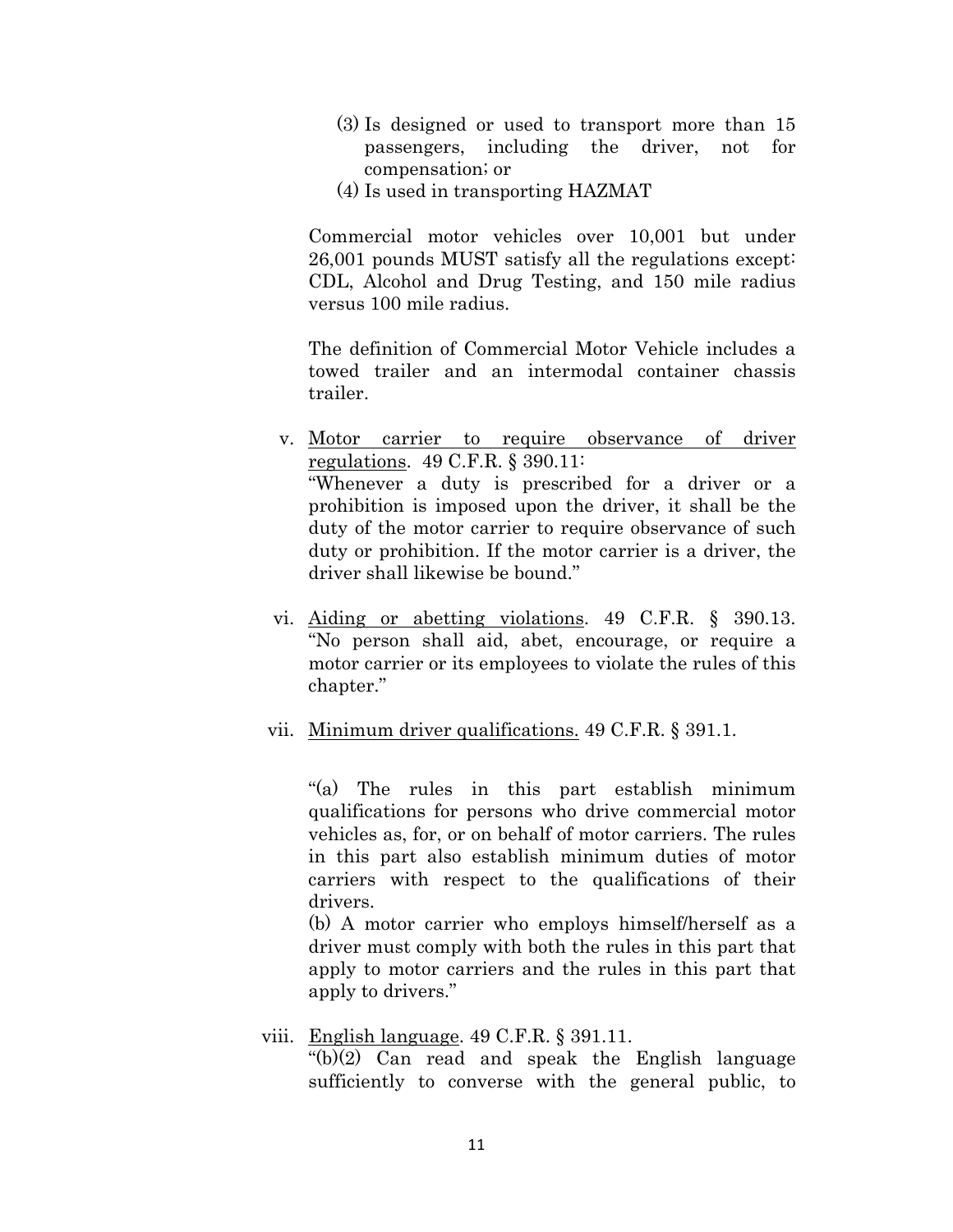understand highway traffic signs and signals in the English language, to respond to official inquiries, and to make entries on reports and records."

ix. Scope of rules on operation. 49 C.F.R. § 392.1.

"Every motor carrier, its officers, agents, representatives, and employees responsible for the management, maintenance, operation, or driving of commercial motor vehicles, or the hiring, supervising, training, assigning, or dispatching of drivers, shall be instructed in and comply with the rules in this part."

x. Comply with state laws. 49 C.F.R. § 392.2.

"Every commercial motor vehicle must be operated in accordance with the laws, ordinances, and regulations of the jurisdiction in which it is being operated. However, if a regulation of the FMCSA imposes a higher standard of care than that law, ordinance or regulation, the FMCSA regulation must be complied with"

Violating a State law is also a violation of this federal regulation.

xi. Schedules to Conform with Speed Limits.

49 C.F.R. § 392.6."No motor carrier shall schedule a run nor permit nor require the operation of any CMV between points in such period of time as would necessitate the CMV being operated at speeds greater than those prescribed …. " (speed limit).

xii. Ill or fatigue operator.

49 C.F.R. § 392.3 provides: "No driver shall operate a commercial motor vehicle, and a motor carrier shall not require or permit a driver to operate a commercial motor vehicle, while the driver's ability or alertness is so impaired, or so likely to become impaired, through fatigue, illness, or any other cause, as to make it unsafe for him/her to begin or continue to operate the commercial motor vehicle. However, in a case of grave emergency where the hazard to occupants of the commercial motor vehicle or other users of the highway would be increased by compliance with this section, the driver may continue to operate the commercial motor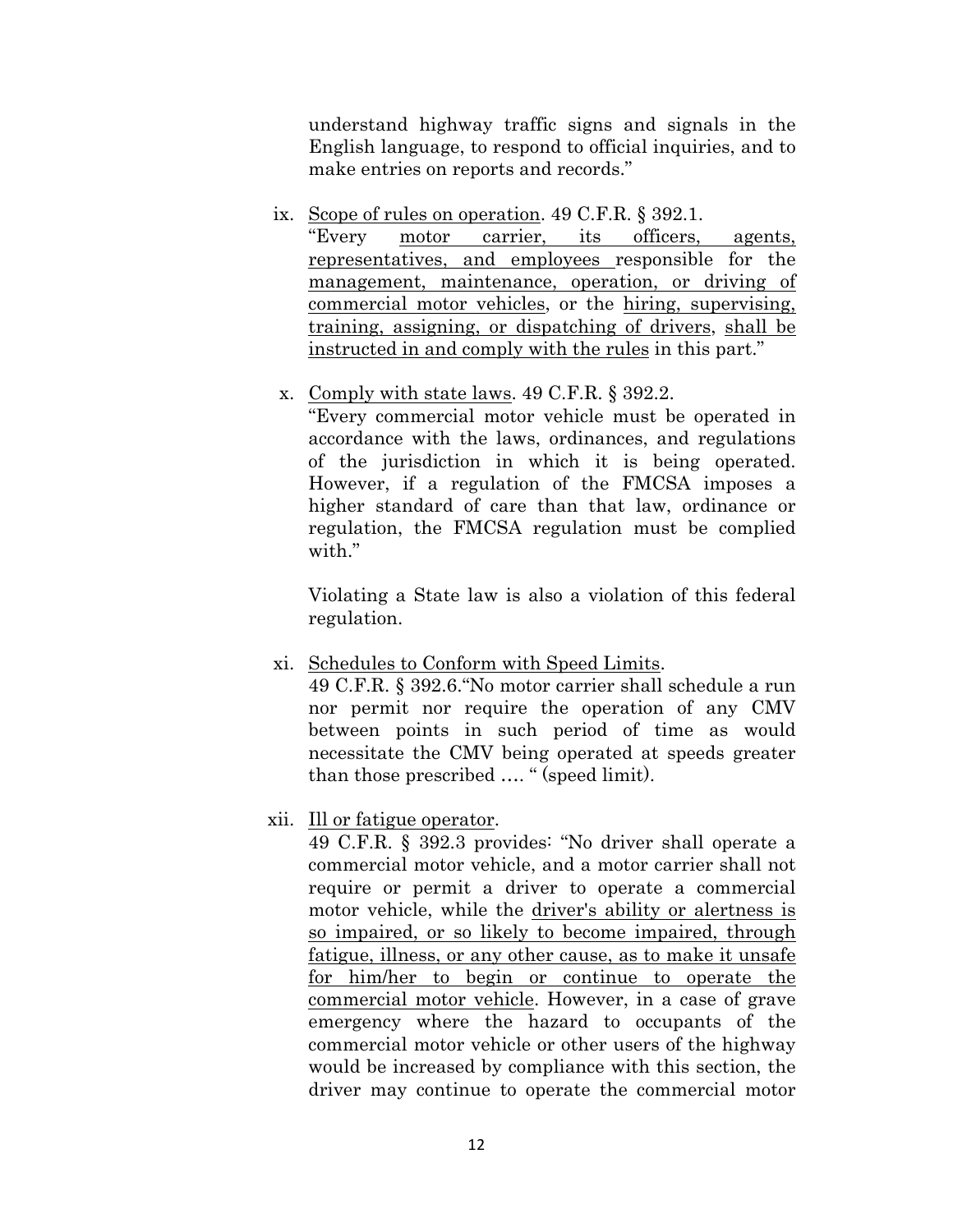vehicle to the nearest place at which that hazard is removed."

xiii. Hours of service.

The aim of the HOS regulations is to make our roadways safer by reducing crashes caused by driver fatigue. The link between driver fatigue and attentiveness is well recognized and has been known for many decades. "Indeed, as early as 1937, the ICC passed regulations limiting a commercial driver's hours of service to protect the public from the danger posed by fatigued drivers."2 While beyond the scope of this paper, there is a lot of science backing up the common sense observation that a fatigued driver is a less safe driver.

Drivers of large trucks and buses (10,001 pounds truck, bus with 16+ occupants even if driver not paid, van with 9+ occupants if driver is paid, not exclusively within 100 mile short haul radius) in interstate commerce generally are required to maintain record of their hours of service.

Assuming a truck driver is operating a CMV and does not fall within any exceptions, § 395.3 of the FMCSRs sets forth the maximum working times. These rules set limits on driving based on both "on-duty time" and "driving time." In short, there is an 11-hour driving limit and a 14-hour on-duty limit per day, and a 60- or 70-hour on-duty limit per seven- or eight-day "week."

The 11-hour driving limit essentially provides that a trucker may not drive for more than 11 hours at a time following 10 consecutive hours of off-duty time.23 Currently, this 11-hour driving time period can be 11 hours in a row or smaller time periods with breaks in between that add up to the limit. After a truck driver reaches the 11-hour limit, he or she must be off duty for another 10 consecutive hours before driving again.24

 $2$  Carmichael v. Kellogg, Brown & Root Servs., Inc., 572 F.3d 1271, 1297 fn. 3 (11th Cir. 2009) (Kravitch, Circuit Judge, concurring in part and dissenting in part) ("There have been numerous studies on the connection between fatigue and a driver's ability to be attentive.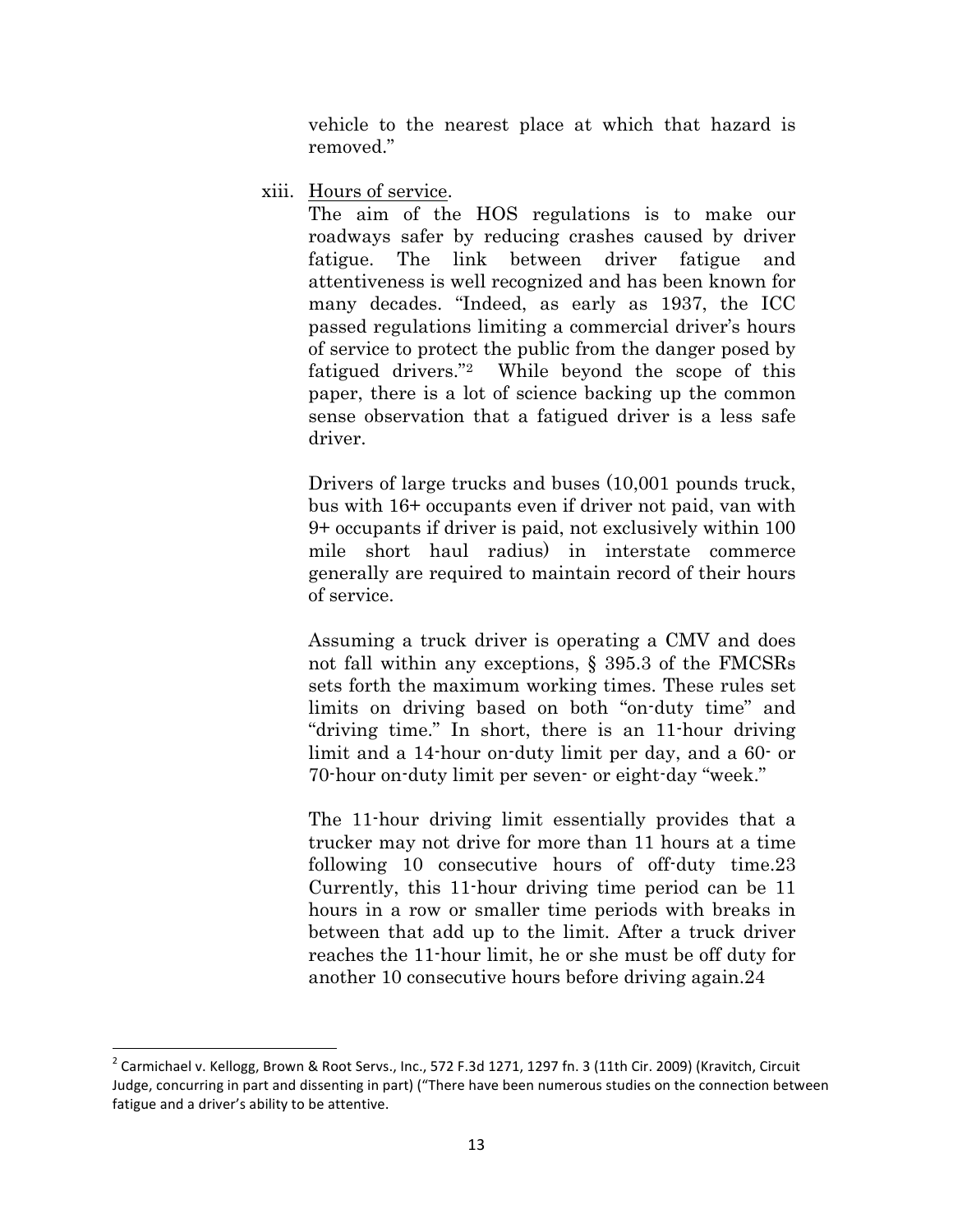The 14-hour on-duty limit basically affords a truck driver a 14-hour window within which to drive.25 As with the 11-hour driving limit, the 14-hour limit is allowed after 10 consecutive hours of off-duty time. The 14-hour time period begins once a truck driver is on duty, and it continues to run even if the trucker has offduty time within the 14-hour time period. Once the 14 hour time limit is reached, a trucker must stop driving. He or she can do other "on-duty"

Traditionally, driver have maintained paper logs subject to easy falsification. One of the arts of trucking litigation has been in cross referencing driver logs with other sources of information to prove the driver lied to drive over legal hours. Increasingly electronic logs are gaining prevalence, which raises the degree of sophistication required to cheat on logs as well as the sophistication required to prove such falsification.

#### xiv. Hazardous conditions, extreme caution.

49 C.F.R. § 392.14 requires: "Extreme caution in the operation of a CMV shall be exercised when hazardous conditions, such as those caused by snow, ice, sleet, fog, mist, rain, dust, or smoke, adversely affect visibility or traction. Speed shall be reduced when such conditions exist. If conditions become sufficiently dangerous, the operation of the CMV shall be discontinued and shall not be resumed until the CMV can be safely operated. Whenever compliance with the foregoing provisions of this rule increases hazard to passengers, the CMV may be operated to the nearest point at which the safety of passengers is assured."

Cross reference with detailed guidance in CDL Manual, section 2.6.4, cautioning drivers slowing speed by onethird on wet roads, by one-half on packed snow, and slowing to a crawl or pulling over on ice. The CDL manual also cautions against overdriving headlights at night.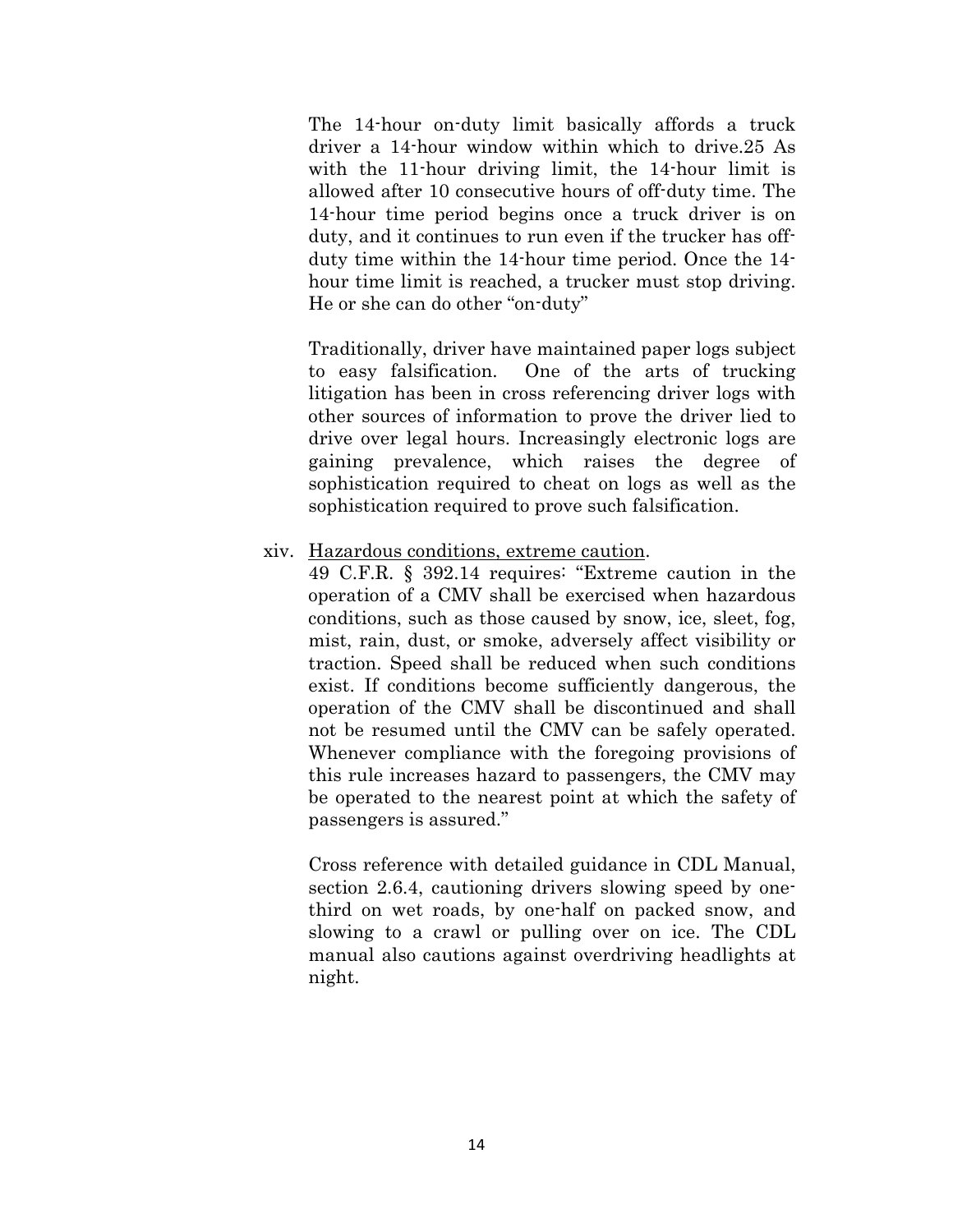Some courts have held violation of this section is negligence per se.3 Commercial Drivers License manuals, which are uniform in all states, advise reducing speed by one-third in adverse weather conditions affecting visibility and traction. Professional drivers and safety directors must admit that this is an important safety rule on which they are trained.

xv. Obscured lamps and reflective devices. 49 C.F.R. § 392.33.

"No CMV shall be driven when any of the required lamps or reflective devices/material are obscured by the tailboard, or by any part of the load or its covering, by dirt or …. otherwise."

- xvi. Alcohol and Drugs. 49 C.F.R. § 382 (very detailed) Post-accident testing is required if: (a) fatality, whether or not driver is cited; (b) injury with medical treatment away from scene if driver is cited; and (c) disabled vehicle towed away if driver is cited.
- xvii. 49 C.F.R. § 383: Minimum uniform commercial driver's license requirements
- xviii. 49 C.F.R. § 385: Safety fitness procedures
- xix. 49 C.F.R. § 387: Minimum levels of insurance coverage
- xx. 49 C.F.R. § 390: Trucking company minimum requirements
- xxi. 49 C.F.R. § 392: Operation of motor vehicles
- xxii. 49 C.F.R. § 393: Vehicle options necessary for safe operation
- xxiii. 49 C.F.R. § 396: Inspection, repair, and maintenance of vehicles
- xxiv. 49 C.F.R. § 397: Transportation of hazardous materials, driving requirements, and parking rules
- c. Instrastate trucking in Georgia. See https://dps.georgia.gov/georgia-department-public-safetytransportation-rulebook

 $3$  See, e.g., Weaver v. Chavez, 133 Cal.App.4th 1350, 35 Cal.Rptr.3d 514 (Cal.App. 2 Dist.,2005); Jurek v. Hubbs, 2004 WL 1487116 (Ky.App.,2004); Crooks v. Sammons Trucking, Inc., 2001 WL 1654986 (Cal.App. 3 Dist.,2001); Barrows v. Schneider Nat. Carriers Inc., 156 F.3d 1235 (9th Cir., 1998); But see, Dortch v. Fowler, 2008 WL 834091 (W.D.Ky.,2008); Kimberlin v. PM Transport, Inc., 264 Va. 261, 563 S.E.2d 665 (Va.,2002); Ruhland v. Smith, 1991 WL 257962 (Minn.App.,1991). See also, George v. Estate of Baker, 724 N.W.2d 1 (Minn.,2006).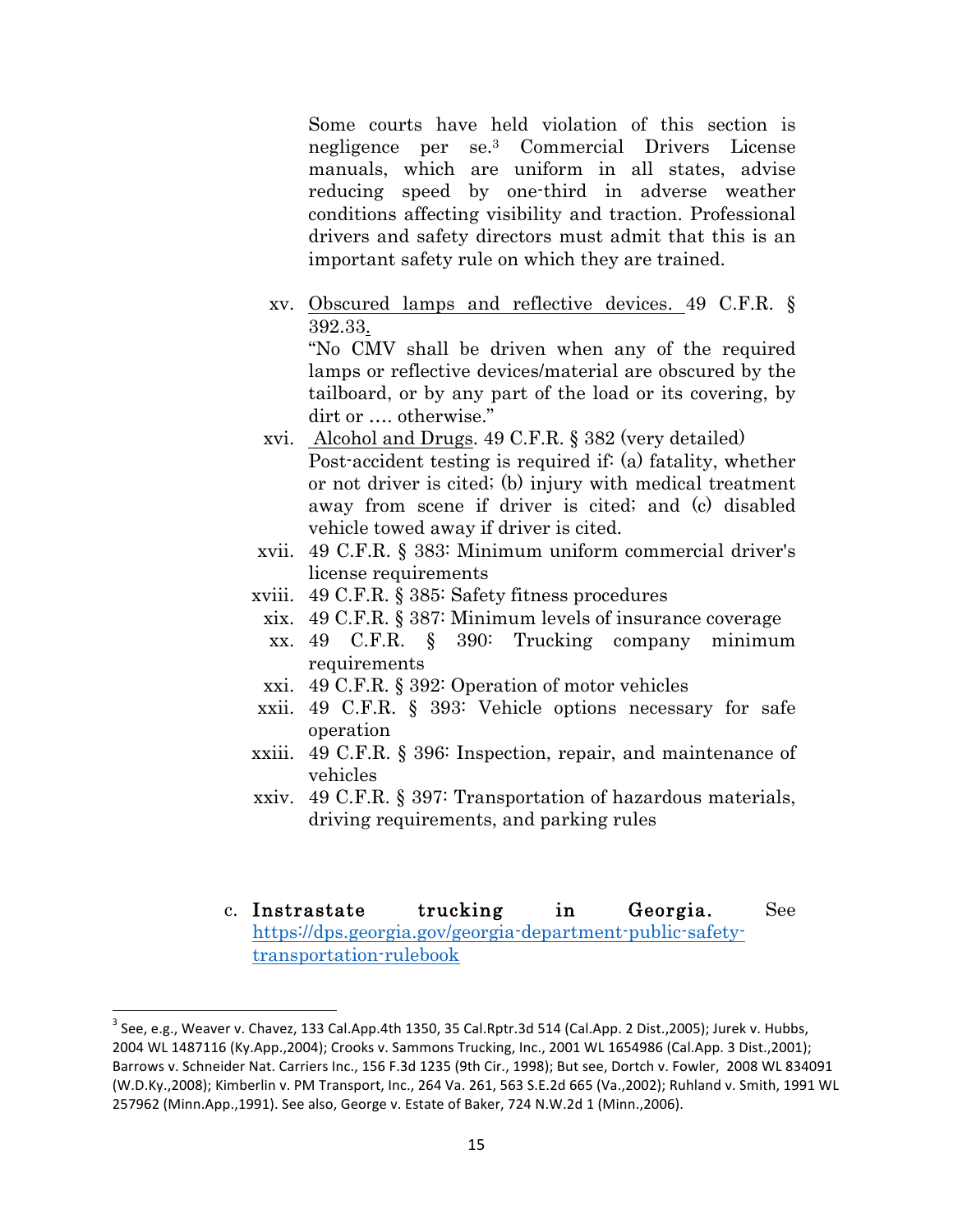- i. Instrastate Motor Carrier Safety Regulations. See Georgia Department of Public Safety Transportation Rulebook, Chapter One, Motor Carrier Safety Regulations. Based mostly on Federal Motor Carrier Safety Regulations, with exceptions. Cite to section numbers in this rather than Federal Motor Carrier Safety Regulations in intrastate cases.
- ii. Georgia Forest Products Trucking Rules. See Georgia Department of Public Safety Transportation Rulebook, Chapter Four, Georgia Forest Products Trucking Rules. This is poorly enforced, if at all.

#### d. Commercial Driver's License Manual

49 C.F.R. § 383.131, Test Manuals, mandates: "(1) A State must provide an FMCSA pre-approved driver information manual…. The manual must be comparable to the American Association of Motor Vehicle Administrators' (AAMVA)… Model Commercial Driver Manual…. The manual must include…" a long list of specifically required areas of knowledge and skill specified in 49 C.F.R. § 383.111 and 49 C.F.R. § 113.

In addition, 49 C.F.R.  $\S$  131(a)(1)(iv) provides that such manual must include "The substance of the knowledge and skills that drivers must have, as outlined in subpart G of this part for the different vehicle groups and endorsements ..."

The referenced subpart G mandates, "All drivers of CMVs must have the knowledge and skills necessary to operate a CMV safely as contained in this subpart. The specific types of items that a State must include in the knowledge and skills tests that it administers to CDL applicants are included in this subpart."

The CDL Manuals of all states track precisely those areas of required knowledge and skill with greater details. While there are no published court decisions on point, one may argue that the CDL Manual has force of law under the Federal Motor Carrier Safety Regulations. At minimum, it sets an industry standard of care for operation of commercial motor vehicles. Defense lawyers may take the opposite position, that the CDL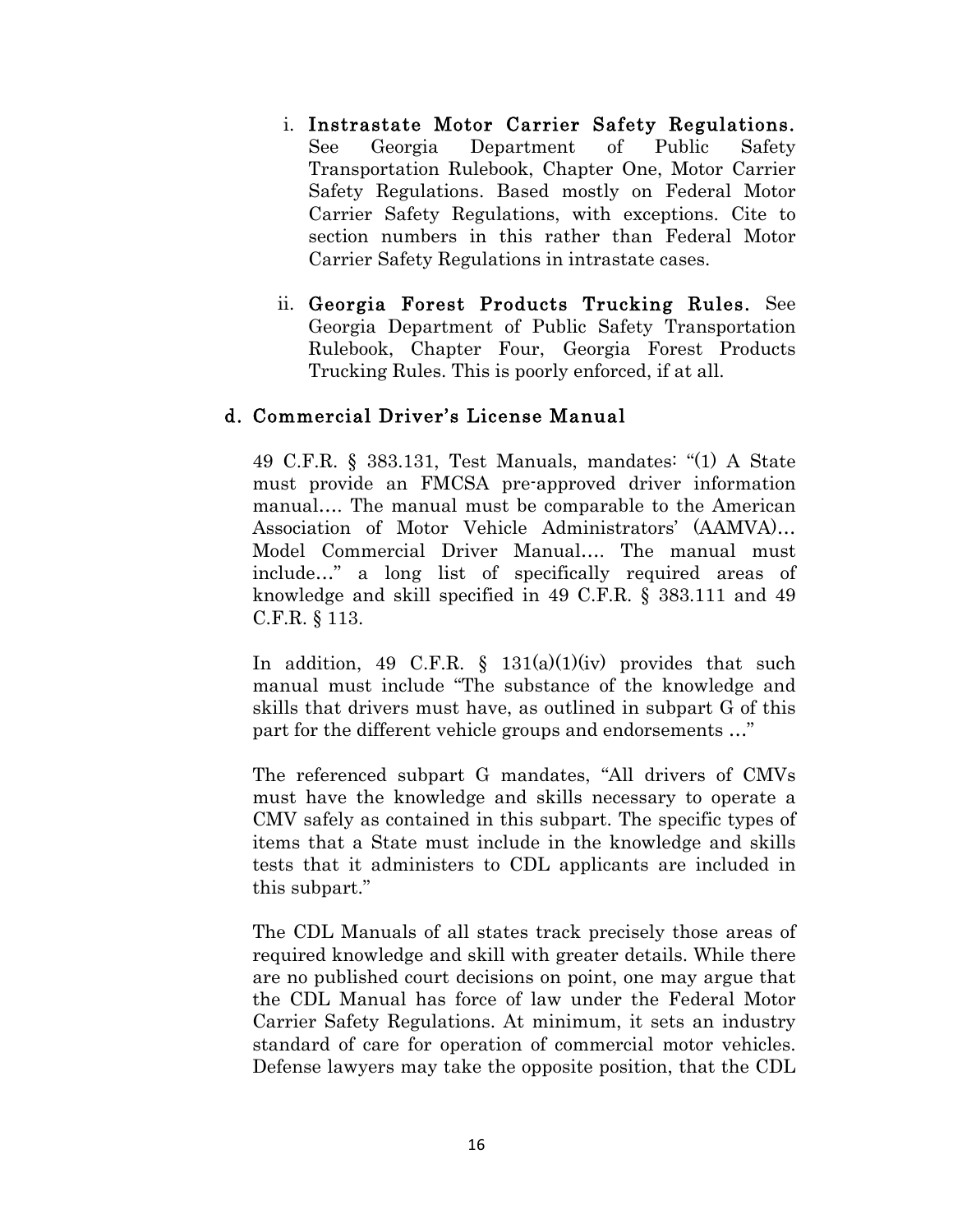Manual is just some random book with no direct or indirect legal implication regarding the standard of care.

Download the Georgia CDL Manual in PDF format at http://www.eregulations.com/georgia/commercial/. Also download in PDF the CDL manuals of states in which the truck driver is licensed and where the company is based. Take highlighted hard copies to depositions.

Some of the more frequently referenced sections of the CLD Manual are:

- i. Section 2. Driving safely.
- ii. Section 2.4. Seeing. How far to look ahead.
- iii. Section 2.6. Speed.
- iv. Section 2.6.1. Stopping distance. Perception distance. Reaction distance. Braking distance. Effect of speed on stopping distance.

Effect of weight on stopping distance.

- v. Section 2.7. Managing space.
- vi. Section 2.7.1. Space ahead.
- vii. Section 2.7.7. Space Needed to Cross or Enter Traffic.
- viii. Section 2.8. Seeing Hazards.
- ix. Section 2.8.4. Always Have a Plan.
- x. Section 2.11. Driving at Night.
- e. Truck Driving School Manuals. Another source of industry standard materials can be found in instructional manuals used in truck driver training schools. These include:
	- i. Alice Adams, Trucking: Tractor / Trailer Driver Handbook / Workbook (3rd Ed.). https://www.amazon.com/Trucking-Tractor-Trailer-Driver-Handbook-Workbook/dp/1418012629/ref=sr\_1\_1?ie=UTF8&qid=14 88251315&sr=8-1&keywords=alice+adams+trucking
	- ii. J. J. Keller's Tractor-Trailer Driver Training Manual, https://www.amazon.com/Tractor-Trailer-Driving-Training-Manual/dp/1602872767/ref=sr\_1\_1?ie=UTF8&qid=1488 251391&sr=8- 1&keywords=j.+j.+keller+tractor+trailer+training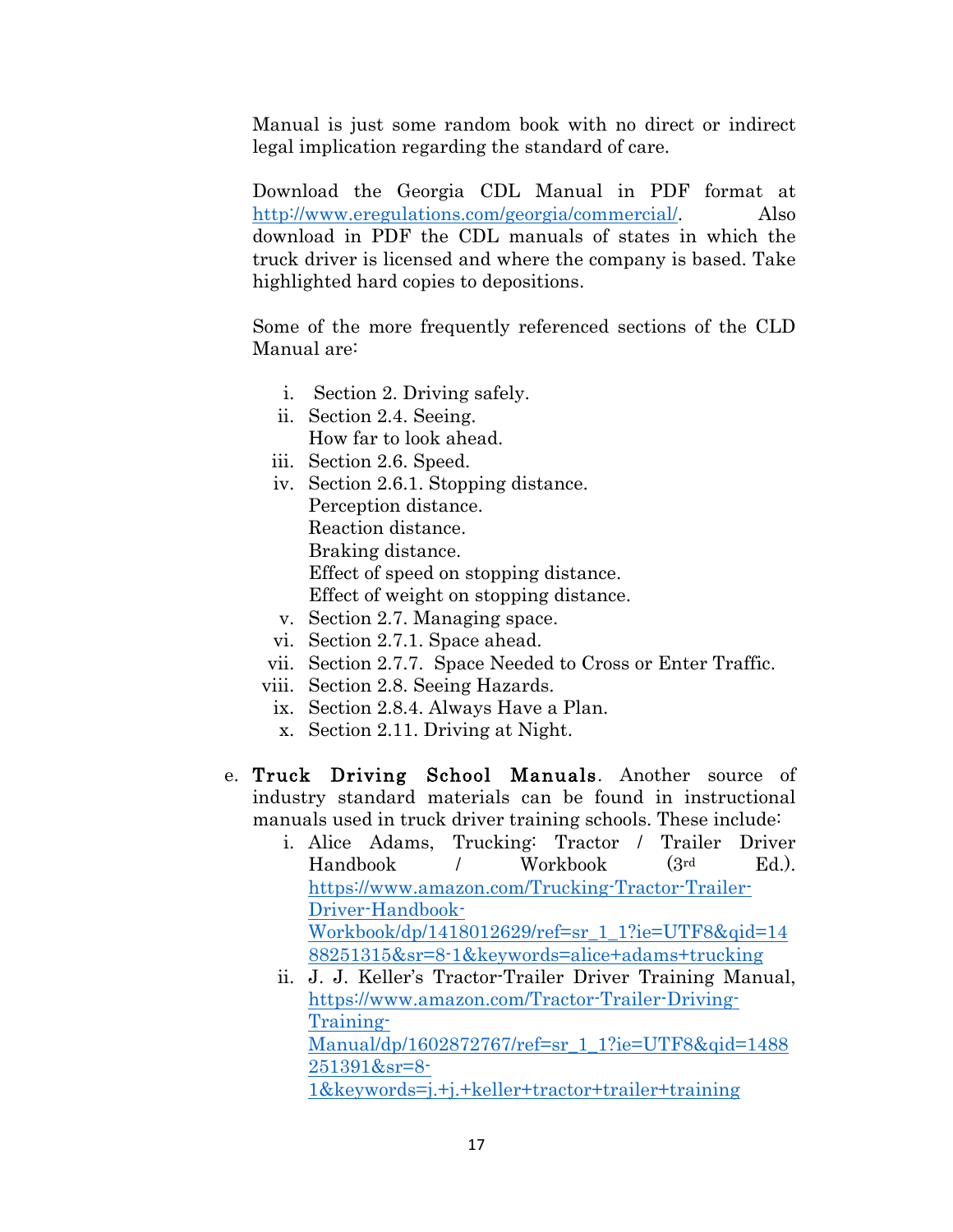### f. Evidence of negligence vs. negligence per se?

Plaintiffs' lawyers around the country have invested a great deal of effort persuading trial courts to treat violations of Federal Motor Carrier Safety Regulations as negligence per se. While a few courts have found specific violations are negligence per se, it is more common to find violations are evidence of negligence subject to proof of proximate cause.4

### F. Insurance.

### 1. Interstate carriers insurance requirements.

Minimum insurance coverage for leased as well as owned commercial motor vehicles in interstate commerce are as follows pursuant to 49 U.S.C. § 13906 and 49 C.F.R. § 387.9

| (1) Property/Dry Freight  \$750,000  |  |
|--------------------------------------|--|
| (2) Oil/Petroleum  \$1,000,000       |  |
| (3) Hazardous Materials  \$5,000,000 |  |

Minimum levels of financial responsibility-passenger, 49 C.F.R. § 387.33

(1) Seating for 15 or less .................. \$1,500,000

(2) Seating for 16 or more ................ \$5,000,000

There are several exemptions from these requirements, including purely intrastate carriers, vehicles hauling a long list of exempt commodities, vehicles hauling goods and commodities within a corporate family, school buses, vehicles providing taxicab service, commuter vehicles and vehicles chartered by schools.

If the \$750,000 minimum insurance limit were adjusted for inflation from 1981 according to the Consumer Price Index, it would be about \$2 million. If adjusted at the medical inflation rate, which a lot of folks say is more relevant for personal injury claims, it would be \$4,422,000. The FMCSA proposed an inflation adjustment of minimum insurance requirements in the last administration but it was blocked in a House committee. All such efforts appear dead for the foreseeable future.

One of the most common mistakes a car wreck lawyer handling a trucking case makes is to only ask for and then settle the case for \$750,000 or \$1,000,000 in primary coverage without absolutely verifying that is all the coverage available. If the trucking company is small and apparently thinly capitalized, and there is no

 $4$  See, e.g., Parker v. R & L Carriers, Inc., 253 Ga.App. 628, 560 S.E.2d 114 (2002).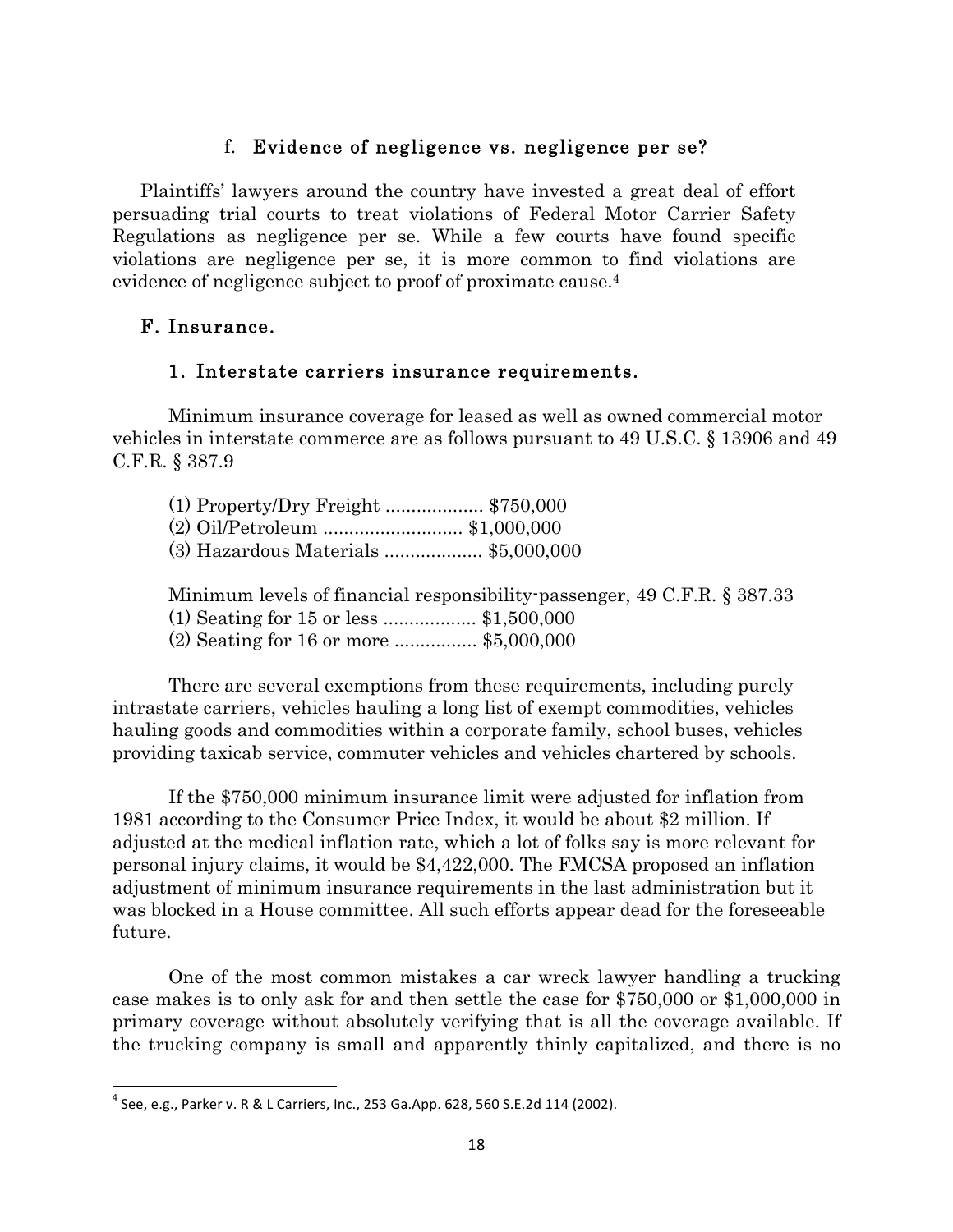larger entity involved with potential liability, one may be satisfied with an affidavit from the CEO detailing all coverage and confirming that there is no other coverage. However, sometimes it may be prudent to file suit and do formal discovery to confirm the lack of additional coverage before accepting revealed policy limits.

The three standard Insurance Services Office (ISO) policy forms most often encountered in trucking cases are the Business Auto (Form CA 00 01), Truckers Coverage (Form CA 00 12) and Motor Carrier (Form CA 00 20) forms. A Truckers Endorsement essentially converts a Business Auto form to a Truckers Form by substituting a different definition of "insured" to include non-owned equipment. These forms use numerical codes or symbols on the declarations page in designating covered vehicles. The Business Auto form contains symbols 1 through 9, the Truckers Coverage form uses symbols 41 through 50, and the Motor Carrier form uses symbols 61 through 71. Plaintiffs' counsel may consider requesting an index to codes used in the declarations page along when requesting production of insurance policies. Some truck insurers also issue manuscript policies with primary truck coverage. Those must be examined individually.

#### 2. MCS-90.

A federally mandated endorsement known as the MCS-90 is provided under the Motor Carrier Act of 1980, which provides that commercial motor carriers engaged in interstate commerce must register with the United States Secretary of Transportation and comply with minimum financial responsibility requirements established by the Secretary of Transportation. The MCS-90 endorsement is designed to eliminate the possibility of denial of coverage by an insurer based upon an excess "other insurance" clause or other limiting provisions contained in the policy. To this end, the purpose of the statute is to ensure that a motor carrier has independent financial responsibility to pay for losses sustained by the general public arising out of its operations. All endorsements and filings are deemed public information. Registered DOT carriers must keep a copy on file at their principal place of business and produce such information to the public for inspection. The endorsement's limits apply on a per-accident basis.

"Courts that consider the applicability of an MCS-90 endorsement, a federally mandated endorsement to motor carrier insurance policies, construe its operation and effect as a matter of federal law ." However, state law governs interpretation of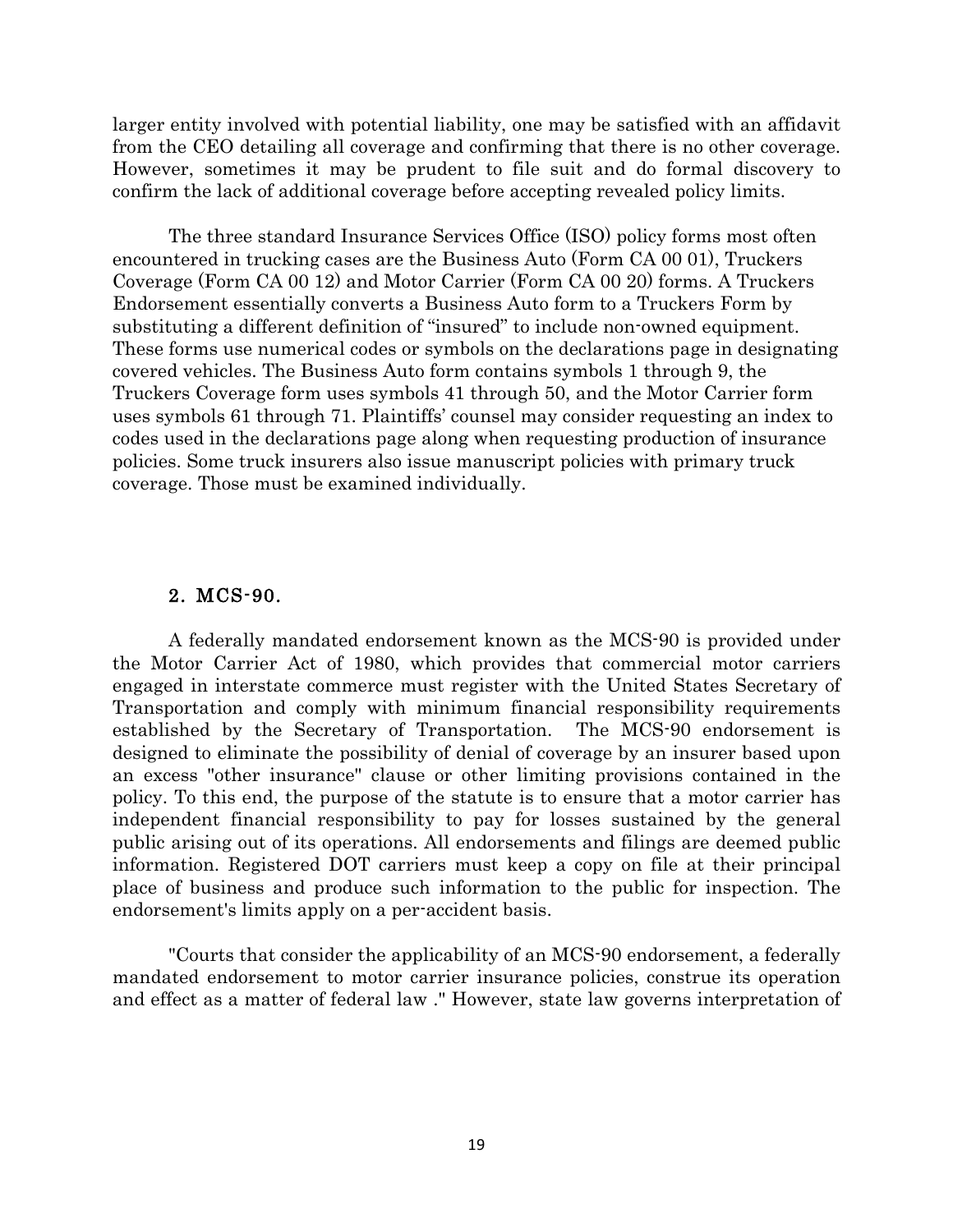the underlying insurance policy. Thus, both state and federal law may apply to the extent they do not conflict.<sup>5</sup>

In Georgia, the Court of Appeals has held that the MCS-90 endorsement does not apply to intrastate transportation of nonhazardous goods, even though the trucking company is an interstate motor carrier. Determination of whether the MCS–90 endorsement to motor carrier's liability policy provides coverage hinges upon an analysis of the trip route and the goods being transported at the time of the accident.6

### 3. Direct Action Against Insurer.

O.C.G.A. § 40-2-140 authorizes a direct action against the insurer for a motor carrier in cases of bodily injuries to passengers and the public or for loss of household goods. It does not apply to cargo claims.<sup>7</sup> Insurers for both intrastate and interstate carriers operating in Georgia may are subject to a direct action.8

The direct action statute does not authorize a direct action against an excess insurer, only the primary insurer. 9 But an insurer cannot evade applicability of the direct action statute by classifying a high deductible as primary insurance.10

Venue questions often confound lawyers inexperienced in this area of litigation. In order to join the motor carrier and the insurance company in the same suit, there must be independent grounds for venue in the same court. While the joinder provision in the direct action statute permits a plaintiff to join a motor carrier's primary liability insurance company in the same action as a motor carrier, a motor carrier and its insurer are not considered joint tortfeasors or joint obligors. Therefore, proper venue as to one defendant is not necessarily proper venue as to the other, so the direct action against the insurer is an independent proceeding on the insurance contract with venue subject to an independent determination.<sup>11</sup>

Venue as to the insurance company may be in any county where the company has an agent or place of doing business or any county where such agent or place of

<sup>&</sup>lt;sup>5</sup> See Gregory G. Deimling, et al, THE MCS-90 BOOK: TRUCKERS VERSUS INSURERS AND THE GOVERNMENT MAKES THREE 99-102 (International Risk Management Institute, 2004); Pub.L. No. 96-296, 94 Stat. 793 (1980); 49 C.F.R. §§ 387.7, 387.15; Lynch v. Yob (2002), 95 Ohio St.3d 441, 443, citing Sections 13902(a)(l) and 31139, Title 49,

U.S.Code; John Deere Ins. Co. v. Nueva, 229 F.3d 853, 855 n. 3 (9th Cir.2000), cert. denied, 534 U.S. 1127, 122 S.Ct. 1063, 151L.Ed.2d967 (2002).

 $6$  Grange Indemnity Insurance Company v. Burns, 337 Ga.App. 532, 788 S.E.2d 138 (2016).

 $^7$  Scarff Brothers, Inc. v. Bullseye Dispatch, Inc., 2016 WL 3128554 (N.D. Ga. 2016)(O'Kelley, J.).

 $8$  Bramlett v. Bajric, 2012 WL 4951213 (N.D. Ga. 2012)(Thrash, J.).

 $9$  Werner Enterprises, Inc. v. Stanton, 302 Ga.App. 256, 90 S.E.2d 623 (2010).

<sup>&</sup>lt;sup>10</sup> McGill v. American Trucking and Transportation, Ins. Co., 77 F.Supp.3d 1261 (N.D.Ga. 2015)(Pannell, J.).  $11$  Thomas v. Bobby Stevens Hauling Contractors, Inc., 165 Ga. App. 710, 712, 302 S.E.2d 585 (1983).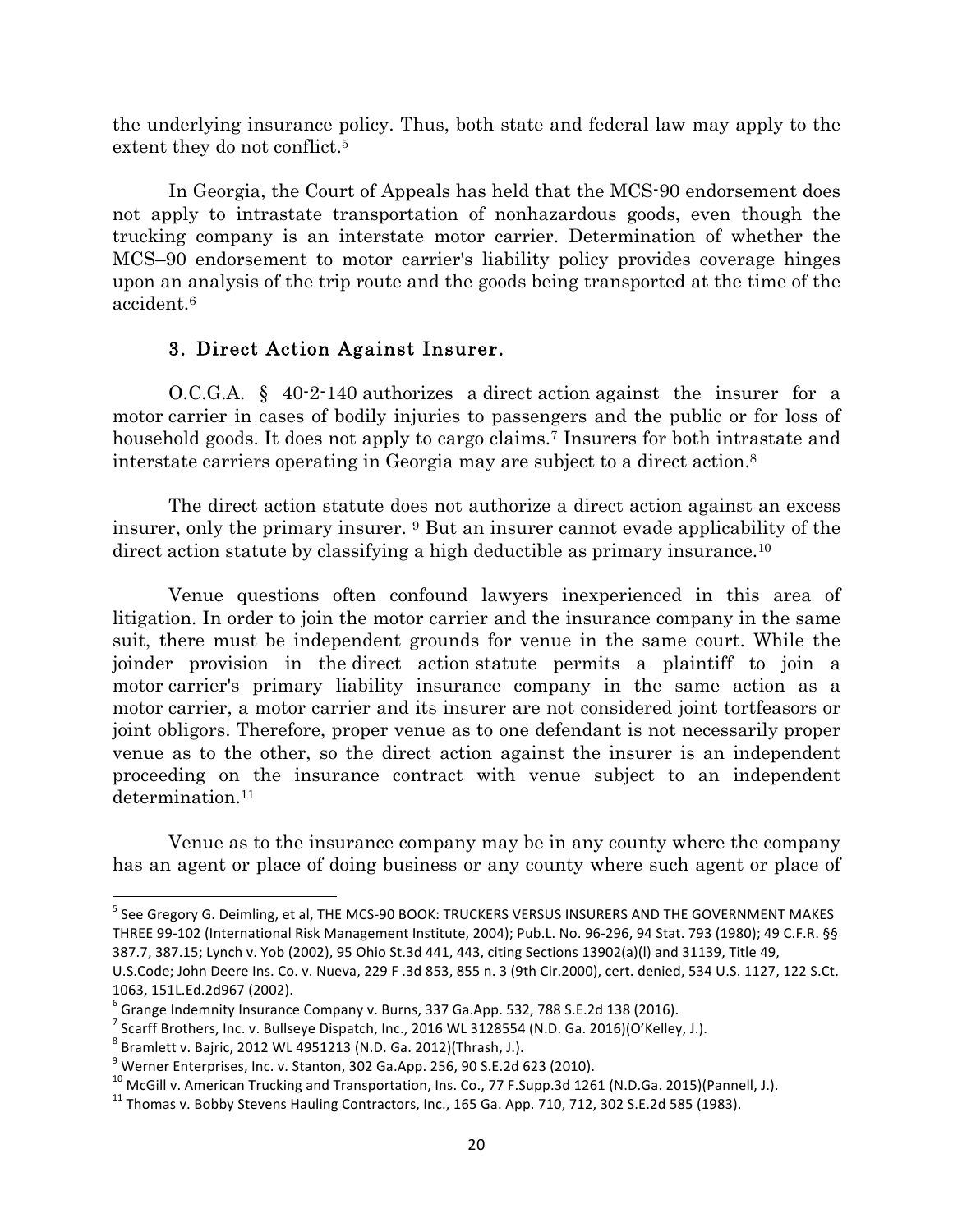doing business was located at the time the cause of action accrued or the contract was made, out of which the cause of action arose.<sup>12</sup> The contract action against the insurer of a motor carrier on the policy itself "is cognizable as an independent suit without joinder of the motor carrier."<sup>13</sup> Therefore, the plaintiff may bring a direct action against the motor carrier's insurer alone, in any county where venue is proper as to the insurer.14 To find the counties in which an insurer has agents, find the name of the insurance company at https://www.oci.ga.gov/Insurers/CompanySearch.aspx, click on the insurer's name, on the next page select the "Agents" tab, select "Georgia," click on "Choose a City," and then look for a city in a county in which there is venue as to the motor carrier or driver.

An action against a resident or nonresident motor common carrier or motor contract carrier may be brought in the county where the cause of action or some part thereof arose.15 If the motor carrier or its agent is not capable of being served in that county, "a second original may issue and service be made in any other county where the service can be made upon the motor carrier or its agent."16 Unlike the venue provision for actions against railroads and electric companies, the venue prescribed by O.C.G.A. § 40-1-117 is not exclusive.17 That is, "venue [as to a motor carrier] can be predicated upon any statute which is otherwise applicable."18

Failure of a trucking company to register as a motor carrier when required to do so, and failure of its insurer to issue a Form F endorsement, does not prevent a direct action against the insurer by an innocent victim as insurers cannot insulate themselves from liability under the Act by failing to comply with its technical requirements.19

A direct action cannot be maintained against a motor carrier's insurance company where the vehicle involved in the incident is exempted from the definition

<sup>&</sup>lt;sup>12</sup> O.C.G.A. § 33-4-1; see Travelers, Inc. v. Patterman, 272 Ga. 251, 252, 527 S.E.2d 187 (2000).<br><sup>13</sup> Bartja v. National Union Fire Ins. Co. of Pittsburgh, Pa., 218 Ga. App. 815, 463 S.E.2d 358 (1995).<br><sup>14</sup> Jackson v. S Drayage, Inc. v. Williams, 216 Ga. App. 721, 455 S.E.2d 418 (1995); Gault v. National Union Fire Ins. Co. of Pittsburgh, 208 Ga. App. 134, 430 S.E.2d 63 (1993); Georgia Cas. & Sur. Co. v. Jernigan, 166 Ga. App. 872, 305 S.E.2d 611 (1983); Thomas v. Bobby Stevens Hauling Contractors, Inc., 165 Ga. App. 710, 302 S.E.2d 585 (1983); Parker v. Ryder Truck Lines, Inc., 150 Ga. App. 163, 257 S.E.2d 18 (1979); Rock v. Ready Trucking, Inc., 218 Ga. App.

<sup>774, 463</sup> S.E.2d 355 (1995).<br><sup>16</sup> O.C.G.A. § 40-1-117. See also Rock v. Ready Trucking, Inc., 218 Ga. App. 774, 463 S.E.2d 355 (1995).

 $17$  O.C.G.A. § 40-1-117. See also Southern Drayage, Inc. v. Williams, 216 Ga. App. 721, 455 S.E.2d 418 (1995); Gault v. National Union Fire Ins. Co. of Pittsburgh, 208 Ga. App. 134, 430 S.E.2d 63 (1993); Thomas v. Bobby Stevens Hauling Contractors, Inc., 165 Ga. App. 710, 302 S.E.2d 585 (1983); Parker v. Ryder Truck Lines, Inc., 150 Ga. App. 163, 257 S.E.2d 18 (1979).

 $^{18}$  Thomas v. Bobby Stevens Hauling Contractors, Inc., 165 Ga. App. 710, 302 S.E.2d 585, 588 (1983) (emphasis by the court).

 $^{19}$  Sapp v. Canal Ins. Co., 288 Ga. 681, 706 S.E.2d 644 (2011)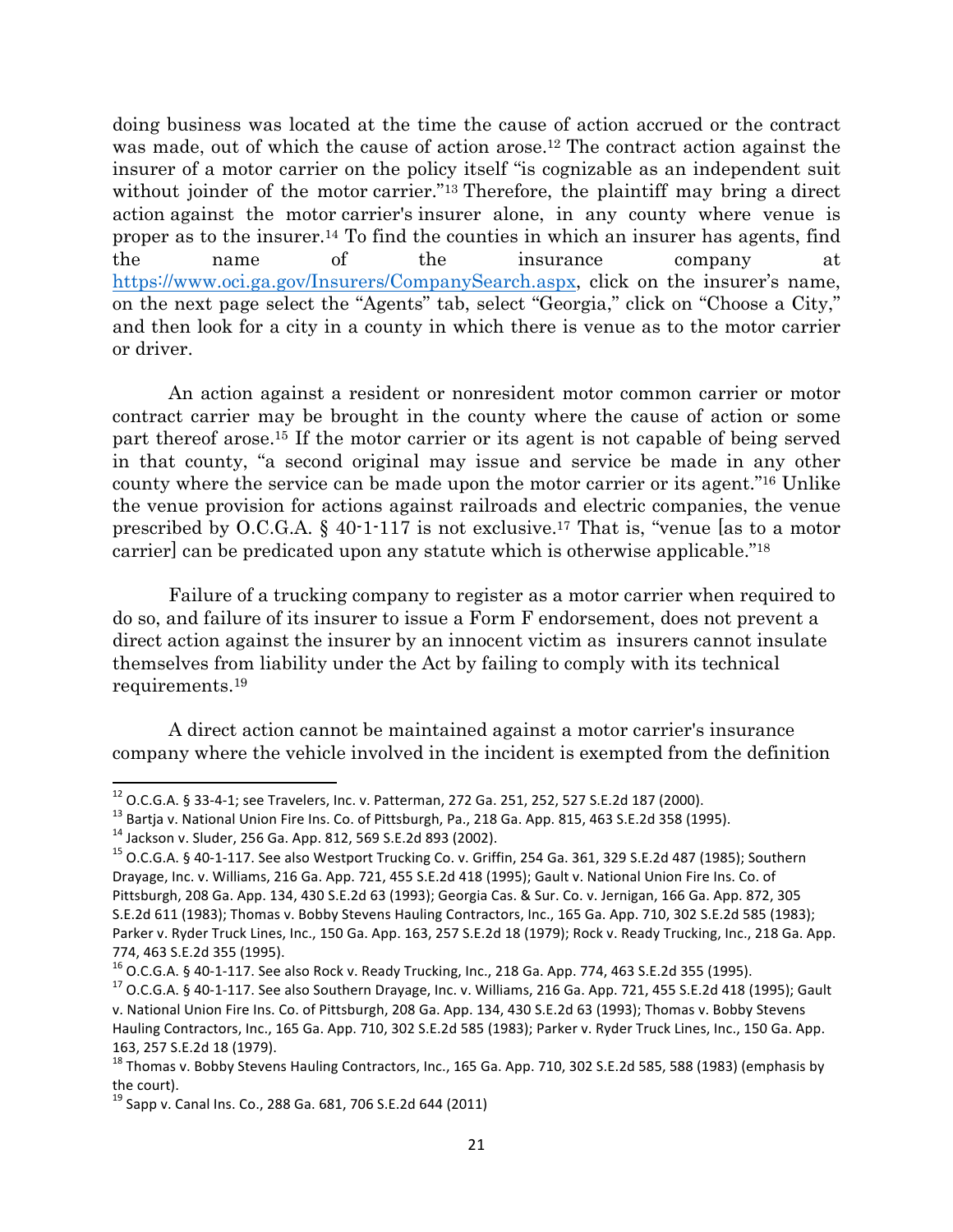of a "motor carrier."20 However, a vehicle that hauls both non-exempt and exempt loads is not an exempt vehicle; the insurer bears the burden to prove that a vehicle was used solely for exempt purposes.<sup>21</sup>

#### 4. Instrastate trucking insurance in Georgia.

For intrastate motor carriers hauling property cargo, the minimum coverage for bodily injury to or death of one person is \$100,000; for all persons injured or killed in any one accident is \$300,000 (subject to a maximum of \$100,000 for bodily injury to or death of one person); and the limit for loss or damage in any one accident to property of others (excluding cargo) is \$50,000.22

For intrastate carriers carrying passengers, the minimum coverage is \$100,000 per person. For those carrying 12 passengers or less, the minimum required per accident is \$300,000, and for those carrying more than 12 passengers, the minimum coverage per accident is \$500,000.23

The minimum coverages for intrastate carriers are obviously inadequate for any serious injury or death case. However, it is common for intrastate motor carriers to carry \$1,000,000 or more in liability insurance coverage, often due to contractual requirements of companies for which they haul.

#### 5. Search for more coverage.

<sup>&</sup>lt;sup>20</sup> Mornay v. National Union Fire Ins. Co. of Pittsburgh, P.A., 331 Ga.App. 112, 769 S.E.2d 807 (2015)(medical transit van). See also, Morgan Driveaway, Inc. v. Canal Ins. Co., 266 Ga.App. 765, 598 S.E.2d 38 (2004).

<sup>&</sup>lt;sup>21</sup> Occidental Fire and Cas. Co. of North Carolina, Inc. v. Johnson, 302 Ga.App. 677, 691 S.E.2d 589 (2010)(  $^{22}$  Rule 515-16-11-.03(5) of the Transportation Rules of the Georgia Public Service Commission; see Progress Preferred Ins. Co. v. Ramirez, 277 Ga. 392, 393(1), 588 S.E.2d 751 (2003). Former Rule 7-2.1 of the Transportation Rules of the Georgia Public Service Commission referred to 49 C.F.R. § 387.9 for the schedule of required coverages for motor carriers transporting hazardous materials, hazardous substances, or hazardous waste in interstate, intrastate, or foreign commerce. Effective July 1, 2011, O.C.G.A. § 40-1-1(18.1) defines "hazardous material" as a substance or material as designated pursuant to the Federal Hazardous Materials Law, 49 U.S.C.A. § 5103(a). In addition, cargo insurance is governed by Rule 515-16-11-.04 of the Transportation Rules of the Georgia Public Service Commission.

 $^{23}$  See Ross v. Stephens, 269 Ga. 266, 267, 496 S.E.2d 705 (1998); Driskell v. Empire Fire & Marine Ins. Co., 249 Ga.App. 56, 59(1), 547 S.E.2d 360 (2001). Former O.C.G.A. § 46-7-27 authorized the Georgia Public Service Commission to adopt such rules and orders as it may deem necessary to enforce the statutory scheme. Effective July 1, 2001, this rule and other existing Transportation Rules of the Georgia Public Service Commission remained of full force and effect as rules of the Department of Motor Vehicle Safety. Effective July 1, 2005, the transportation rules were transferred back to the Georgia Public Service Commission from the Department of Motor Vehicle Safety. And, effective July 1, 2012 (along with revisions effective April 24, 2013), "rules, orders, and regulations previously adopted which relate to functions performed by the Public Service Commission which were transferred ... to the Department of Public Safety shall remain of full force and effect as rules, orders, and regulations of the Department of Public Safety." O.C.G.A. § 40-1-57. Rule 515-16-11-.03(5) of the Transportation Rules of the Georgia Public Service Commission; see Progressive Preferred Ins. Co. v. Ramirez, 277 Ga. 392, 393(1), 588 S.E.2d 751 (2003).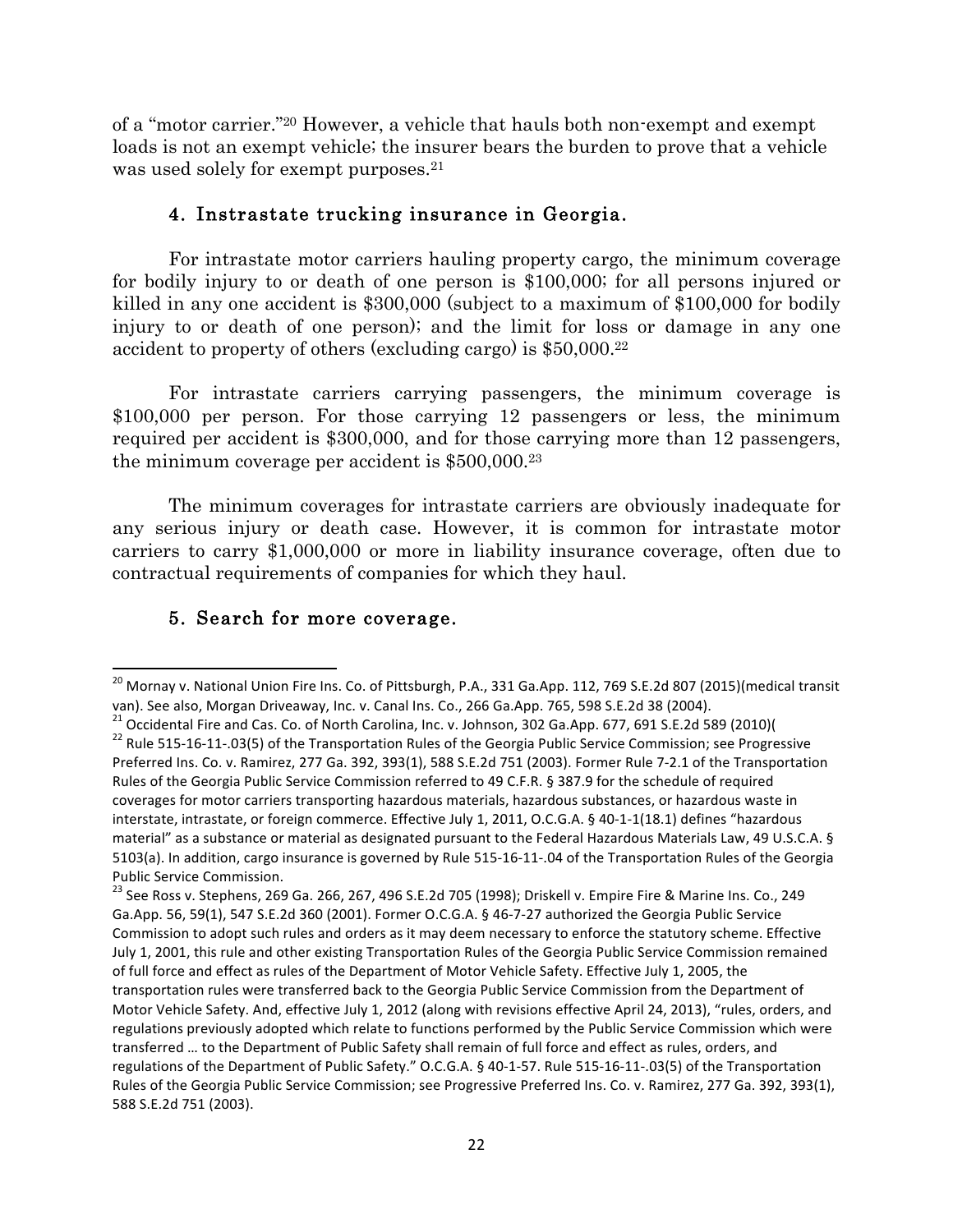In handling a catastrophic truck crash case, start with the coverage disclosed at safersys.org, but do not stop there. Determine all of the insurance coverage for the motor carrier, driver, and all entities involved in the transportation cycle. Insist on getting information on all layers of primary and excess insurance coverage available for all entities involved. Occasionally, that may involve production of an insurance broker's business records in search of excess coverage.

Some of the other sources of coverage to consider separate coverages and liability on:

- a. The trailer, which is within the definition of commercial motor vehicle.
- b. A company that improperly loads a trailer.
- c. A company for which the trucker may be in an imputed agency relationship.
- d. A broker, logistics company or shipper that negligently selects an unsafe motor carrier.
- e. An intermodal equipment provider pursuant to fitting together provisions in the Federal Motor Carrier Safety Regulations
- f. An ocean carrier under an ocean bill of lading for intermodal container freight

Bear in mind that all these are challenging theories that may necessitate intense discovery and motion practice.

# G. Punitive damages & attorney fees

For attorneys representing plaintiffs in trucking accident cases in Georgia, the claim for punitive damages is an important but not always crucial part of the case. Punitive damages under Georgia law are designed to "penalize, punish or deter" conduct that shows "willful misconduct, malice, fraud, wantonness, oppression, or that entire want of care which would raise the presumption of conscious indifference to consequences." Proof must be by "clear and convincing evidence." O.C.G.A. § 51- 12-5.1.

The Federal Motor Carrier Safety Regulations are a starting point for the use of corporate conduct as a foundation for punitive damages. However, such violation are not sufficient in themselves. In the recent case of Vannes v. Smith,<sup>24</sup> Judge Ashley Royal summarized Georgia law on punitive damages in trucking cases:

Under Georgia law, "[p]unitive damages may be awarded only in such tort actions in which it is proven by clear and convincing evidence that

 $24$  2016 WL 1260703 (M.D. Ga. - Athens Div., decided March 29, 2016).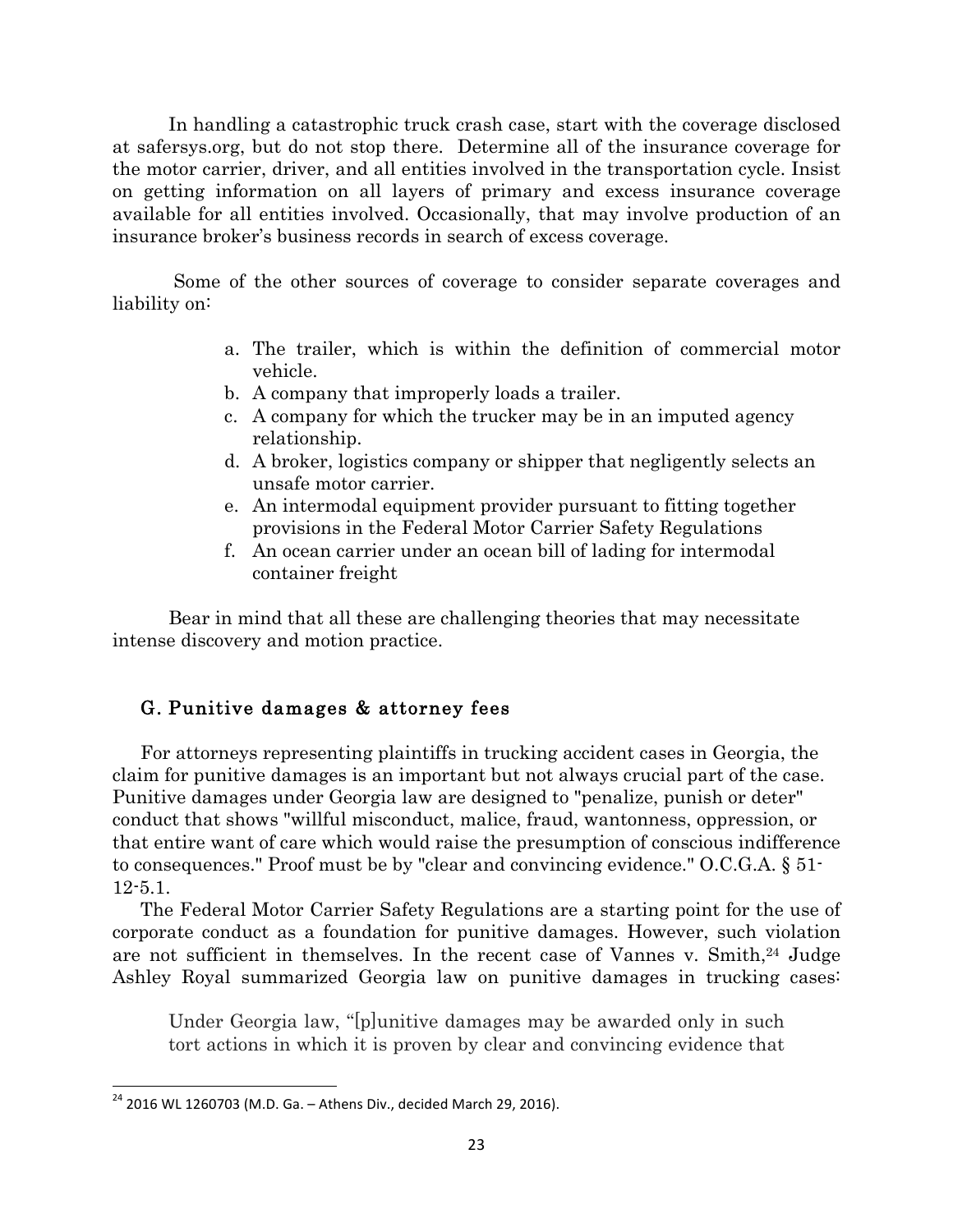the defendant's actions showed willful misconduct, malice, fraud, wantonness, oppression, or that entire want of care which would raise the presumption of conscious indifference to consequences."25 "Negligence, even gross negligence, is inadequate to support a punitive damages award."26 "[S]omething more than the mere commission of a tort is always required for punitive damages. There must be circumstances of aggravation or outrage."27

In automobile collision cases, "punitive damages are not recoverable where the driver at fault simply violated a rule of the road."28 For example, in *Coker v. Culter*<sup>29</sup> the court rejected the plaintiff's claim for punitive damages where the defendant driver had been speeding, there was standing water on the road and visibility was poor, drug paraphernalia was found in the back of the driver's car, and the driver's blood alcohol level one hour after the accident was 0.03 percent. The court found that while this might be evidence of gross negligence, such evidence was not sufficient to meet the level required for punitive damages. Likewise, in *Bradford v. Xerox Corp.*<sup>30</sup> the court affirmed summary judgment to the defendant on the plaintiff's claim for punitive damages where the evidence showed the defendant driver was speeding while reporting to his job, the road was wet, and he crossed the highway median, striking plaintiff's vehicle and causing his injuries.31 Georgia courts have not allowed plaintiffs to recover punitive damages for traffic violations unless the circumstances involving "aggravation and outrage."32

By contrast, to justify punitive damages, Georgia law requires "the collision result 'from a pattern or policy of dangerous driving, such as driving while intoxicated or speeding excessively."'33 For example, in Langlois v. Wolford, the court authorized punitive damages where the defendant driver left the scene of the accident, was intoxicated, and

<sup>&</sup>lt;sup>25</sup> O.C.G.A. § 51-12-5.1(b).<br><sup>26</sup> Brooks v. Gray, 262 Ga. App. 232, 232 (2003) (citations omitted).<br><sup>27</sup> Id. (citations omitted).<br><sup>29</sup> 208 Ga. App. 651 (1993).<br><sup>29</sup> 208 Ga. App. 651 (1993).<br><sup>30</sup> 216 Ga. App. 83 (1995).<br><sup></sup> his cell phone at the time of the collision, had a history of distraction-related accidents or other evidence that would show a pattern of dangerous driving or other aggravating circumstances so as to authorize punitive damages); Brooks, 262 Ga. App. at 233-34 (crossing the centerline and operating a vehicle without a proper license did not warrant imposition of punitive damages); Miller, 249 Ga. App. at 405 (no evidence of pattern or policy of dangerous driving where driver failed to keep a proper lookout and pled guilty to following too closely)  $32$  Mastec North Am. V. Wilson, 325 Ga. App. 863, 866 (2014); see also Currie v. Haney, 183 Ga. App. 506, 506

<sup>(1987) (</sup>no punitive damages "in the absence of aggravating circumstances.").

 $33$  Brooks, 262 Ga. App. at 233 (quoting Miller, 249 Ga. App. at 405 and citing Carter v. Spells, 229 Ga. App. 441, 442 (1997)).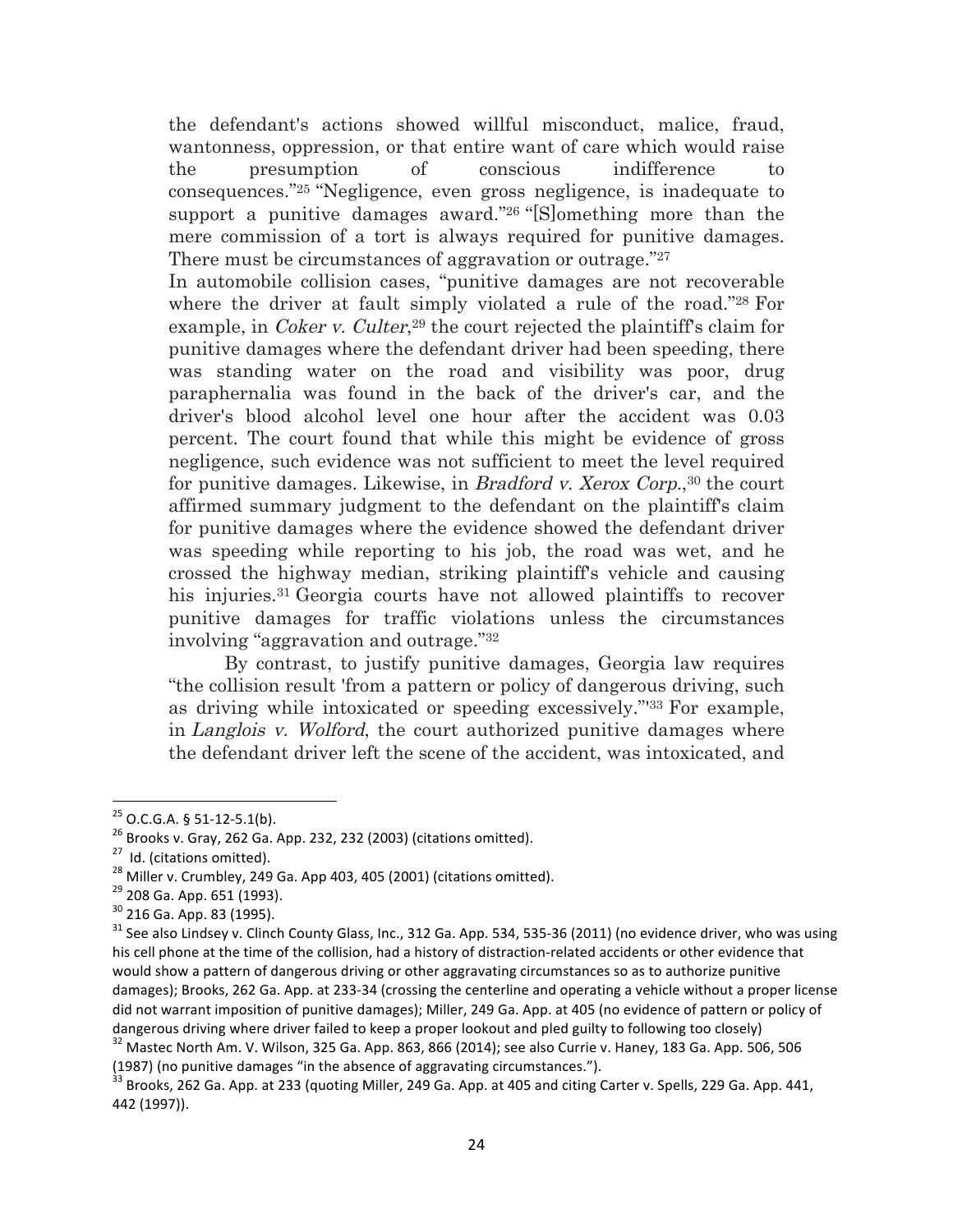had a history of prior DUIs and traffic violations.<sup>34</sup> In J.B. Hunt Transport, Inc. v. Bentley,<sup>35</sup> the court found the jury was authorized to award punitive damages against both the defendant truck driver and defendant trucking company where the evidence showed the truck had been taken in for maintenance shortly before the accident; several witnesses testified the truck was driving very erratically and swinging from lane to lane for at least ten to twenty miles before the accident; a Georgia Public Service Commission inspection found one-third of the logbook violations related to excessive hours driving; the defendant trucking company had destroyed the driver's log book, as well as pretrip and post-trip inspection reports on the vehicle after it had initiated its own investigation; and the trucking company failed to produce the driver as a witness.

Similarly, in Glenn McClendon Trucking Co. v. Williams, 36 the court found the jury was authorized to consider punitive damages where the evidence revealed the trucking company ordered mechanics to make repairs on the trucks without giving them the appropriate tools to perform the task; while the truck was on the road its wheels began to smoke; although another truck driver alerted the defendant driver of the smoke, the defendant driver did not stop and continued to drive; the driver was told his brake drum was falling on his brake line, but before he could stop, the wheels separated from the truck and crashed into another car injuring a passenger.

Likewise, in Fowler v. Smith,<sup>37</sup> the Georgia Court of Appeals allowed the jury to consider punitive damages where the truck driver stopped his tractor trailer behind a disabled vehicle in the center lane of I-285 for 35 minutes; the driver did not place any warning devices in the highway; and although it was getting dark, the driver never activated the trailer's lights. In addition to the lack of lights and warning devices, the appellate court pointed out the truck driver had the opportunity to move the vehicle out of the center of the highway in the 35 minutes prior to the collision, but failed to do so.38

<sup>&</sup>lt;sup>34</sup> 246 Ga. App. 209, 210 (2000).<br><sup>35</sup> 207 Ga. App. 250 (1993).<br><sup>36</sup> 183 Ga. App. 508 (1987).<br><sup>37</sup> 237 Ga. App. 841, 843 (1999).<br><sup>38</sup> Compare Highsmith v. Tractor Trailer Serv., Case No. 2:04-CV-164, 2005 WL 6032882, at \* 2005) (no punitive damages where defendants stopped truck on side of highway when truck started overheating, exited truck, walked to front of truck and opened the hood to check for cause of the problem, and five minutes later plaintiffs' vehicle struck the rear corner of the trailer which remained partially in the roadway. The court determined these circumstances "far less egregious than those in Fowler.").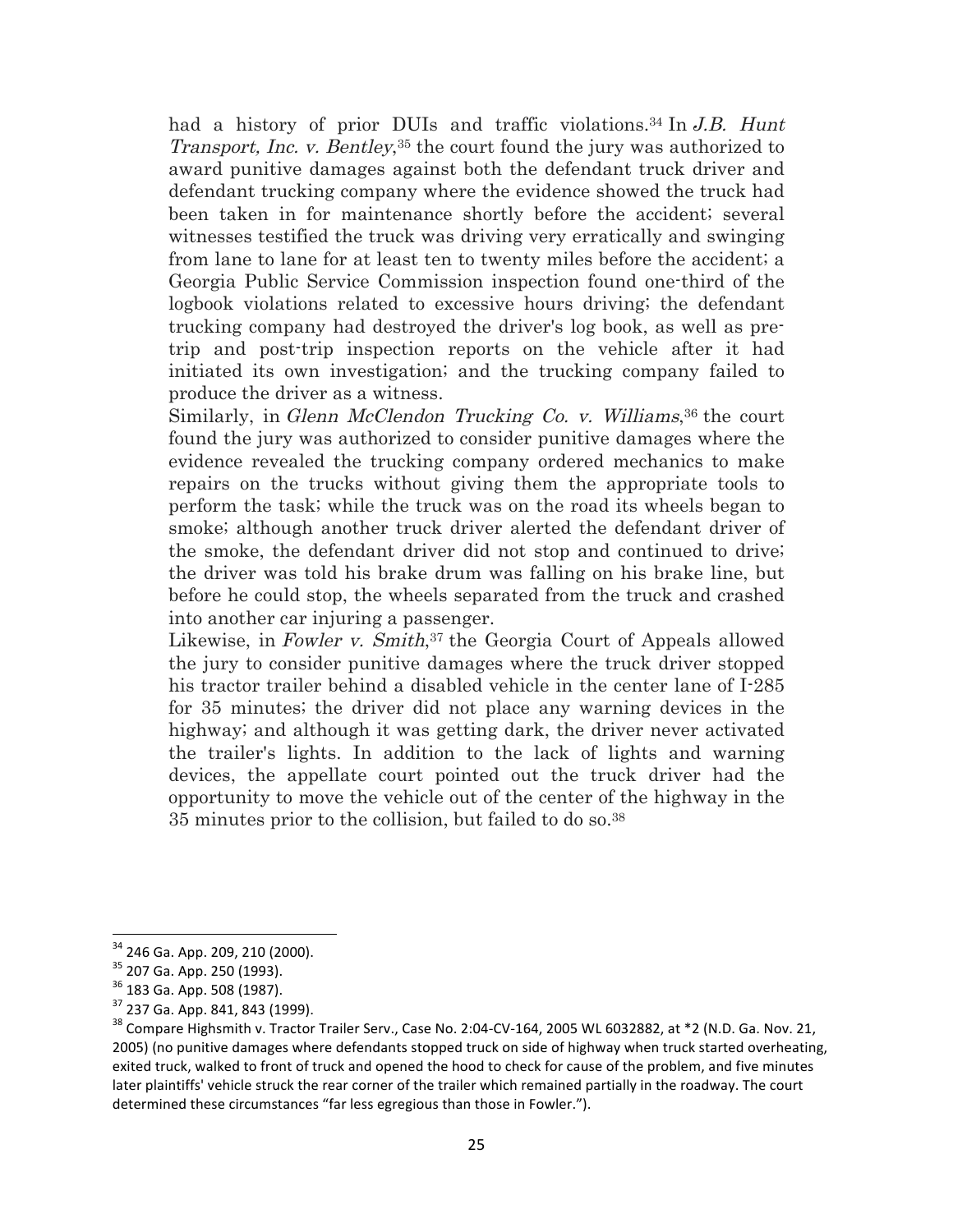In Ricker v. Southwind Trucking, Inc.,<sup>39</sup> the driver had destroyed log pages and replaced them with pages showing himself off duty when in fact he had been driving from Ohio to Georgia and back, began the trip in question after a one hour nap at a shipper's terminal, "pushed times back" by about five hours on the trip log to make himself look legal the next day, and at the time of the crash had been driving 20 of the previous 24 hours. The trucking company failed to have any management system for effectively monitoring drivers' hours and relied solely upon drivers to inform management that they could not take a load due to hours. There was no effort to cross-check dispatch records against driver logs. The court concluded a jury could conclude the company "turned a blind eye" to its drivers' hours of service compliance, and "was consciously indifferent" to compliance.

#### H. Attorney fees.

 

The same evidence that might be developed in support of a claim for punitive damages may be used in a claim for attorney fees for "bad faith in the transaction under O.C.G.A. § 13-6-11, which is presented in the case in chief, with a preponderance of evidence standard, and with no statutory cap. In some cases, this may be worth more than a punitive damages claim.

First enacted with the Code of 1863, O.C.G.A. § 13-6-11 provides, "The expenses of litigation generally shall not be allowed as a part of the damages; but where the plaintiff has specially pleaded and has made prayer therefor and where the defendant has acted in bad faith, has been stubbornly litigious, or has caused the plaintiff unnecessary trouble and expense, the jury may allow them."

Willful rather than merely negligent violation of mandatory safety laws may support a jury finding of "bad faith" under O.C.G.A.  $\S$  13-16-11.<sup>40</sup> [Q] uestions concerning bad faith, stubborn litigiousness, and unnecessary trouble and expense under OCGA  $\S$  13–6–11 are generally questions for the jury to decide.<sup>"41</sup> "However,

 $39$  C.A. NO. 4:05-CV-0223-HLM, N.D. Ga. – Rome Div., decided March 15, 2007.<br>  $40$  See, e.g., Windermere, Ltd. v. Bettes, 211 Ga.App. 177, 179, 438 S.E.2d 406, 409 (1993) (landlord's failure to comply with safety features for isolating exits from fire as mandated by applicable building exit and fire codes evinced conscious indifference to consequences); Pickett v. Ga., Ala., & Fla. R.R. Co., 98 Ga.App. 709, 106 S.E.2d 285, 287 (1958) (railroad's suit to condemn property without complying with statutory requirement that it first obtain permission of the Public Service Commission amounted to attempt to take property without due process of law); Lewis v. D. Hayes Trucking, Inc., 701 F.Supp.2d 1300, 1313 (defendant drove his tractor-trailer despite being told by physician he did not pass Department of Transportation physical because of his diabetic condition); Meyer v. Trux Transp., Inc., No. 1:05-CV-02686-GET, 2006 WL 3246685, at \*6 (N.D. Ga. Nov. 8, 2006) (defendant truck driver violated federal regulations and Georgia law by driving while marijuana metabolites were in his system); Knobeloch v. Mustascio, 640 F. Supp. 124, 125-26 (N.D. Ga. 1986) (defendant violated Georgia law by driving while intoxicated). Contra, Coleman v. Arvey, 2015 WL 1285 1557 (N.D. Ga - Atlanta Div., decided May 7, 2015(Shoob,

J.)(mere ignorance of rules not enough for "bad faith").<br><sup>41</sup> Atlanta Emergency Servs., LLC v. Clark, 328 Ga.App. 9761 S.E.2d 437 (2014).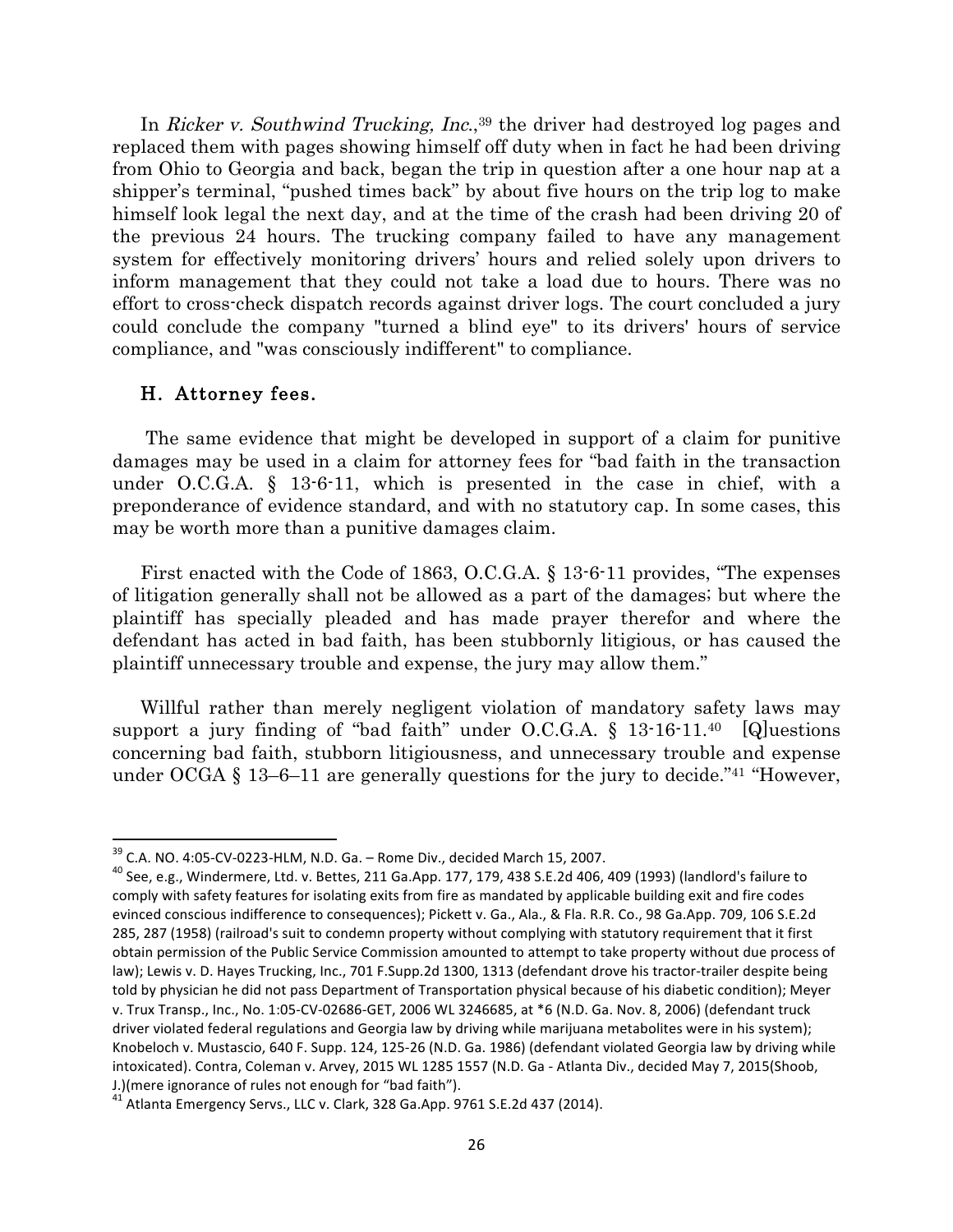if there is no evidence of bad faith or stubborn litigiousness, a trial court should grant a defendant's motion for summary judgment on a claim for attorney fees."42

### I. Filing suit.

A prime consideration in filing suit is choice of forum based upon jurisdiction and venue rules. While a full discussion of these topics is beyond the scope of this paper, counsel for the plaintiff in a truck crash case must become intimately familiar with:

- a. O.C.G.A. § 9-10-91. Personal jurisdiction over nonresidents of state
- b. O.C.G.A. § § 9-10-93. Venue of actions
- c. O.C.G.A. § 40-12-1 through 40-12-8. Nonresident Motorists.
- d. Removal of Civil Action. 28 U.S.C.A. § 1441
- e. Procedure for removal of civil actions. 28 U.S.C. § 1446

Interstate trucking cases are generally subject to being removed to federal court on diversity grounds if there is not a Georgia resident defendant. Occasionally, defense counsel may even seek removal on federal question grounds, perhaps just to slow down the case, though that is less likely to be successful. See, e.g., 14C Fed. Prac. & Proc. Juris. § 3739 Remand (4th ed.).

While federal court is widely perceived to be less plaintiff-friendly that state courts, there are exceptional circumstances when plaintiffs' counsel may choose a federal court over the home county of a defendant trucking company or driver if the plaintiff has moved to another state.

### J. Document Discovery

Trucking cases can be document intensive. As requests for production of documents often result in lackluster responses, counsel may consider serving a notice for a records custodian deposition in order to press for full production. Some of the significant categories of documents that must be gathered and analyzed are listed below.

- Driver logs
- Co-driver log

 

• Driver qualification file

 $42$  Rigby v. Flue–Cured Tobacco Co-op., 327 Ga.App. 29, 755 S.E.2d 915, 926 (Ga.Ct.App.2014).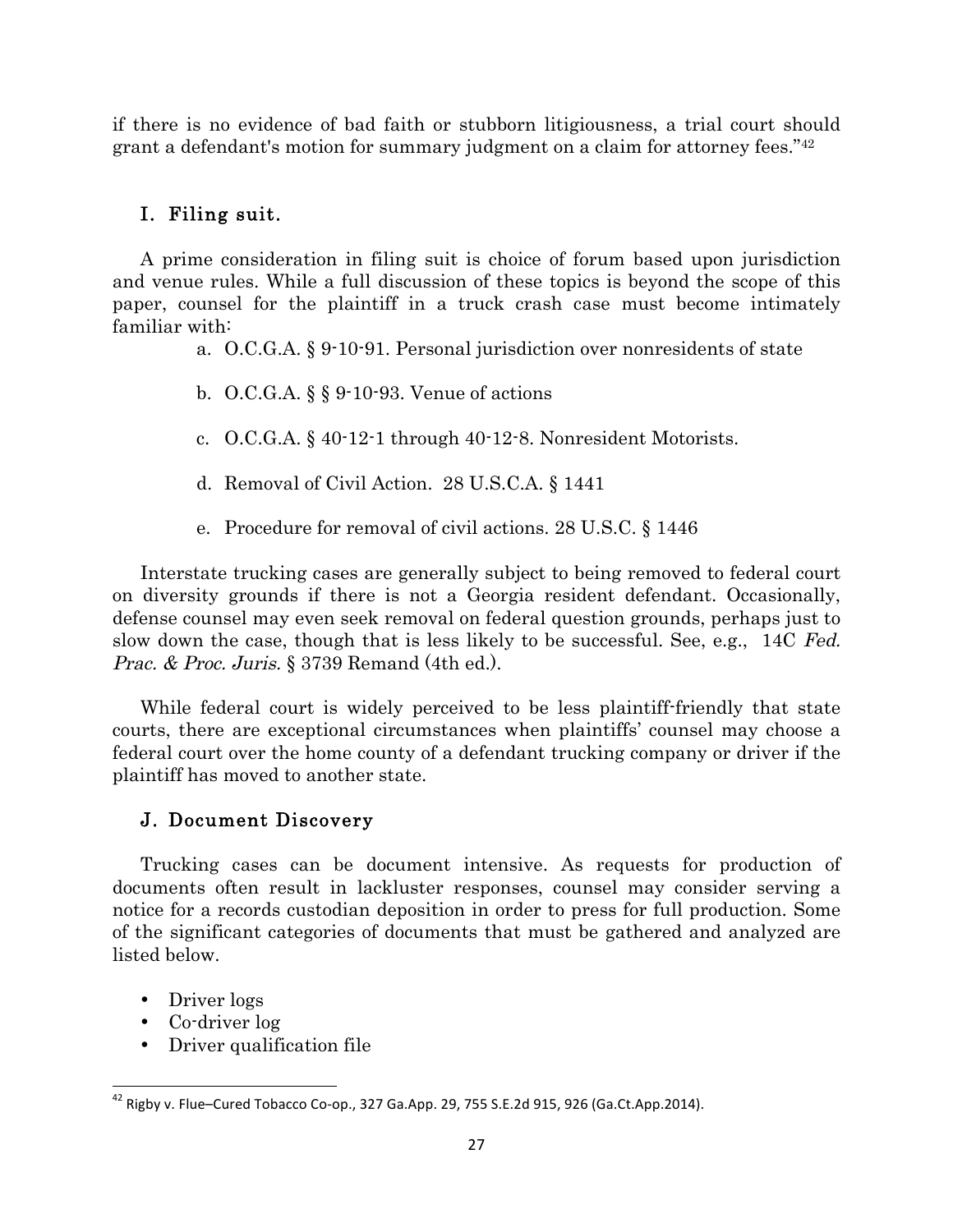- Driver personnel file
- Driver application file
- All incident reports on driver
- Hours of service audits
- Trip receipts
- Weight tickets
- Bills of lading
- Operations documents
- Satellite tracking for 6 months
- Onboard data records
- Bills and statements from Comdata, etc
- All info from onboard data record
- Email and other driver/dispatcher/carrier communications
- Maintenance and inspection records (pre, post and annual inspections)
- Tractor / trailer / equipment inspection records

# K. Depositions

Critical depositions of the defense include the following, though some may not be needed in every case.

- 30(b)(6) deposition of corporation. Note that corporation has obligation to prepare witness(es) on topics plaintiff designates. Do NOT give notice for "person most knowledgeable" as that is NOT the rule. See sample notice at Appendix E.
- $30(b)(5)$   $[30(b)(2)$  in federal court records custodian deposition. Consider whether to take this 30 days before driver,  $30(b)(6)$  of corporate representative, dispatcher, etc., to allow time to comb through the records and prepare. See sample notice at Appendix F.
- Truck driver.
- Safety director (in some cases combined with  $30(b)(6)$ )
- Dispatcher (use your judgment)

# L. Trial considerations

A seasoned trial lawyer once said, "When a trial lawyer dies and goes to heaven, he gets to try nothing but tractor trailer cases." Indeed, while few cases are slam dunks, jury dynamics are more favorable to the plaintff in cases involving an 80,000 pound vehicle governed by frequently violated safety rules, with an often remote corporate defendant and often with an insurance company named as an additional defendants.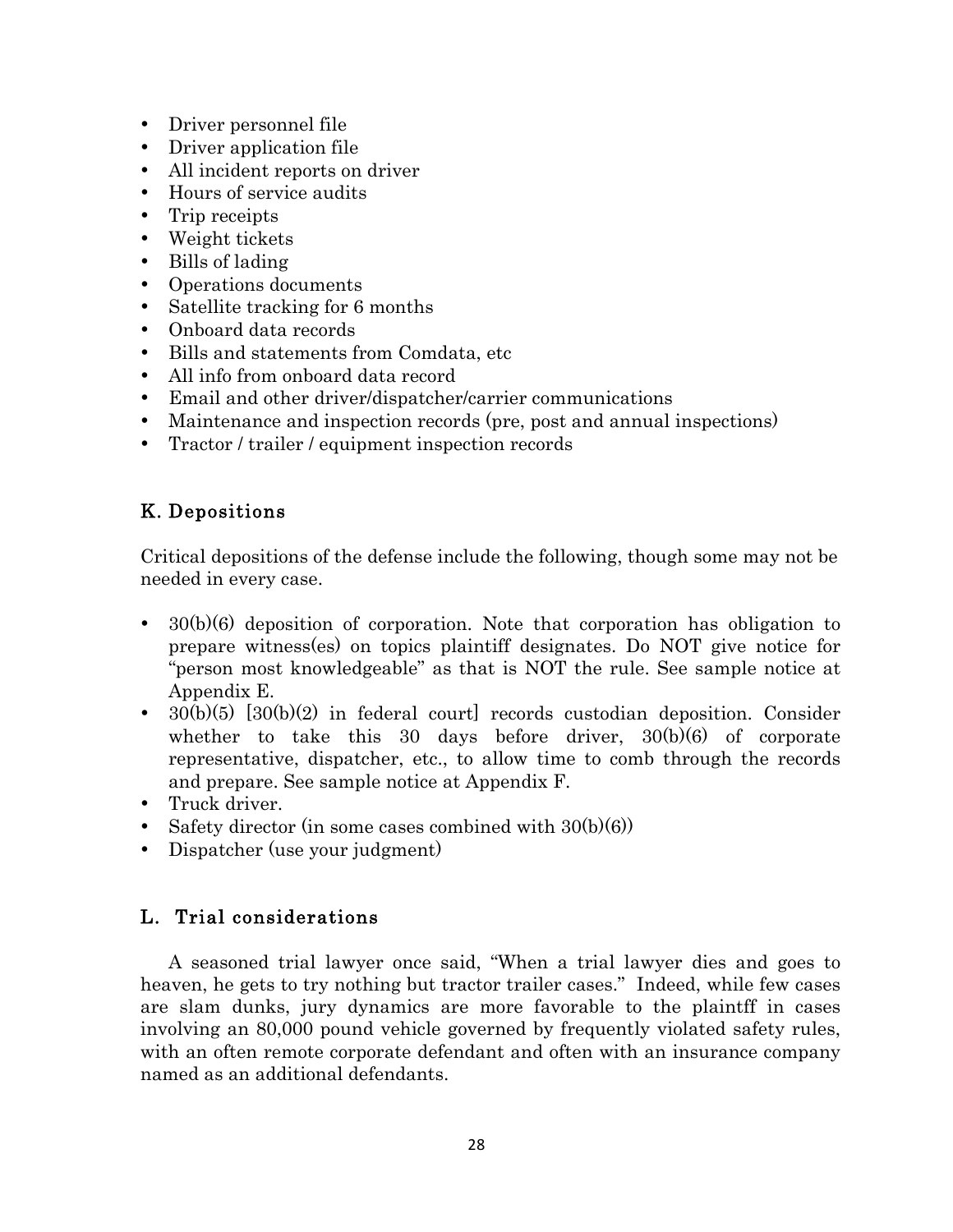Rather than lay out in detail how to try one of these cases in a paper that the author's next adversary might read, I will simply commend to the read the training programs of Trial Lawyers College based in Wyoming, and a reading list in no particular order:

- Rick Friedman & Patrick Malone, Rules of the Road (2d Ed, 2010, TrialGuides.com)
- Rick Friedman, *Polarizing the Case: Exposing & Defeating the* Malingering Myth (2007, TrialGuides.com)
- Rick Friedman & Bill Cummings, The Elements of Trial (2013, TrialGuides.com)
- Rick Friedman & Roger Dodd, Trial Tactics (DVD, 2014, TrialGuides.com)
- Patrick Malone, The Fearless Cross Examiner (2016, TrialGuides.com)
- Michael Leizerman, Litigating Truck Accident Cases (2016-17 Ed, AAJ Press)
- Joe Fried, *Handling Truck Cases* (DVD, TrialGuides.com)
- Mark Mandell, *Case Framing* (2015, TrialGuides.com)
- Eric Oliver, *Delivering the Goods* (DVD, 2011, TrialGuides.com)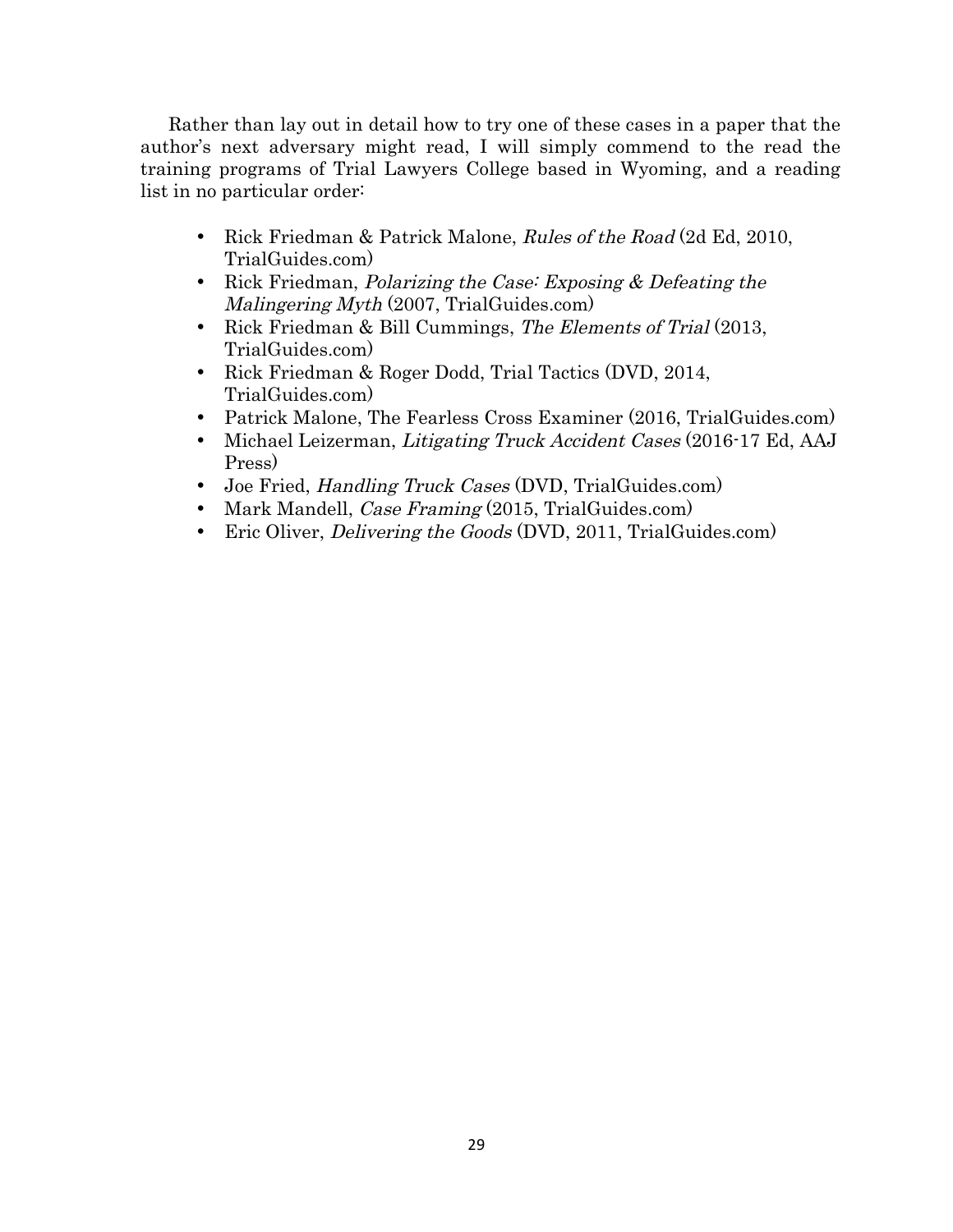# APPENDICES

# A. Records preservation letter.

## Send ASAP when hired.

[CEO OF TRUCKING COMPANY]. [TRUCK DRIVER] [INSURANCE COMPANY]

| Re: |              | Date of Accident: [DATE OF CRASH] |
|-----|--------------|-----------------------------------|
|     | Your Driver: | <b>TRUCK DRIVER</b>               |
|     | Our Client:  | [CLIENT]                          |

Dear  $\_\_\_\_\& \& \_\_\$ 

This firm has been retained by [CLIENT] in connection with personal injuries [DEATH OF DECEDENT] suffered in a [DATE OF CRASH] accident with your driver, [TRUCK DRIVER].

I request that the following pieces of evidence are preserved:

1) Any and all 11 and 14 hour compliance audits of Mr. [TRUCK DRIVER]'s log books/time cards;

- 2) Any and all e-mail and other communications between Mr. [TRUCK DRIVER] and his dispatcher, safety director or anyone else at [TRUCKING COMPANY], such as, but not limited to OmniTRACS messages and any messages sent from any similar service or vendor;
- 3) Any and all of Mr. [TRUCK DRIVER]' cell phone records and bills whether sent to Mr. [TRUCK DRIVER] or [TRUCKING COMPANY];
- 4) Mr. [TRUCK DRIVER]' cell phone;

5) Any and all fuel receipts or fuel summaries in any form whatsoever, including but not limited to such documents as sent by supplier and/or vendors to [TRUCKING COMPANY] or any other entity or which were hand delivered to [TRUCK DRIVER];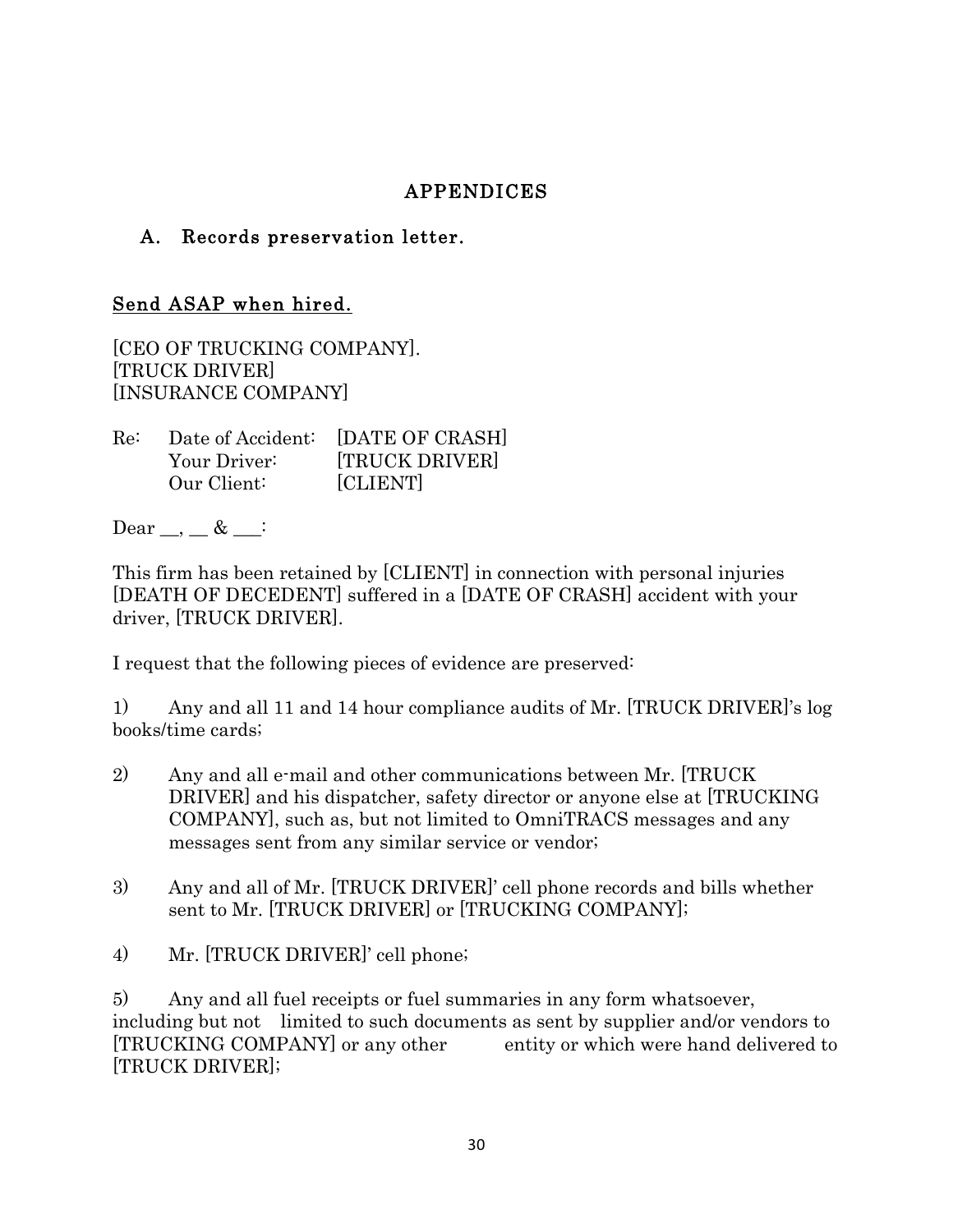6) Any and all dated or timed documents whatsoever, such as but not limited to fueling documents, gate receipts, dispatch records and or bills of lading;

- 7) Any and all satellite tracking information for Mr. [TRUCK DRIVER]'s' vehicle for the six  $(6)$  month period prior to the crash, such as, but not limited to Qualcomm, JTRACS and any like service or vendor;
- 8) Notes of any interviews with Mr. [TRUCK DRIVER], dispatchers, or any other person including but not limited to counsel with regard to the occurrence on [DATE OF CRASH];
- 9) Any and all documents which were contained or could have been contained in any "trip envelope" or "trip package" relating to the load Mr. [TRUCK DRIVER] was hauling on [DATE OF CRASH] and any other trip Mr. [TRUCK DRIVER] may have taken for the six (6) months prior to the collision, including but not limited to any toll receipts, fuel receipts and any other documents whatsoever;

10) Any and all Transflo or Comdata records and records of any other system by which Mr. [TRUCK DRIVER] electronically sent any documents relating to the subject trip and any other trips of Mr.

[TRUCK DRIVER]' s for the six (6) month period prior to the occurrence, including but not limited to fuel records, bills of lading or the like. This request includes documents Mr. [TRUCK DRIVER] took to any truck stop or other vendor for transmission to [TRUCKING COMPANY] or any other entity;

11) All records from any other vendor or service that reviewed any of [TRUCK DRIVER]s' logs for the trip in question or the six (6) month period before the occurrence;

12) Personnel records of the dispatcher(s) involved with the subject trip, including but not limited to any training records;

13) Any and all QTRACS messages;

14) All documents from any vendor or supplier showing tractor movement and position history by date and time for the sixty (60) days prior to the occurrence;

15) Any and all documents showing when the tractor's ignition was off during that time;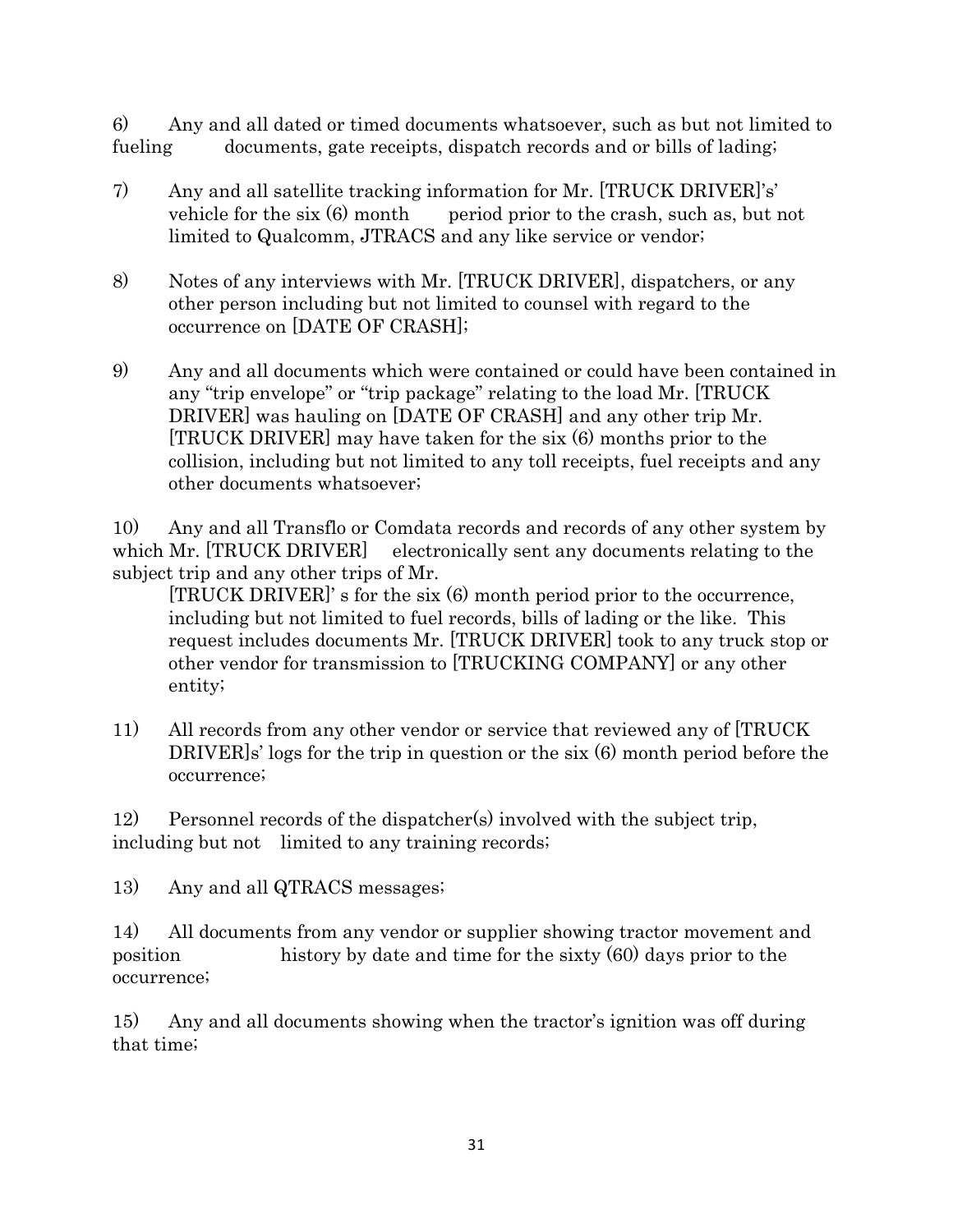16) Invoices for [TRUCKING COMPANY]'s services for the load on the subject trip;

17) The bill of sale for load that Mr. [TRUCK DRIVER] was hauling on [DATE OF CRASH].

18) Any all weigh tickets for the load Mr. [TRUCK DRIVER] was hauling on [DATE OF CRASH].

19) Any and all maintenance records for the truck and trailer Mr. [TRUCK DRIVER] was using on [DATE OF CRASH].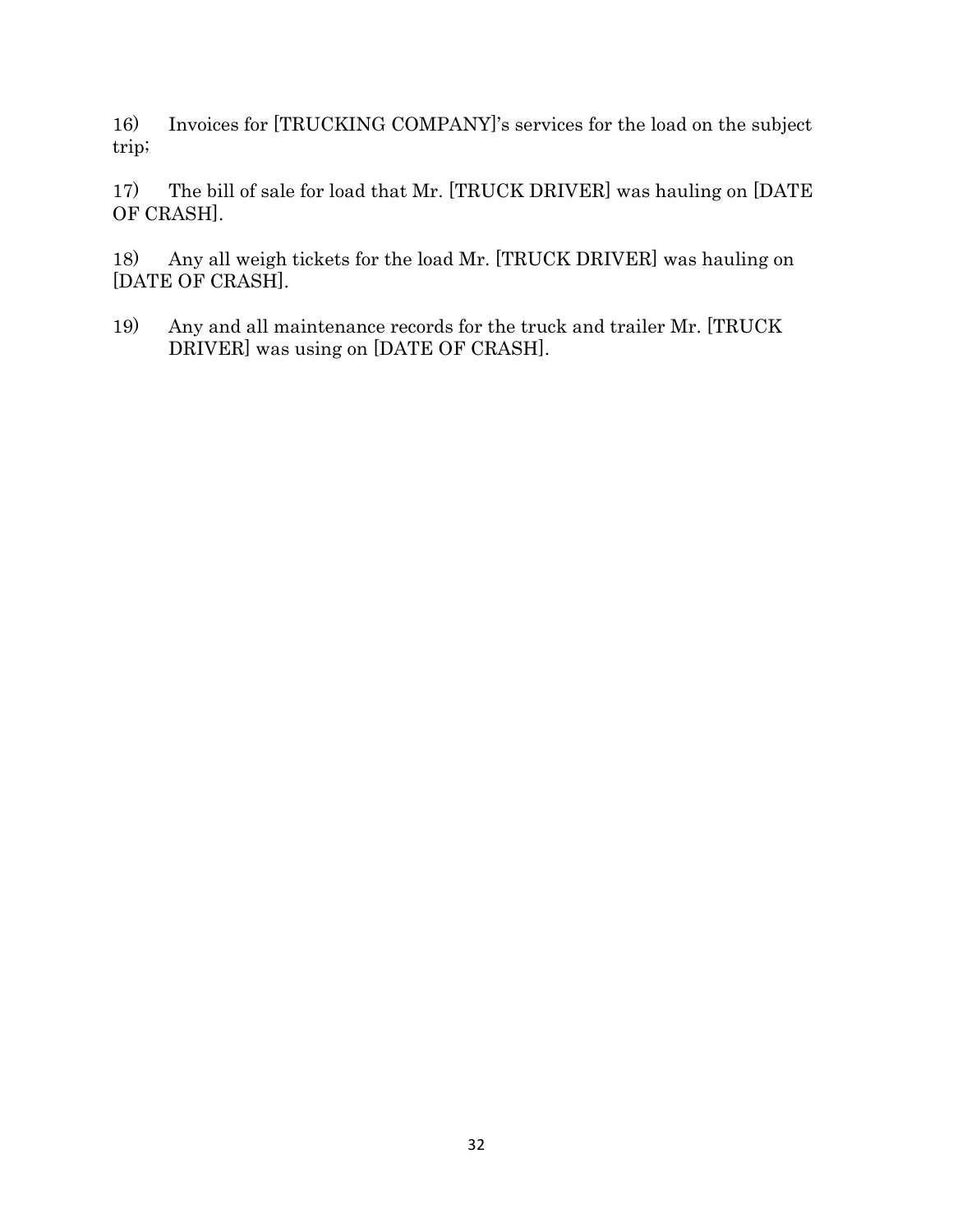# B. Open Records Act request to Georgia Department of Public Safety

Georgia Department of Public Safety Motor Carrier Compliance Division 959 E Confederate Avenue Atlanta, GA 30316

| Re: | Open Records Act Request |                    |
|-----|--------------------------|--------------------|
|     | $Compary$ :              | [TRUCKING COMPANY] |
|     | US DOT No.:              | $[$ DOT# $]$       |
|     | DOL.                     | [DATE], [TIME]     |

Dear Sir or Madam:

This firm represents the [CLIENT] in litigation as a result of crash involving [TRUCKING COMPANY] on [DATE] at approximately [TIME]. Under the Georgia Open Records Act, O.C.G.A. Section 50-18-70, et seq., I request the documents described below as maintained by Georgia Department of Public Safety Motor Carrier Compliance Division (MCCD) or any predecessor agency of the State of Georgia regarding [TRUCKING COMPANY].

Production in electronic format would be good. You may send electronic production to [PARALEGAL] at [PARALEGAL EMAIL].

1. Any accident report submitted by [TRUCKING COMPANY]. In reference to the crash in question which occurred on on [DATE] at approximately [TIME] at [LOCATION] in [CITY], [COUNTY] County, Georgia, involving [TRUCK DRIVER NAME] as the driver of a truck operating under authority of [TRUCKING COMPANY].

2. Copies of the initial notice of applicable Georgia Transportation Rules sent to [TRUCKING COMPANY] by MCCD or any predecessor agency of the State of Georgia.

3. Copies of all correspondence of records received from or sent to the [TRUCKING COMPANY].

4. All "driver equipment and compliance checks" completed on standard MCCD or any predecessor agency of the State of Georgia with regard to equipment and roadside check forms along with copies of any such reports on [TRUCKING COMPANY].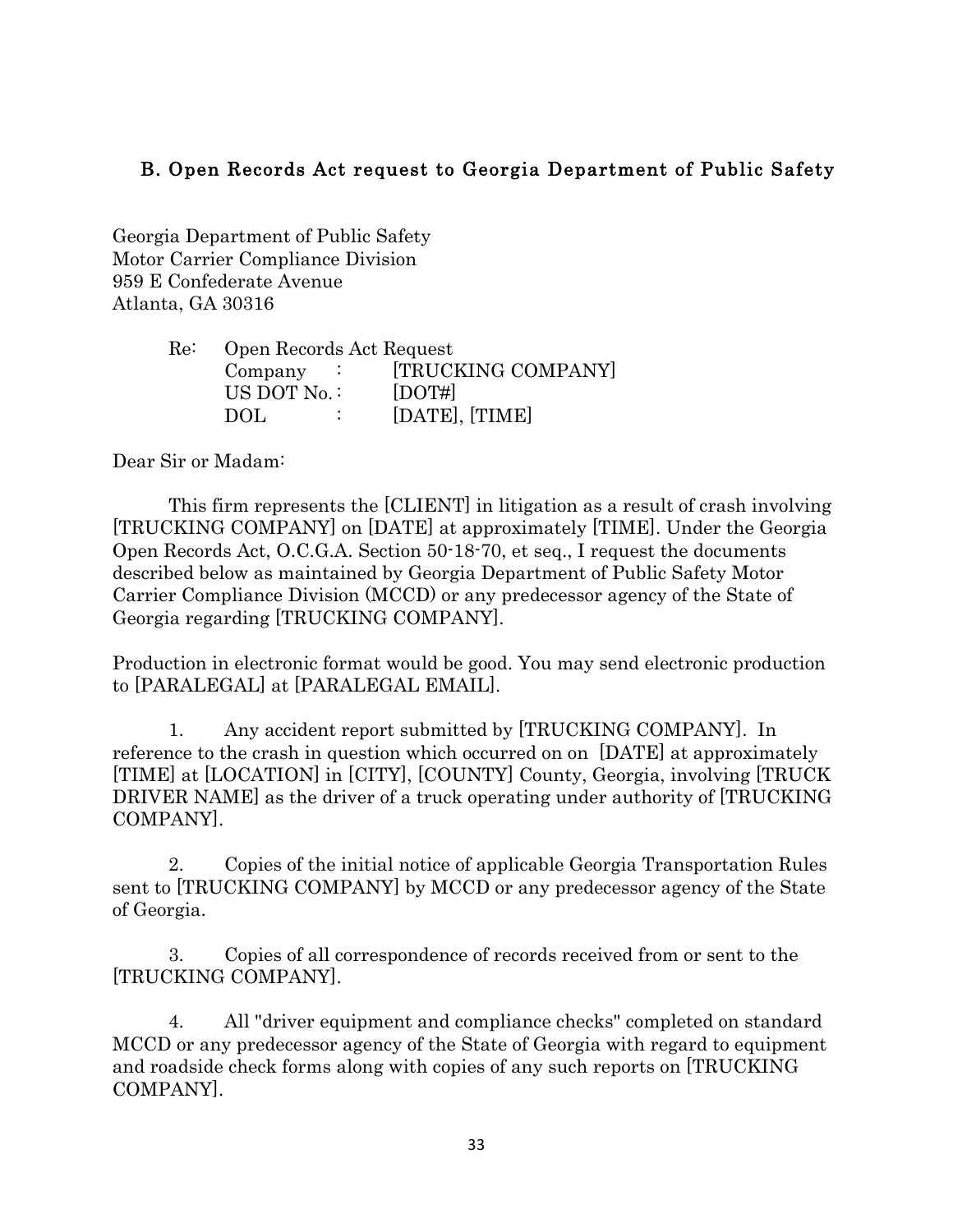5. All case reports prepared by MCCD or any predecessor agency of the State of Georgia agent on [TRUCKING COMPANY].

6. All safety compliance surveys conducted by MCCD or any predecessor agency of the State of Georgia agent on [TRUCKING COMPANY].

7. All notices of civil forfeiture claims or court action documents sent to the [TRUCKING COMPANY], by MCCD or any predecessor agency of the State of Georgia, along with any enclosures attached thereto and answers received from [TRUCKING COMPANY].

8. All memoranda and/or reviews maintained in [TRUCKING COMPANY] files created by MCCD or any predecessor agency of the State of Georgia.

9. All settlement agreements, consent orders, or court action documents in reference to actions taken against [TRUCKING COMPANY]. If your files also contain any news releases, we request copies.

10. Any safety rating as maintained by MCCD or any predecessor agency of the State of Georgia on [TRUCKING COMPANY] on the date of the crash [DATE]. We further request the present safety rating.

11. All vehicular crash reports as submitted by RCR Hauling, Inc. for the period from January 1, four year prior to [DATE] and up until the date of the crash, [DATE].

12. And other related documents concerning [TRUCKING COMPANY]'s past and present state of compliance with the motor carrier safety regulations.

13. Any available printout or reports available for "Safety Net" as reported into by state and federal inspection officials.

14. The insurance filings (Form E, Form F, and MCS 90 forms) on file for [TRUCKING COMPANY].

Thank you for your timely attention to this request. Please bill this office directly, if there are any charges for this information. PLEASE LET US KNOW IN ADVANCE IF FEES EXCEED \$100.00.

Thank you for your attention to the above matters, your prompt attention to this matter is appreciated.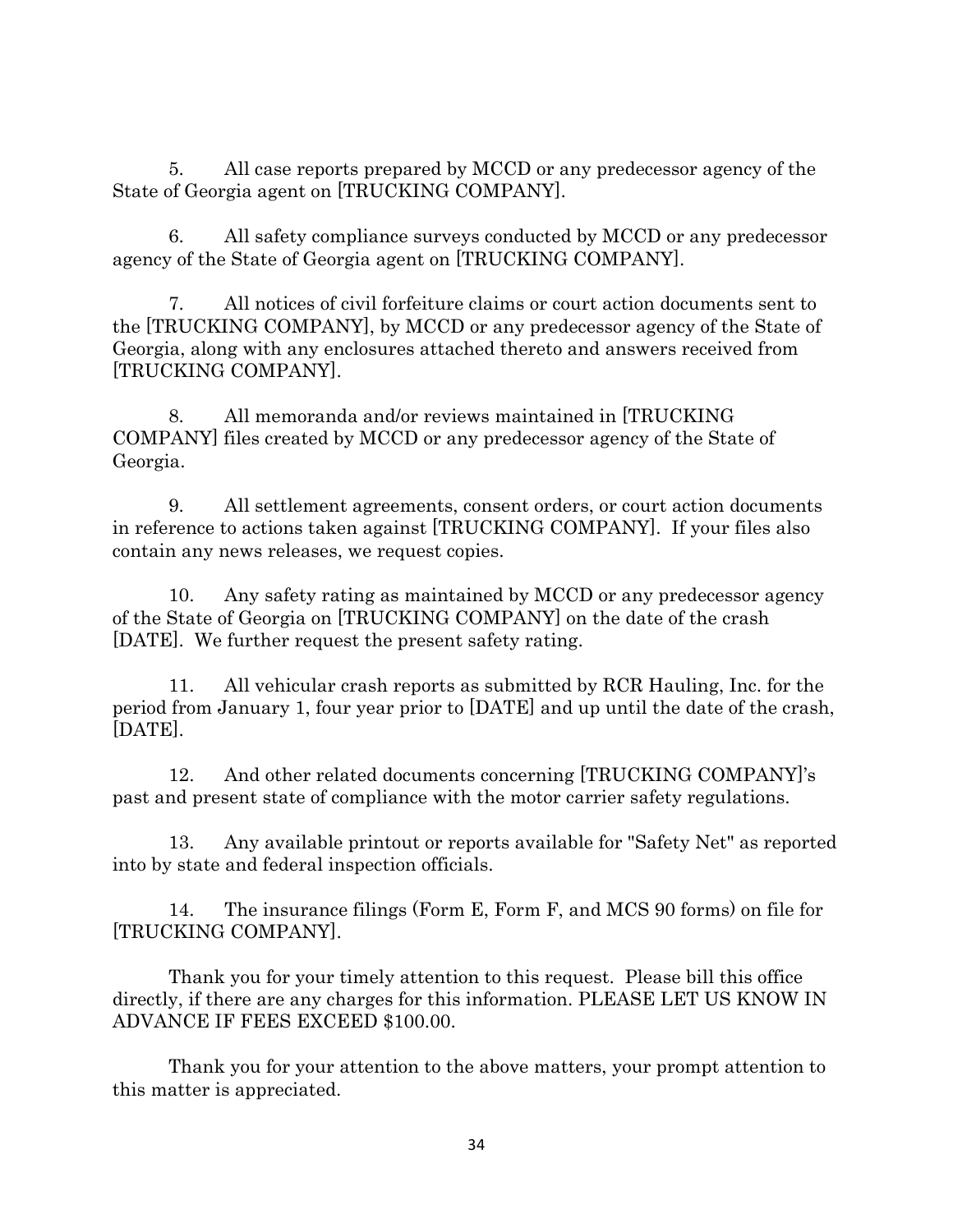# C. Open Records Request to law enforcement

[NAME OF POLICE DEPARTMENT]

[POLICE ADDRESS]

RE: Georgia Open Records Act Request Date of Accident: [DATE OF ACCIDENT] Accident Location: [DESCRIPTION OF LOCATION] Our Client: [CLIENT NAME] Accident Report No.: [CRASHREPORT#]

Dear Sir/Madame:

This law firm represents *[CLIENT NAME]* in a claim arising from an automobile collision that occurred at [DESCRIPTION OF LOCATION] on [DATE]. A copy of the Georgia Motor Vehicle Accident Report is enclosed. Pursuant to O.C.G.A. § 50-18-70, the Georgia Open Records Act, we hereby request your entire investigative file including the following:

- 1. 911 recordings, logs and CAD reports;
- 2. photographs;
- 3. audio and video recordings, including but not limited to dashcam and bodycam video;
- 4. witness statements;
- 5. inspection reports;
- 6. drawings and diagrams;
- 7. total station survey;
- 8. test results;
- 9. computer data;
- 10.witness information;

11.any documents generated or obtained relating to this incident.

As you know, O.C.G.A. § 50-18-70(f) requires individuals in control of public records to respond to requests for documents within three business days, or provide a written description of all available records and documents together with a timetable for their inspection and copying.

We understand that this may take longer, so please just let us know if there will be a substantial delay. We will promptly pay your normal, reasonable charges for copying of these records. If electronic production is more convenient for you, you may email copies of the records to [PARALEGAL] at [PARALEGAL EMAIL].

Thank you for your assistance.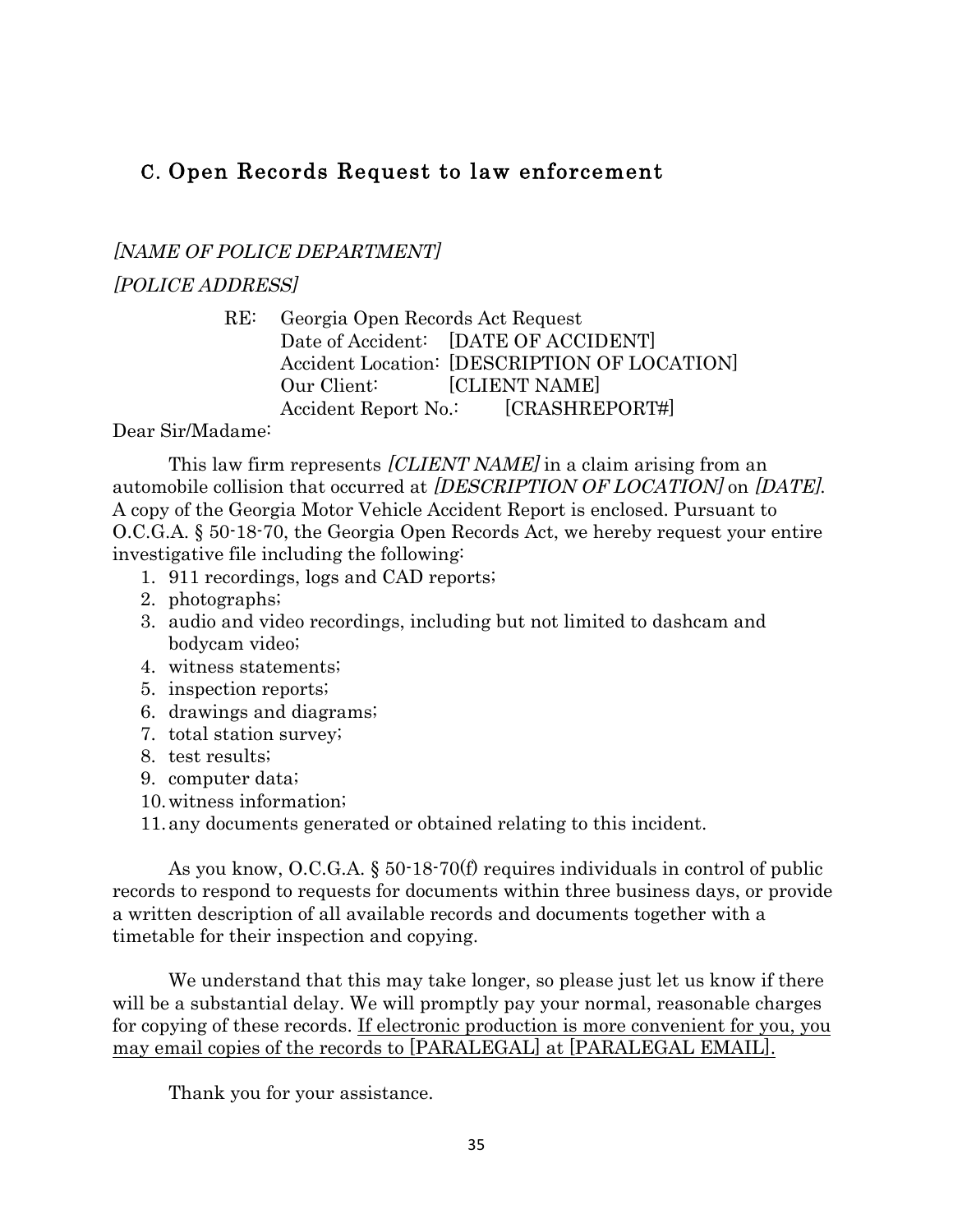# D. FOIA request to FMCSA

# https://www.fmcsa.dot.gov/foia/foia-requests May submit by email to: foia@fmcsa.dot.gov Or by fax to: (202) 385-2335 - Attn: FOIA Team

1st transmittal via Certified Mail: \_\_\_\_ \_\_\_ \_\_\_ \_\_\_ 2nd transmittal via US mail

date>

Federal Motor Carrier Safety Administration Attn: FOIA Team 1200 New Jersey Avenue SE Washington, DC 20590

Re: Freedom of Information Request US DOT  $\#$  Carrier # \_\_\_\_\_\_\_ Date of Accident:

\_\_\_\_\_\_\_\_\_\_\_\_\_\_\_\_\_\_\_\_\_\_\_

Dear Sir or Madam:

Pursuant to the rights granted under 5 U.S.C.A. §552, I am submitting this Freedom of Information Act (FOIA) request to gather safety information relative to the motor carrier above identified. Specifically, I am seeking the release of:

- 1. All files, documents, photographs, video tapes, and all information relative to a motor carrier collision at <location> on <date of accident>.
- 2. All public documents concerning  $\leq$ trucking company>, US DOT Number \_\_\_\_\_, including:
	- a. Enforcement reports;
	- b. Compliance reviews;
	- c. A copy of each OP-1 filed by the motor carrier;
	- d. A copy of each MCS-150A filed by the motor carrier;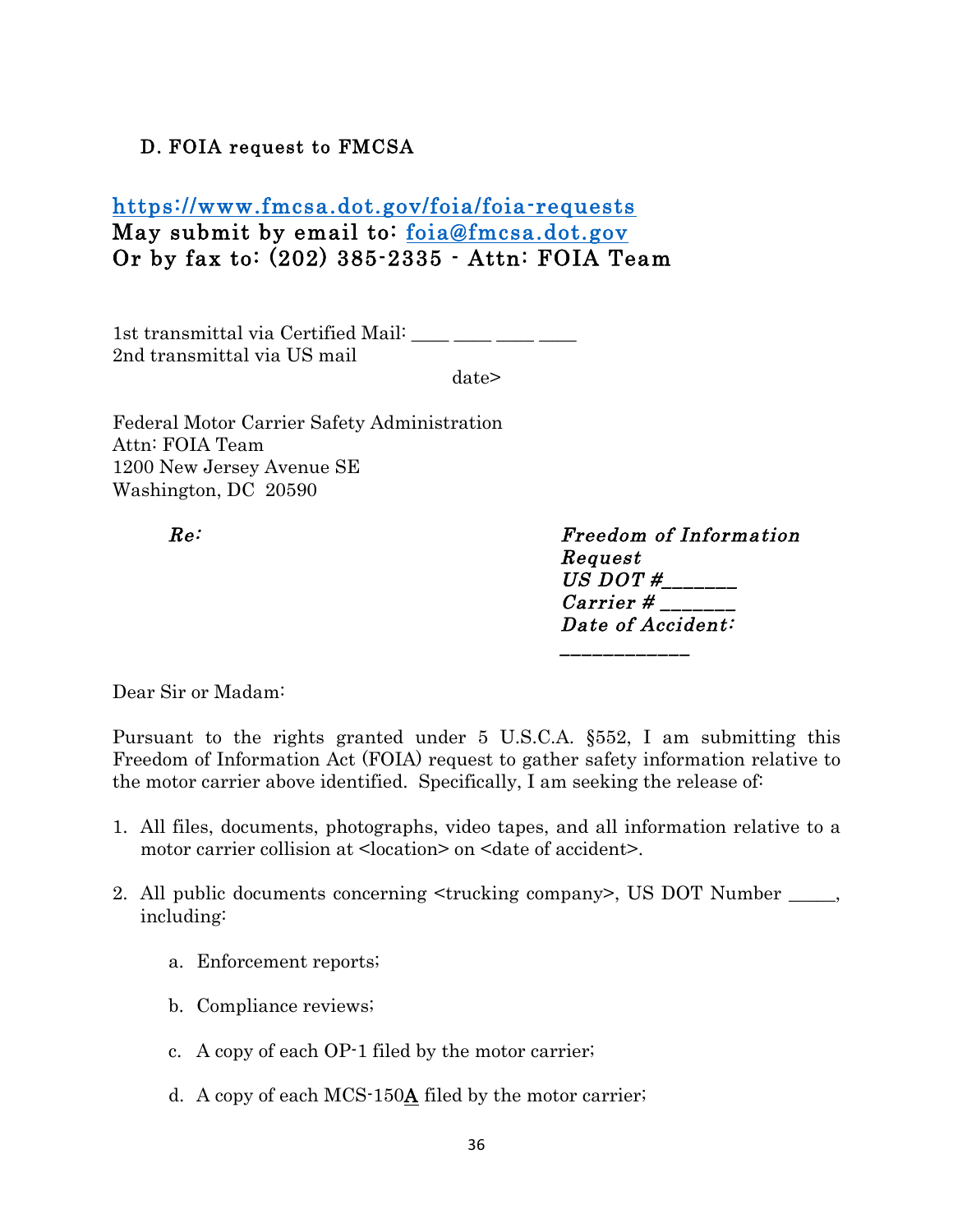- e. A copy of each MCS-150 filed by the motor carrier;
- f. All roadside driver vehicle inspection reports to include, but not be limited to MCS-63s, along with copies of any such reports returned to the DOT;
- g. State accident reports;
- h. General correspondence;
- i. Copies of final orders of the agency, including negotiated settlement agreements, notices of a claim (to which a motor carrier has replied and/or failed to reply), and out of service orders;
- j. Final opinions (including concurring and dissenting opinions, if any) and orders made in the adjudication of cases and issued by the Federal Motor Carrier Safety Administration;
- k. Administrative rulings adopted by the Federal Motor Carrier Safety Administration;
- l. Final Opinions issued by an Administrative Law Judge in the adjudication of motor carrier enforcement cases;
- m. Decisions of the Chief Safety Officer;
- n. Copies of the initial notice of the applicable D.O.T.-OMCS rules sent to the motor carrier by the FOMCS, DOT;
- o. All driver equipment and compliance checks completed on standard D.O.T.-OMCS equipment and roadside check forms along with copies of any such reports returned to the D.O.T.;
- p. All case reports prepared by any D.O.T.-OMCS agent on this carrier;
- q. All safety compliance surveys conducted by any D.O.T.-OMCS agent on the above carrier.
- r. All notices of civil forfeiture claims or federal court action documents sent to the above mentioned company by D.O.T., along with any enclosures attached thereto and answers received from the above carrier;
- s. The safety rating by the D.O.T.-OMCS on the above listed company on the date of the accident, <date of accident>;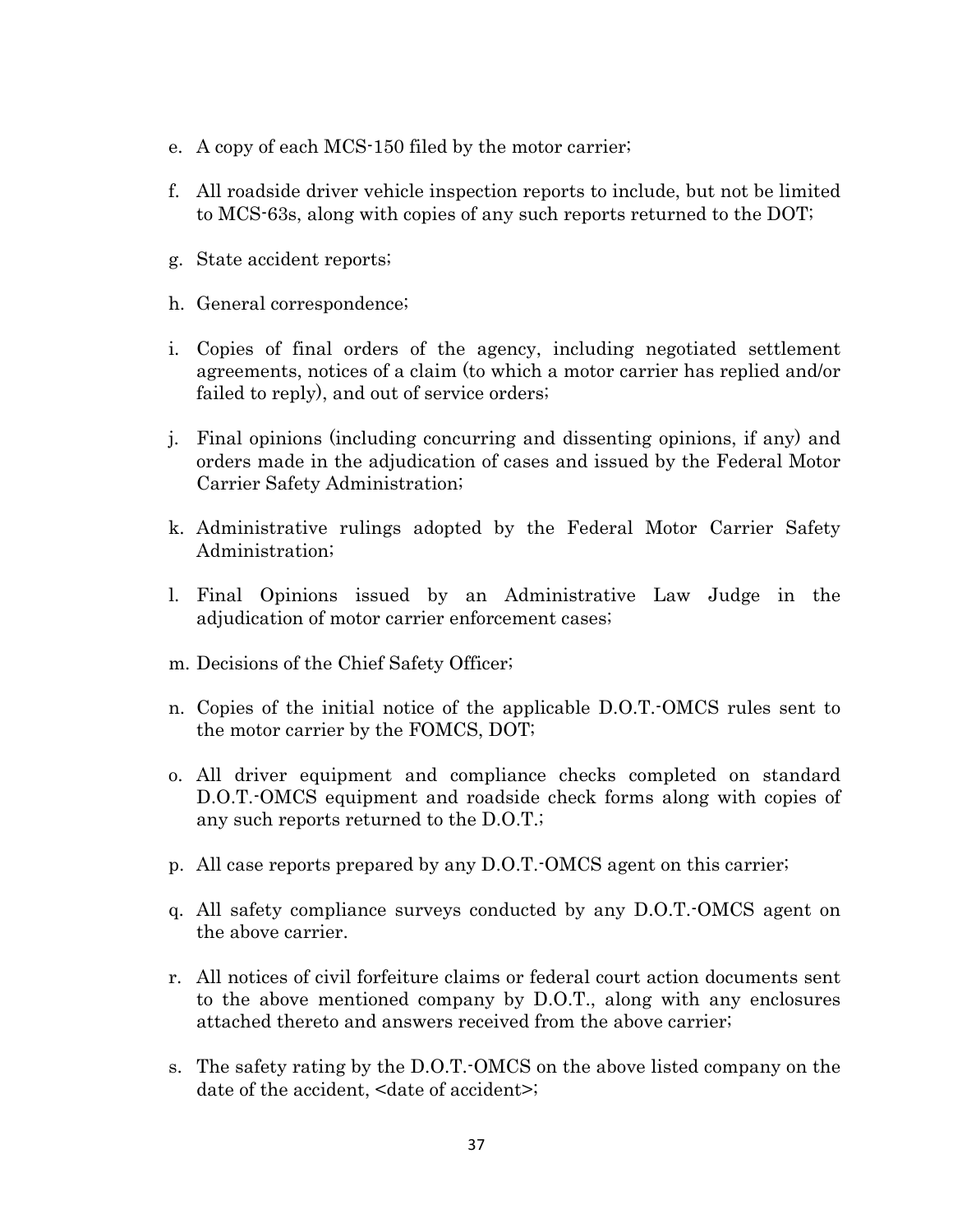- t. The present safety rating by the D.O.T.-OMCS;
- u. Any available printout or reports available for "Safety Net" as reported into by state and federal inspection officials;
- v. All memoranda and/or reviews maintained in the carrier's files created by any state or federal agent, regional director, OMCS national director, or counsel for the U.S. Department of Transportation;
- w. All settlement agreements, consent orders, or federal court action documents in reference to actions taken against the above-listed company, and any related news releases.
- x. All correspondence and documents regarding any safety issue for the company and the driver to include but not be limited to the initiation, investigation and final conclusion of any:
	- (1) warning letters,
	- (2) targeted roadside inspections,
	- (3) any off-site investigation,
	- (4) any on-site investigation,
	- (5) any cooperative safety plan,
	- (6) any notice of violation,
	- (7) any notice of claim/settlement agreement, and
	- (8) any document that stated the company or the driver were unfit.
- y. Any document that found the driver or the company deficient in any BASIC (Behavior Analysis and Safety Improvement Categories) category.
- z. The BASIC measurements for the trucking company or driver for three year prior to the collision.
- aa.Any correspondence regarding the company or the driver objecting to, or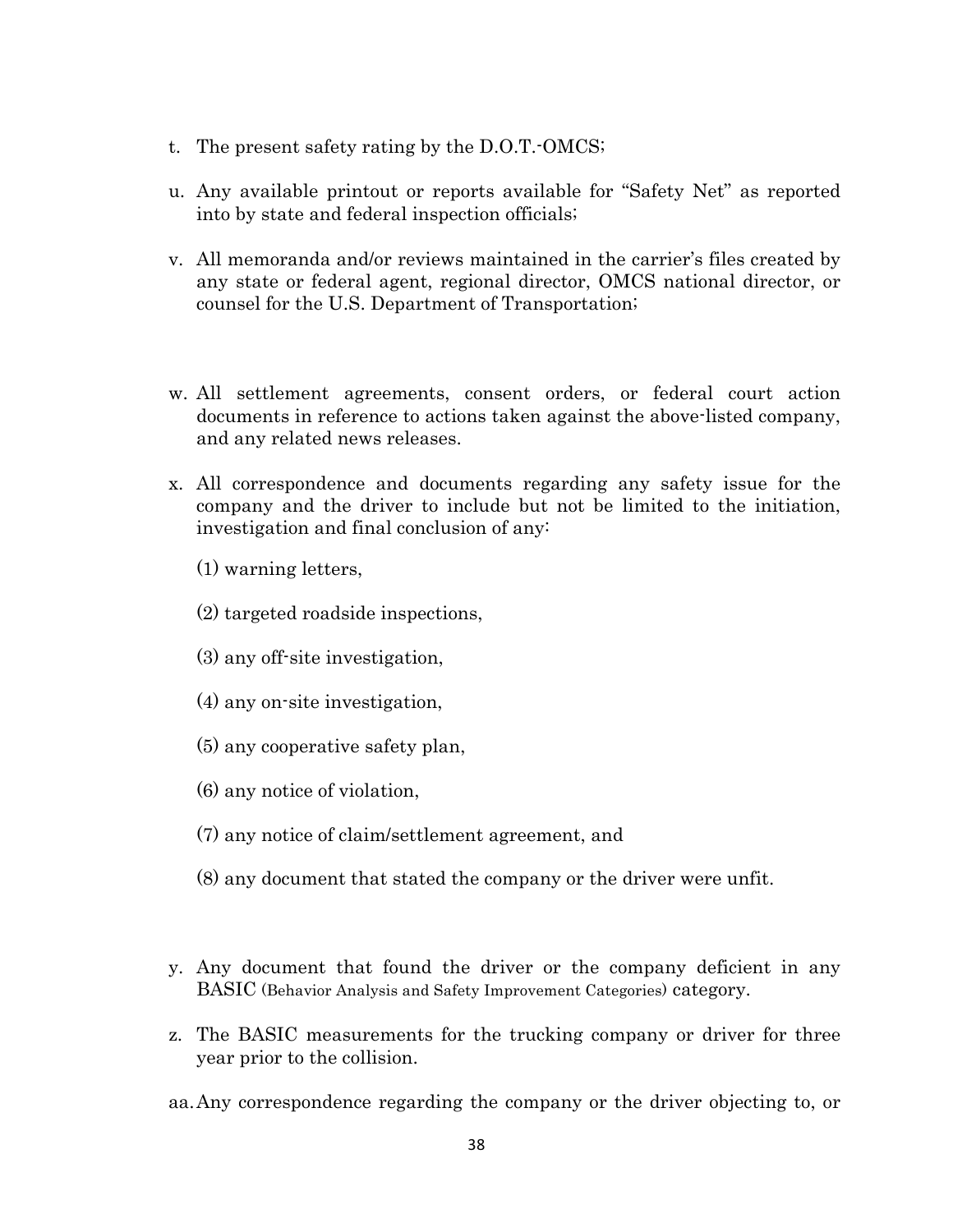asking for a correction of, any BASIC measurement or FMCSA intervention.

- bb.The Pre-Employment Screening Program (PSP) report on the driver for each month for the three years prior to the collision.
- cc. Any documents showing inquiry by the trucking company for any PSP reports of the driver for the three years prior to the collision
- dd.Copy of the carrier profile maintained by MCMIS (Motor Carrier Management Information System) for the three years prior to the collision.

If you are unable to provide copies or reproductions of certain information, please provide the original for inspection. To the extent information is stored electronically, including computer files, you are requested to provide both a hard copy and an electronic copy of the information.

Please forward copies of the information to me at the above address with an invoice for any amounts due. If payment is required in advance, please contact me at the above telephone number and I will forward the appropriate funds. Should you request an Attorney General's opinion on any part of the requested information, I ask that you not withhold any of the information not subject to an opinion, but that you forward that portion of the information to me as soon as possible.

Kind regards,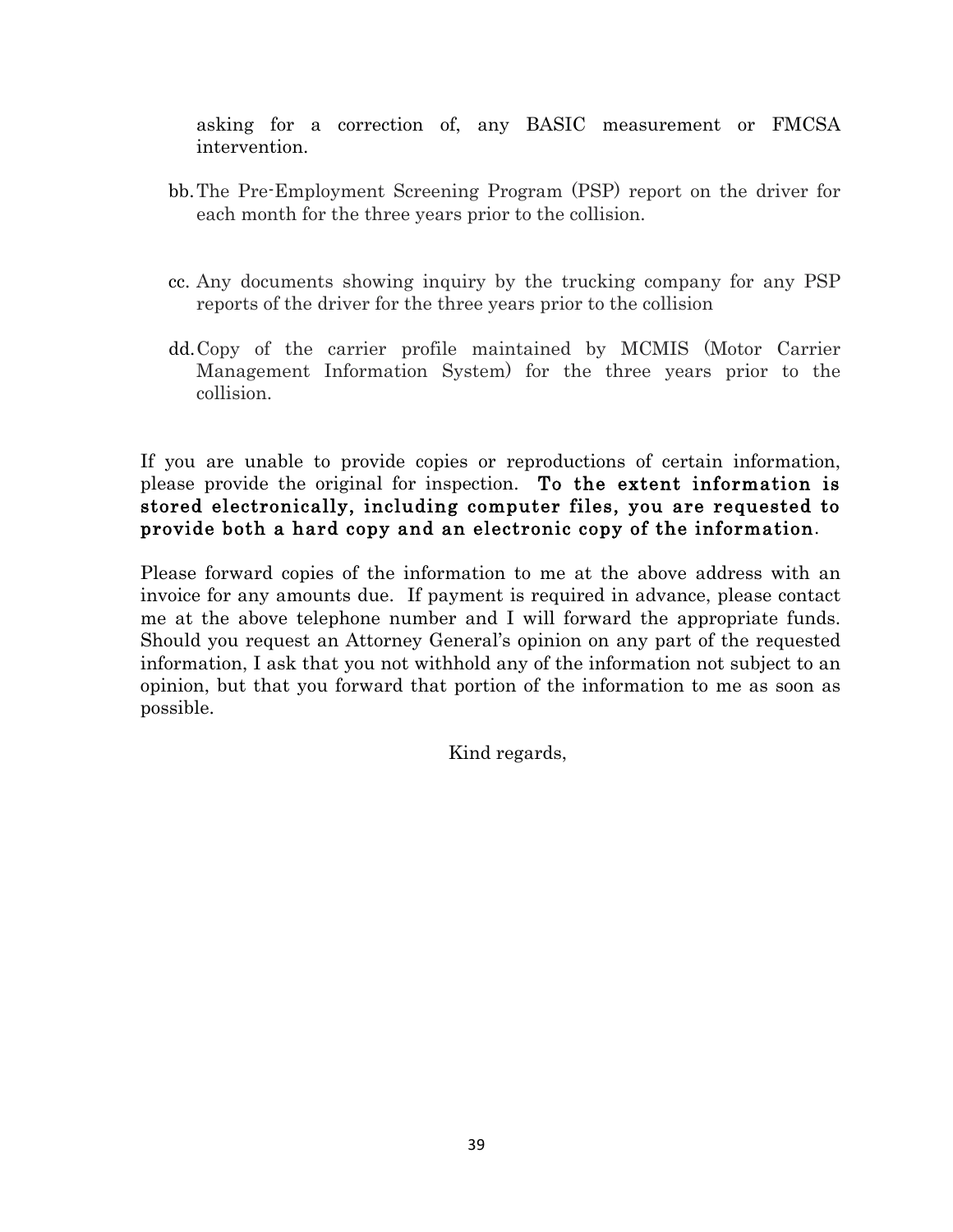# E. 30(b)(6) deposition notice (Georgia state courts version)

### PLAINTIFF'S NOTICE TO TAKE DEPOSITION OF DEFENDANT @COMPANY

PLEASE TAKE NOTICE that the undersigned attorney will take the deposition(s) of the below-named corporations, pursuant to the provisions of O.C.G.A  $\S 9 \cdot 11 \cdot 30(b)(6)$  at the location, time and date indicated below:

#### NAME: @COMPANY

[COMPANY OFFICE UNLESS

OTHERWISE AGREED]

DATE:

TIME:

### NOTE: COUNSEL FOR PLAINTIFF WILL SEEK TO COOPERATE WITH DEFENSE COUNSEL WITH REGARD TO MUTUALLY CONVENIENT SCHEDULING.

Pursuant to O.C.G.A.  $\S 9.11-30(b)(6)$ , @COMPANY is required to designate and fully prepare one or more officers, directors, managing agents or other persons with the most knowledge concerning the following designated matters, or other persons who consent to testify on its behalf, and whom Defendant will fully prepare to testify regarding the following designated matters and as to such information that is known or reasonably available to the organization. The deposition is being taken for the purpose of discovery, for use at trial, or both of the foregoing, or for such other purposes as are permitted under the applicable and governing rules, and will be recorded by stenographic and videographic means. Pursuant to O.C.G.A. § 9-11-34, @COMPANY shall produce at the deposition the originals of all documents previously produced in this case. @COMPANY shall designate one or more persons to testify on behalf of the corporation on the following matters:

1. The acts, events, or occurrences of the collision on @DOL which forms the basis of Plaintiff's Complaint in the above-captioned cause.

2. The identity, title or position, and job description, of all persons managing, supervising, or in any other way directly involved with truck driver name, the driver of the truck involved in the matter which forms the basis of Plaintiff's Complaint in the abovecaptioned cause.

3. The investigation done into the collision on @DATE which forms the basis of Plaintiff's Complaint in the above-captioned cause.

4. All rules, regulations, policies, procedures and standards applicable to your operations as a motor carrier.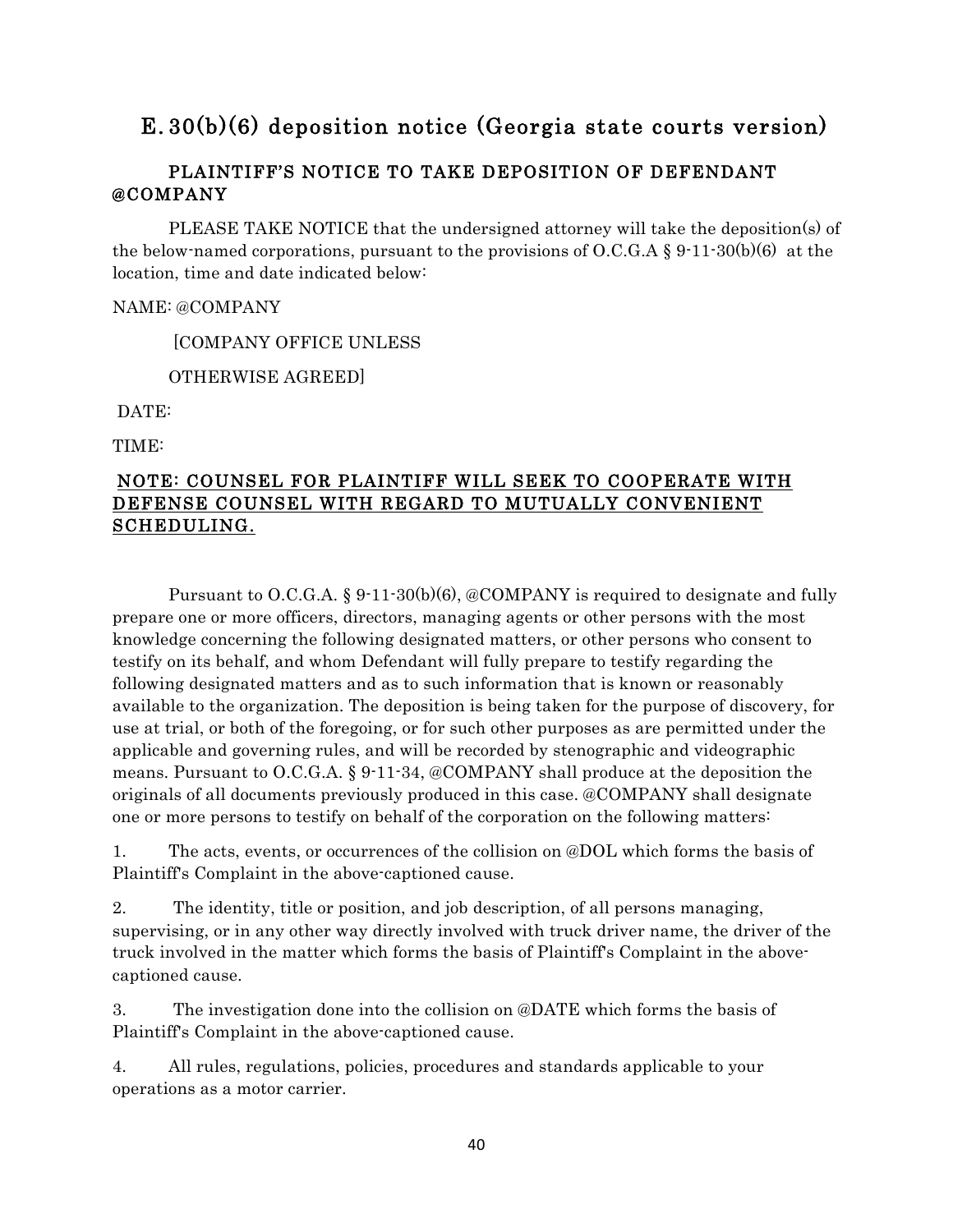5. Loading procedures and load inspection procedures at @COMPANY, and the loading and inspection of any freight or container that was being hauled by @DRIVER when he was involved the involved in the collision on crash date which forms the basis of Plaintiff's Complaint in the above-captioned cause, was secured.

6. The procedure(s) for the custody and maintenance of records for the drivers and vehicles at @COMPANY , including, but not limited to, those procedures applicable to @DRIVER and the vehicle he was operating on @DATE.

7. The qualifications @COMPANY requires for any of its drivers, and the procedure(s) by which drivers are recruited, hired, supervised, managed by @COMPANY, including but not limited to @DRIVER.

8. The process of dispatching drivers, and the operation of any computer or communications systems used in dispatching and communicating with drivers for @COMPANY, including but not limited to @DRIVER.

9. The policies and procedures of @COMPANY related to the monitoring, supervision and management of its drivers, including, but not limited to, dispatching drivers, auditing hours of service logs, the locations of their vehicles, ensuring that they file correct logs, and discouraging speeding or the violation of any other laws, ordinances, or regulations.

10. Any and all complaints, grievances, or other similar correspondence received by @COMPANY, within the five (5) years prior to the incident described in Plaintiff's Complaint, including but not limited to any such complaints, grievances, or similar correspondence involving @DRIVER.

11. All responses to interrogatories and requests for production to date in this case, and all documents requested in, or produced in response to, any request for production of documents or records custodian deposition in this case.

12. Internal records retention policies of @COMPANY.

13. Organization of records and filing system of @COMPANY.

14. Corporate structure of @COMPANY.

15. MC-50 B or T report(s) prepared as a result of this wreck

16. Every insuring agreement, policy, contract, bond, MCS-90 endorsement, Form E certificate, Form F certificate, or reinsurance agreement, along with all declarations pages, amendments, endorsements, riders and changes to the policies that may provide any liability, surety, indemnity or other financial responsibility coverage for you with regard to the incident which is the subject of this litigation, including primary, excess, supplemental or umbrella coverage.

17. All contracts, lease, rental and/or other agreements regarding the truck, trailer and/or the driver involved in the present collision which may have been applicable at the time of the present collision.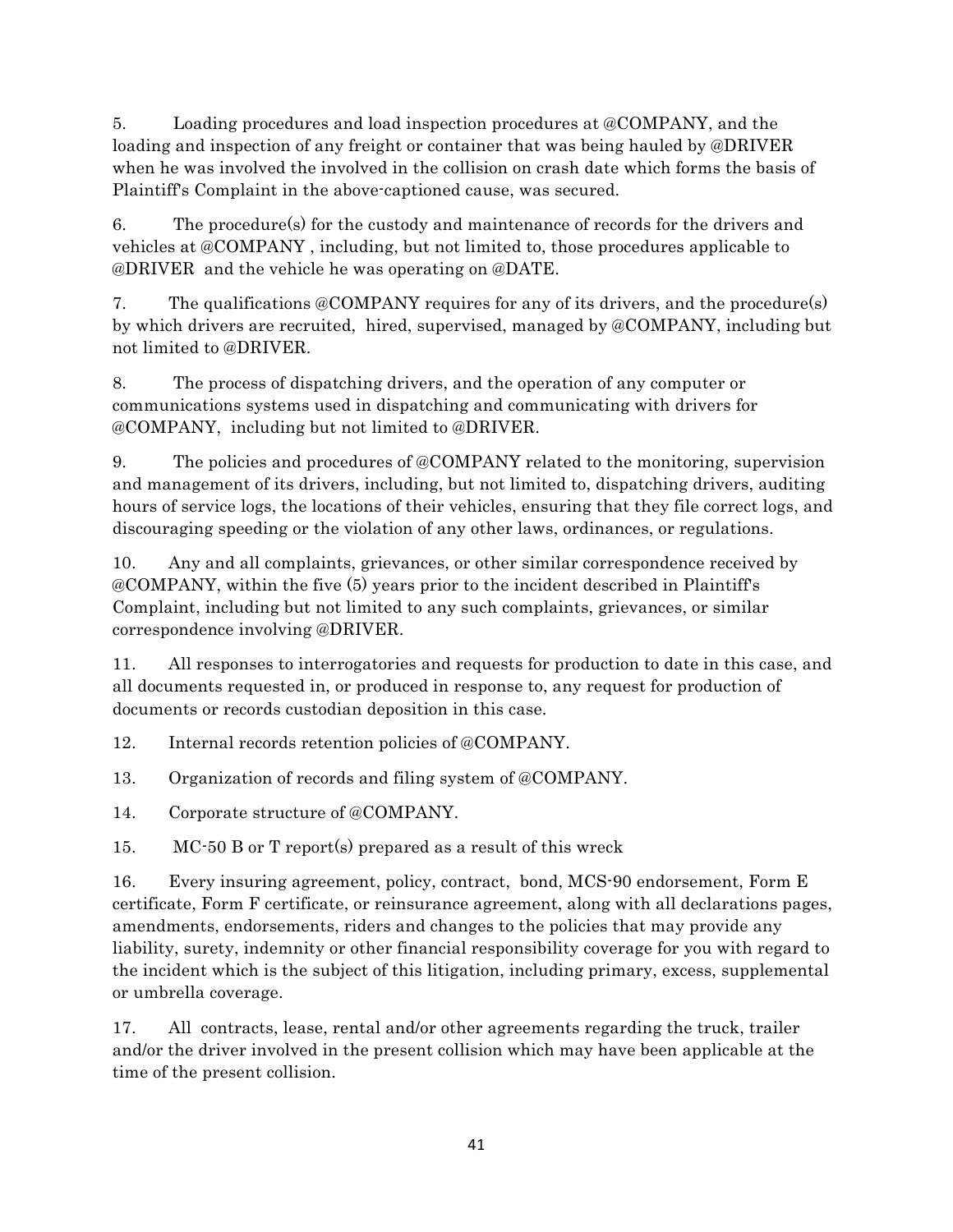18. @DRIVER's complete application for employment, including but not limited to the application required under Federal Motor Carrier Safety Regulations of the U.S. Department of Transportation, Part 391.21.

19. All personnel, DOT, training, human resource, risk management, safety and all other records and files concerning @DRIVER.

20. @DRIVER's qualification file, including but not limited to the file required under Federal Motor Carrier Safety Regulations of the U.S. Department of Transportation, Part 391.51.

21. All daily vehicle inspection reports concerning the subject tractor and trailer involved in the wreck for the 60 days prior to the wreck, through and including the 10 days after the wreck.

22. All driver logs and auditing of logs of @DRIVER.

23. All dispatch records for the period from thirty (30) days prior to the incident complained of until five (5) days after said incident..

24. any data or records transmitted from your truck to any service (either in-house or third-party) that supplies products or services including but not limited to: on-board computers, on-board communications systems, automation of driver logs, recording of events, recording of state line crossings, ETA reporting, monitoring of vehicle location, or dispatch data.

25. All driver's manuals, company manuals, and other materials pertaining to company, federal, or state rules, in effect at the time of the wreck described in Plaintiff's Complaint.

26. All electronic equipment located on your truck at the time it was involved in the incident described in the Plaintiff's Complaint: satellite communications system; geopositional satellite (GPS) data system, Qualcomm system; cellular telephone; e-mail or text messaging system; CB (Citizens' Band) radio and antennas; radar detector; on-board fax machine; on-board telephone; on-board beeper; automatic on-board recording device; electronic control module; electronic engine data recorder; on-board tachometer; and onboard computer recorder.

27. All original raw data and copies of any and all printouts of any on-board recording device, on-board computer, satellite communications system; geopositional satellite (GPS) data system, Qualcomm system; macrograph, trip monitor, trip recorder, trip master, or device known by any other name which records information concerning the operation of the truck for the period commencing thirty (30) days before the wreck, through and including ten (10) days after the wreck.

28. All "com-checks," checks, drafts, settlement sheets, fuel tax receipts, toll receipts, DOT inspection tickets or receipts, lodging receipts, food and beverage receipts, and records of mileage and expenses, and all date and time entries on such records, for all driving by @DRIVER within six months preceding the wreck, up to and including the day of the wreck.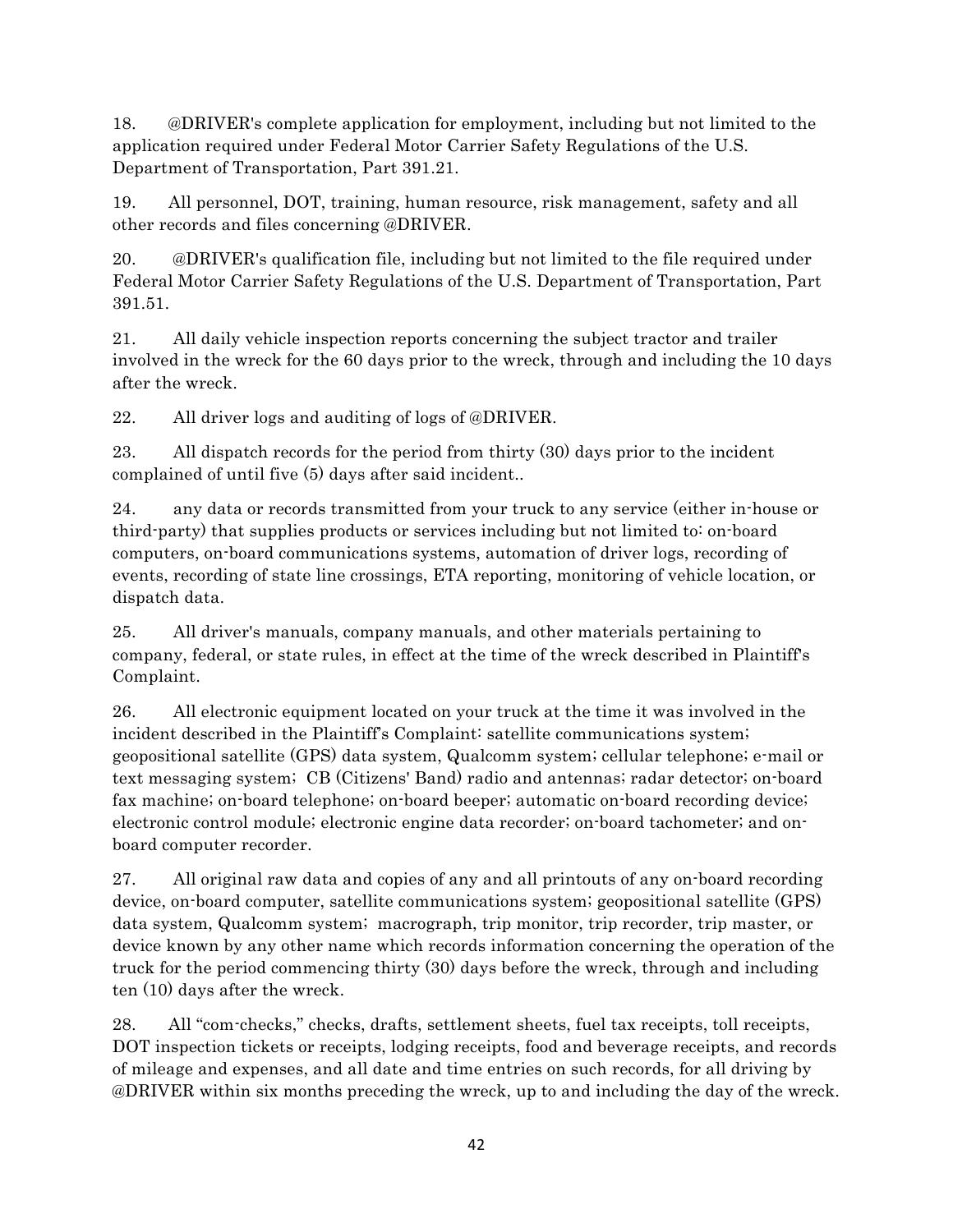29. All driver's manuals, company manuals, and other materials pertaining to company, federal, or state rules, in effect at the time of the wreck described in Plaintiff's Complaint.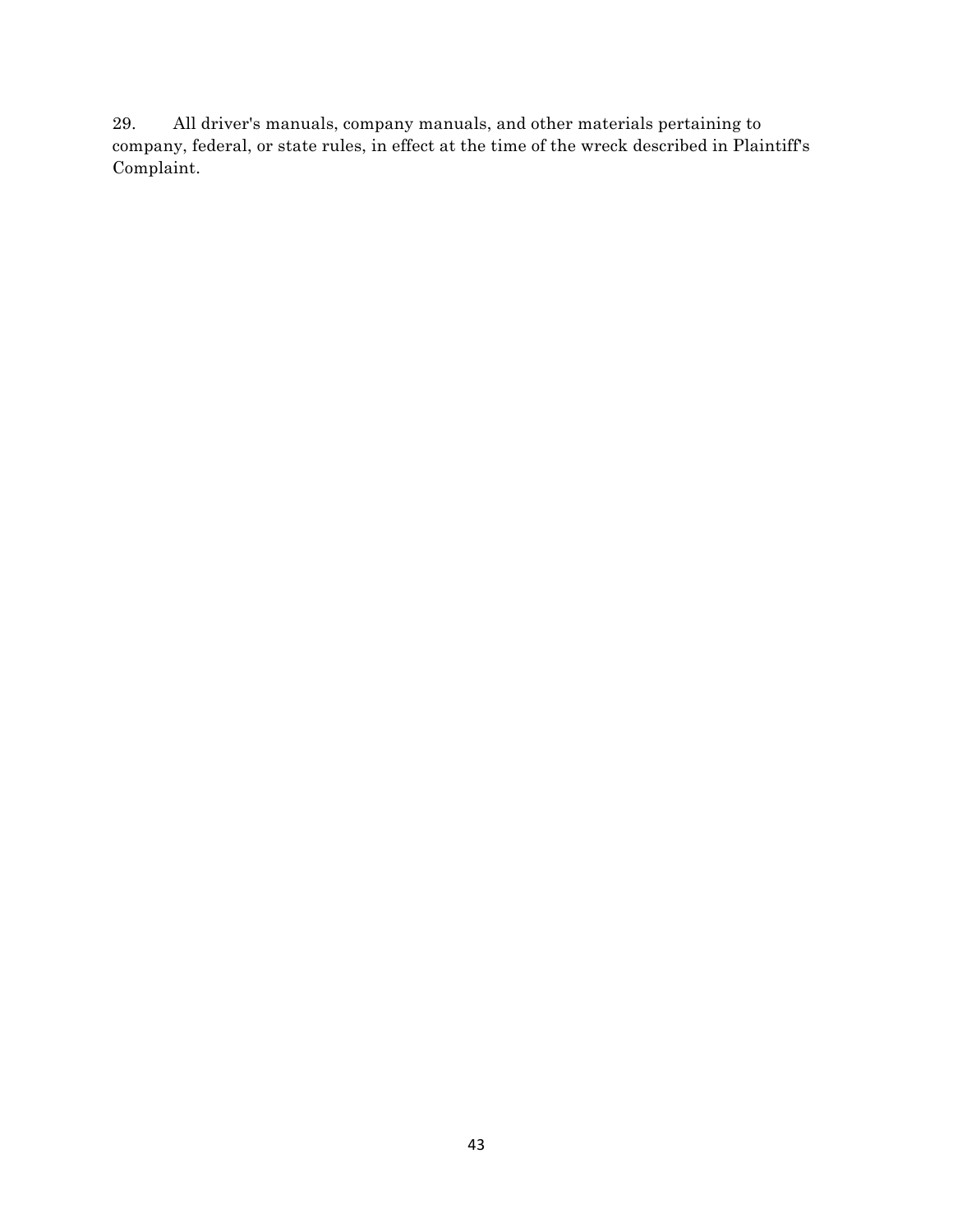# F. Records custodian deposition notice [Consider taking this 30 days before driver and 30(b)(6) depositions.]

### PLAINTIFF'S NOTICE TO TAKE DEPOSITION OF RECORDS CUSTODIAN OF DEFENDANT @COMPANY

PLEASE TAKE NOTICE that the undersigned attorney will take the deposition(s) of the below-named corporations, pursuant to the provisions of  $O.C.G.A$  § 9-11-30(b)(5) and  $O.C.G.A$ . § 9-11-34, at the location, time and date indicated below:

### NAME: @COMPANY

DATE:

TIME:

Pursuant to O.C.G.A. § 9.11.30(b)(6),  $\&COMPANY$  is required to designate and fully prepare one or more officers, directors, managing agents or other persons with the most knowledge concerning the following designated matters, or other persons who consent to testify on its behalf, and whom Defendant will fully prepare to testify regarding the following designated matters and as to such information that is known or reasonably available to the organization:

1. The existence of the documents requested below pursuant to O.C.G.A. § 9-11-34;

2. The electronic creation, duplication and/or storage of the documents requested below pursuant to

O.C.G.A. § 9-11-34;

3. Any and all document retention/destruction policies that would relate to any of the documents

requested below pursuant to O.C.G.A. § 9-11- 34;

4. The location of the documents requested below pursuant to O.C.G.A. § 9-11-34;

5. The organization, indexing and/or filing of the documents requested below pursuant to O.C.G.A. § 9-11-34;

6. The method of search for the documents requested below pursuant to O.C.G.A. § 9- 11-34;

7. The completeness of the documents produced pursuant to O.C.G.A. § 9-11-34; and

8. The authenticity of the documents produced pursuant to O.C.G.A. § 9-11-34.

Pursuant to O.C.G.A. § 9-11-35 and O.C.G.A. § 9-11-34, Plaintiff requests that @COMPANY produce the following documents and tangible things, as well as permit Plaintiffs counsel to inspect and copy the originals of each of the following documents and tangible items in the possession, custody or control of, its attorneys or other representatives or agents:

### SCHEDULE OF DOCUMENTS: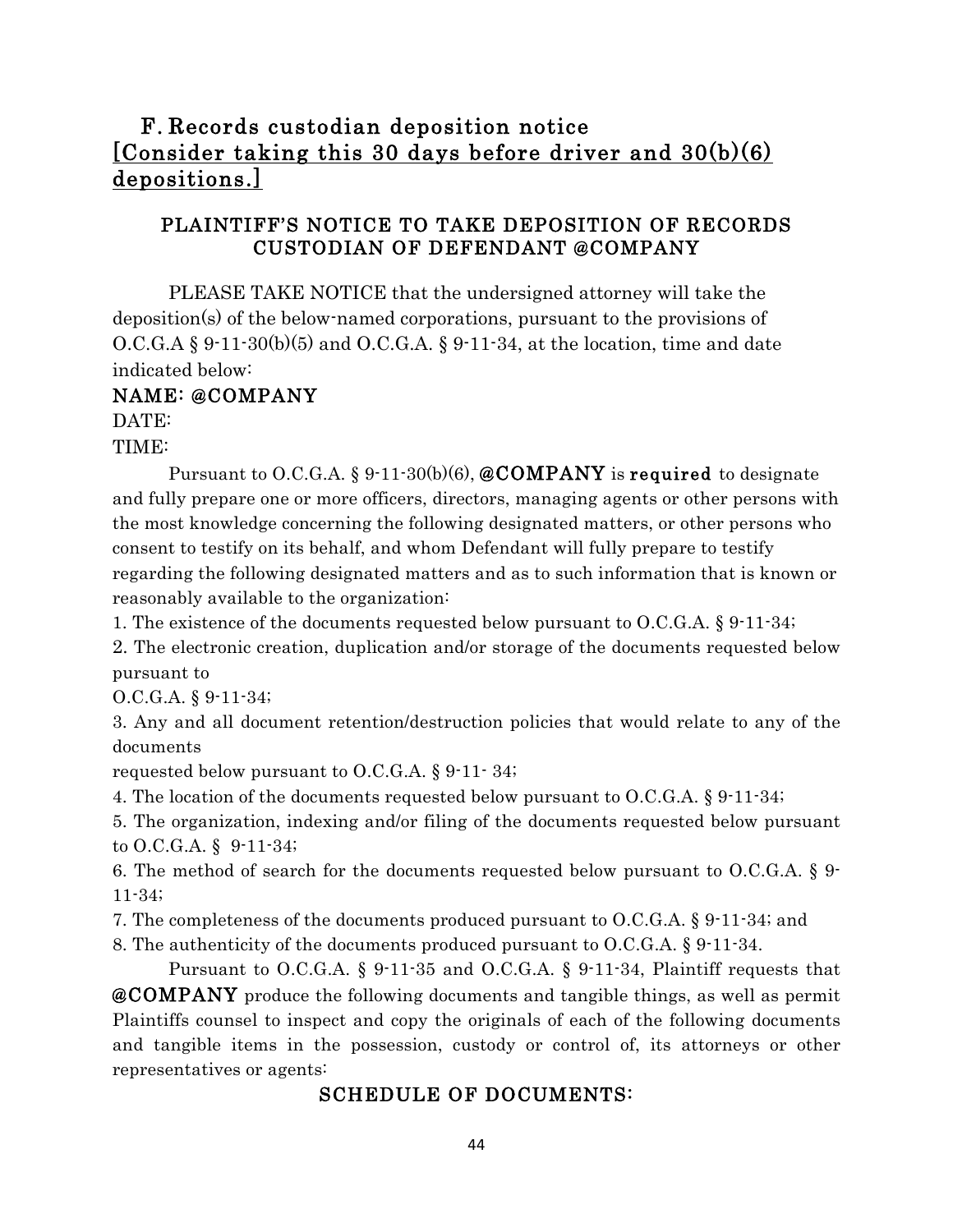Defendant shall bring the following ORIGINAL documents to the deposition:

- 1. Originals of all documents and materials responsive to all discovery served on this defendant in this case, whether produced previously or not, including but not limited to color photos, original logs, original qualifications file, original reports, and accident review board documents.
- 2. A duplicate original of every photograph (negative, positive, video, digital, and/or other) in your (including your attorney's) possession, custody and/or control that depicts in any way either of the vehicles (including trailer) or persons involved in the subject incident, the location of the collision, and/or any other item, person, vehicle, or other matter relevant to this lawsuit, together with repair and replacement estimates and invoices. This specifically includes any DriveCam video.
- 3. A copy of every photograph and other document in your (or your attorney's) possession, custody, and/or control that relates, refers, illustrates, and/or discusses in any way the [Plaintiff and/or Plaintiff's decedent].
- 4. Any and all photos, video, or other images of any type, whether electronic or film, of the vehicle taken after the occurrence, together with repair and replacement estimates and invoices therefore.
- 5. A copy of each and every document that reflects any statements made by the Plaintiffs and/or that purports to contain the signature(s) of the Plaintiffs.
- 6. A copy of each document evidencing and/or pertaining in any way to driving by @DRIVER for six (6) months preceding the collision at issue, to specifically include the day of the collision, including, without limitation:
	- a. Driver's trip envelopes and/or trip reports, daily logs (including "driver's daily logs," "MC-139," "MC-a," or "driver's multi-day logs"), work reports, fuel purchase reports, time reports, distance reports, or any other reports made by Defendant **@DRIVER** (reports should be given broad definition and includes statements, summaries, and other paperwork along with all supporting documentation);
	- b. Receipts for any trip-related expenses or purchases regardless of type (e.g., fuel, food, lodging, maintenance or repair, special permits, bridge or toll road, loading or unloading, or other receipts);
	- c. Cargo pickup or delivery orders (regardless of who prepared orders);
	- d. Bills of lading and manifests (regardless of who prepared them) (including copies signed by sender and receiver of cargo);
	- e. Any other documents evidencing pickup and delivery dates and times or detention of equipment or cargo;
	- f. Freight bills, inclusive of cargo pickup and delivery copies;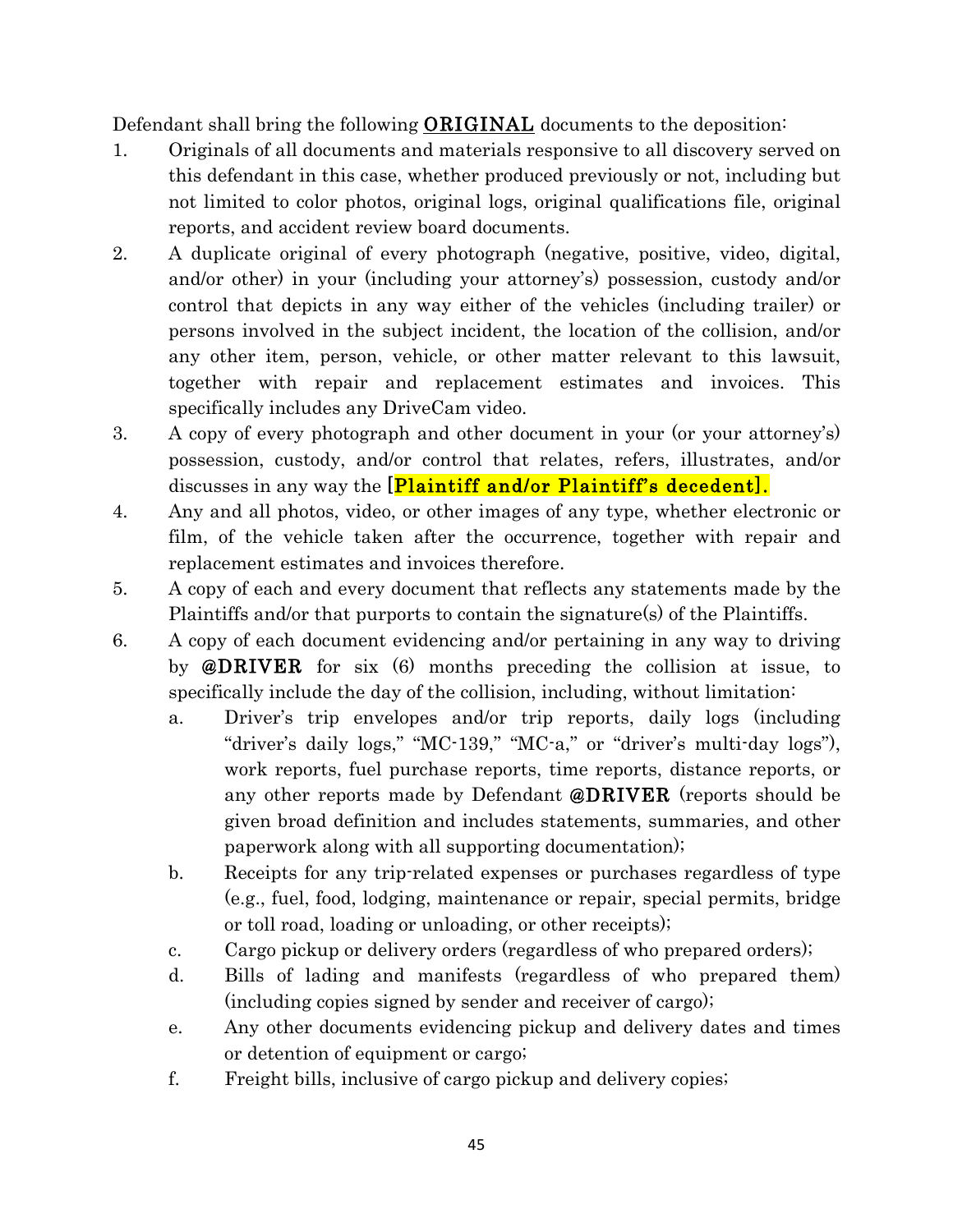- g. Written instructions, directives, orders, or advice given to Defendant @DRIVER in reference to cargo, routes of travel, pickup or delivery by you, shippers, receivers, or other persons or organizations;
- h. Dispatch records evidencing assignment of @DRIVER for any trip;
- i. Any driver call-in records or other written records indicating communications between @DRIVER and @COMPANY in reference to the movement of cargo, or the day-to-day operations of the equipment and/or driver;
- j. Documents (including both sides of checks) evidencing billing and payment for cargo transportation;
- k. Initial rough driver's trip check and settlement sheets along with all final accounting documents and computer printouts showing payment to @DRIVER (for expenses, salary, time, mileage, and/or any other purpose);
- l. Any and all motor carrier or driver created fuel, mileage, and purchase reports, records, and like documents;
- m. Copies of original ComChek, ComData, Cash Control, or similar service records and copies of front and back of all checks received or disbursed in reference to the transportation performed regardless of disbursement reason, inclusive of all checks to @DRIVER;
- n. Any and all computer printouts provided to you by others, including but not limited to ComChek, ComData, or Cash Control Corp., listed by driver name/number or truck number, showing the location and time of fuel purchases and mileage for the dates indicated;
- o. Any and all special or oversize permits and related documents/requests issued to or by any state agency to transport cargo over their territories regardless of the form of the permit; and
- p. Any and all other trip-related documents created by @DRIVER or any other persons or entities.
- 7. A copy of each traffic citation, terminal or road equipment and driver compliance inspection, warning, and/or citation issued to @DRIVER by any city, county, state, or federal agency or law enforcement official.
- 8. All log summaries and violation reports, whether prepared in-house or through an outside log scanning service pertaining to @DRIVER.
- 9. Copies of all claim forms submitted to @DRIVER or @COMPANY or any of its insurers by the owner(s) of the cargo being hauled by @DRIVER at the time of the subject incident, and copies of all correspondence concerning the collision and/or the cargo in question between @COMPANY and the owner(s)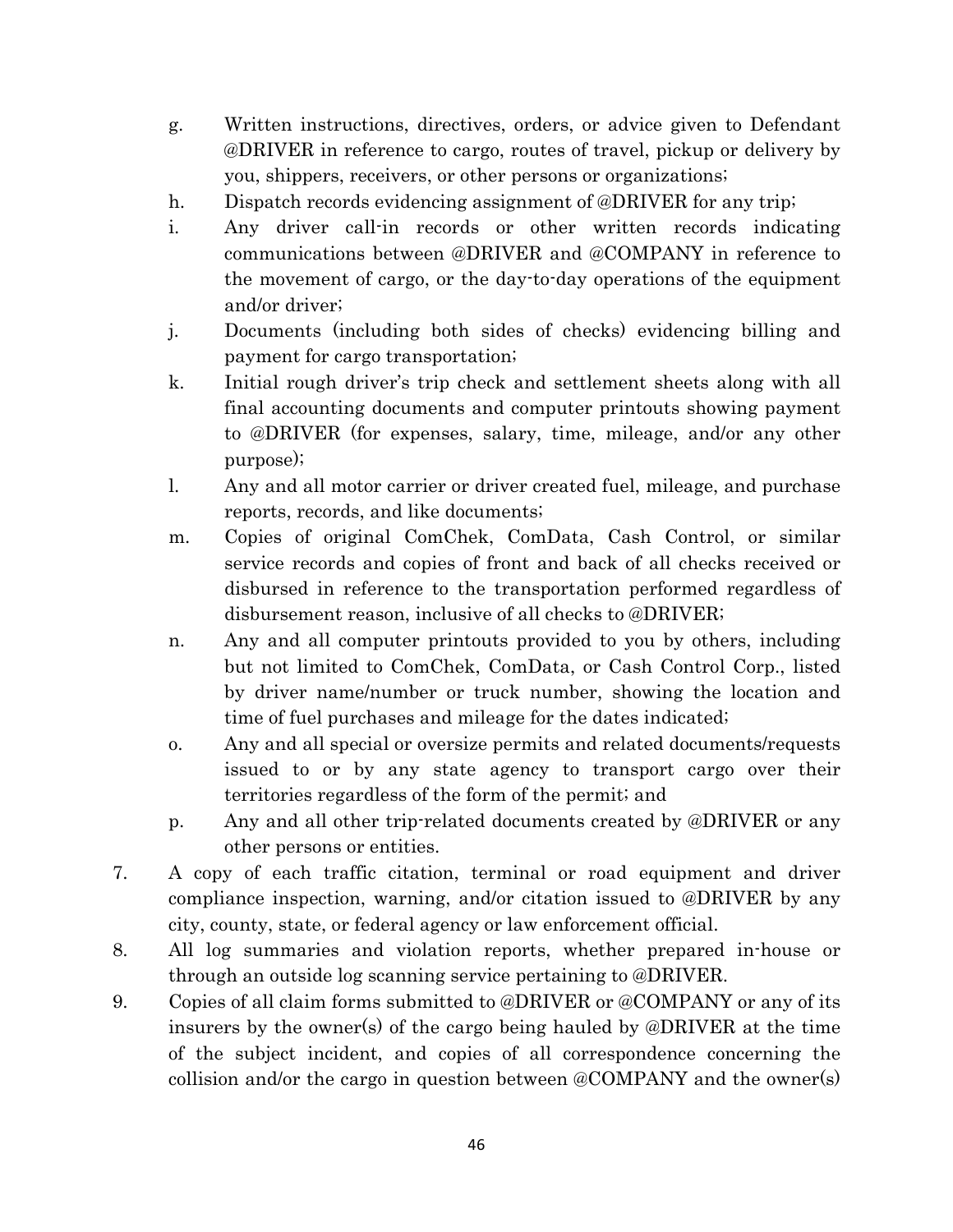of the cargo.

- 10. Copies of all documents, correspondence, and reports sent by or on behalf of @DRIVER or @COMPANY and/or received by @DRIVER or @COMPANY from any federal, state, or local regulatory agency pertaining to the subject incident.
- 11. All reports from any and all in-cab monitoring device, satellite (Qualcomm and the like), wireless, accident avoidance (Eaton Vorad and the like), engine control module, anti lock brake control module, and any other electronic control module. All reports from any and all in-cab monitoring device, satellite (OmniTRAC, Qualcomm, NVPc, QTRACS, OmniExpress, TruckMail, TrailerTRACS, SensorTRACS, JTRACS), wireless, accident avoidance (Eaton Vorad and the like), engine control module, anti lock brake control module, and any other electronic control module, and other similar systems data for the six (6) months prior to the collision for this driver and truck. Include both electronic and screen print formats for all data, including all sections, screens and subscreens. Where applicable, you should have the system available live on site at the deposition.
- 12. Complete copies of all contract, lease and rental agreements involving the vehicle driven by @DRIVER at the time of the subject incident that were in effect on the date of the collision.
- 13. The first report of injury for any claim for workers' compensation benefits arising from this collision.
- 14. Any and all contracts, agreements, and memoranda of understanding between @COMPANY and @DRIVER.
- 15. Any and all electronic, radio, telephone, or other recorded trip transmissions to and from the vehicle and driver thereof for the trip during which the occurrence happened, including, without limitation, those made on the date of the occurrence by telephone, mobile phone, radio, wireless, satellite or otherwise.
- 16. Original prescription bottles for all medications for which you had prescriptions, or were taking, the day of the collision.
- 17. Itemized cell phone bills for the month of the collision for any and all cell phones in your possession on the day of the collision.
- 18. Any and all rules, regulations, manuals, handbooks, policies and procedures, furnished by the defendant @COMPANY to its drivers that were in force on the day of the collision.
- 19. Any and all warning letters from any government agency regarding your driving or the Federal Motor Carrier Safety Regulations for three (3) years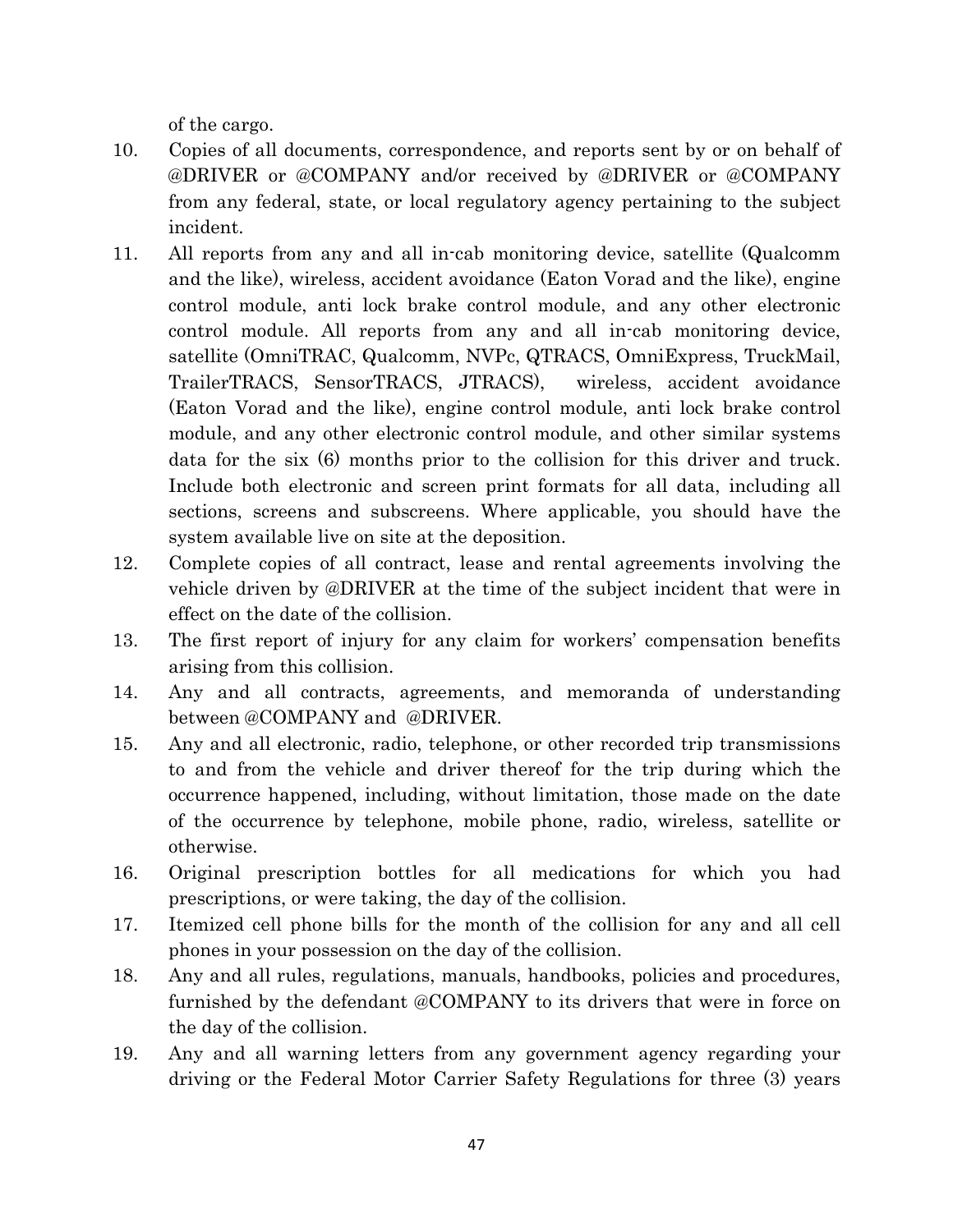prior to the collision and one (1) year after the collision.

- 20. Each insurance agreement, policy, contract or endorsement arguably covering the truck and trailer involved in the accident of @DOL, even if the vehicles are not specifically designated therein, including MCS-90 and all other endorsements, riders, amendments and application documents referred to therein, and all excess or umbrella liability insurance policies covering @COMPANY, which cover incidents occurring on @DOL
- 21. All safety management policies and procedures that were in force in 2009.
- 22. All driver training policies and procedures that were in force from the time @DRIVER became an employee through @DOL
- 23. All driver logs for @DRIVER one month preceding the collision of @DOL, and one week afterward.
- 24. All dispatching records regarding @DRIVER for the period of one month before and including @DOL and one week afterward. If any electronic system or program was used, include both complete electronic records and screen prints for each and every linked screen. You should have the system available live on site at the deposition.
- 25. All user's or operator's manuals for any electronic system used in dispatching drivers in the time period that includes @DOL
- 26. With regard to the tractor and trailer operated by Defendant @DRIVER at the time of the subject collision, produce(in both electronic and complete screen print formats) all records of cell phones, on-board communications, dispatch or fleet management system; cellular telephone; e-mail or text messaging system; CB (Citizens' Band) radio and antennas; radar detector; on-board fax machine; on-board telephone; on-board beeper; automatic onboard recording device; electronic control module; electronic engine data recorder; on-board tachograph; and on-board computer recorder. For any electronic system, include both complete electronic records without alteration and complete prints of all downloads and complete screen prints of all screens of any program or system. You should have any computer based system available live on site at the deposition.
- 27. All operator manuals and user manuals for any electronic communications system or record keeping system that was installed in the tractor and trailer operated by Defendant @DRIVER at the time of the subject collision.
- 28. Any and all written materials, handouts, pamphlets, flyers, or documents distributed to @DRIVER at safety seminars or meetings prior to the collision.
- 29. Any and all written communication of any type from, or to, the company regarding driver safety.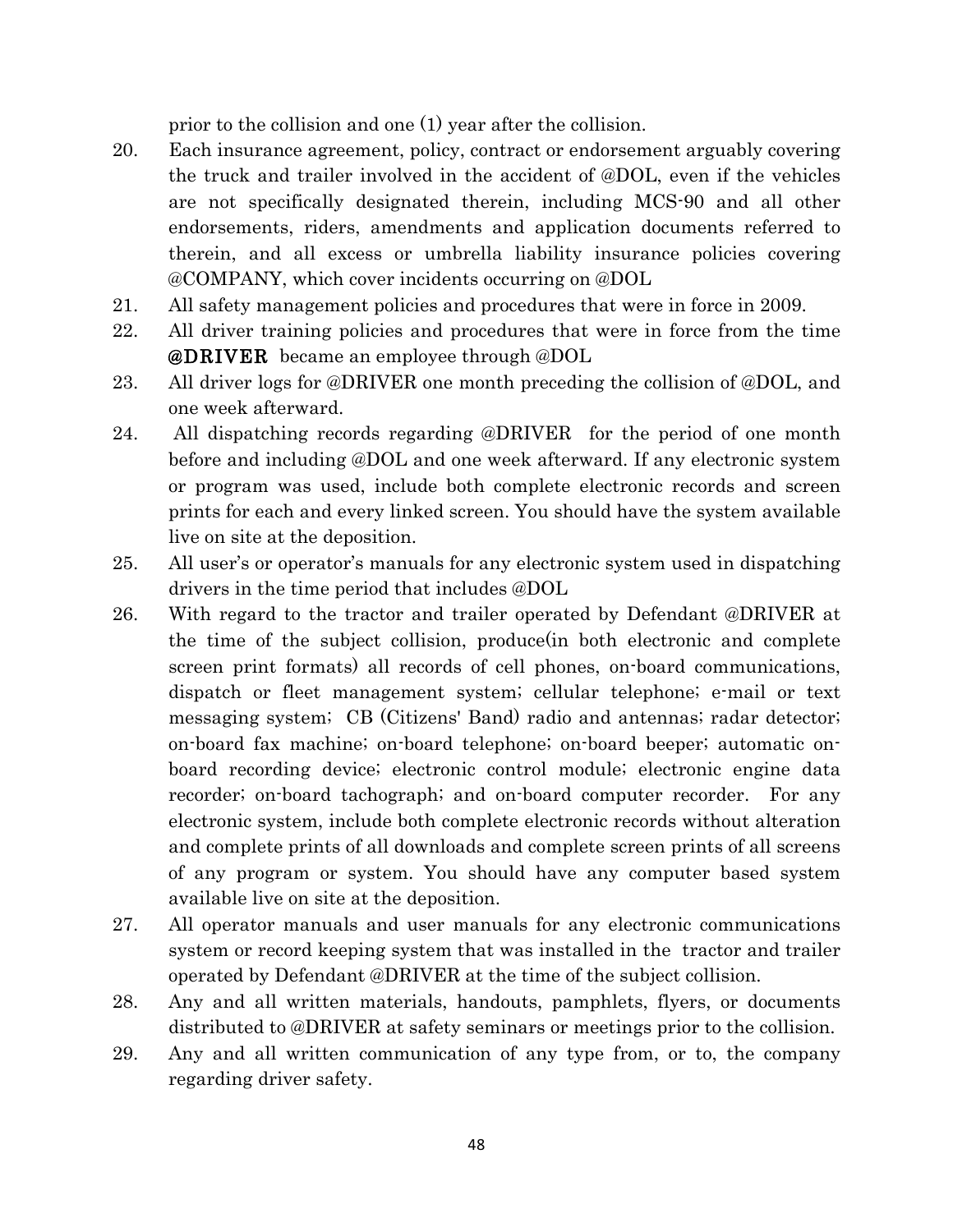- 30. Any and all diaries kept by to @DRIVER from the day before the collision to three (3) months after the collision in question.
- 31. Any and all documents, or recorded statements, given to anyone other than your attorney, about this collision.
- 32. Any documents, including a driver rating by any government agency for three (3) years prior to the collision and one (1) year after the collision.
- 33. Printouts of your online Federal Motor Carrier Safety Administration Comprehensive Safety Information (CSI) to include:
	- a. Performance (basic) evaluations for each area;
	- b. Operation history for driver;
	- c. Driver Measurement summary;
	- d. Violation history;
	- e. Unsafe Driving Inspection results.
- 34. All transcripts of any traffic court hearing, workers compensation hearing, disciplinary proceeding, trial, deposition, or any other judicial or quasijudicial hearing related to any proceeding arising from the incident complained of in this lawsuit.
- 35. All records relating to the maintenance, maintenance, repair and work orders regarding the vehicle Defendant @DRIVER operated at the time and place of the collision referred to in the Plaintiff's Complaint, including but not limited, including but not limited to the following:
	- a. All driver/vehicle *inspection* reports required under 49 C.F.R.396.11 for the tractor and trailer involved in the collision.
	- b. All maintenance, inspection and repair records or work orders on the tractor and trailer involved in the collision.
	- c. All annual *inspection* reports for the tractor and trailer involved in the above collision covering the date of the collision.
	- d. All records of *inspections*, maintenance, repairs and repair estimates for both the tractor and the trailer involved in the collision of July 13, 2009, for the period of six months prior to the collision and one month after the collision
	- e. All records of maintenance, repair, and **inspection**, invoices and work orders with regard to any parts, tires, brakes, steering, suspension or any other mechanical component of said vehicle;
	- f. Any pre-trip inspection report completed by the driver for the trip involved in this collision.
	- g. Any post-collision maintenance, **inspection**, or repair records or invoiced in regard to the tractor and trailer involved in the above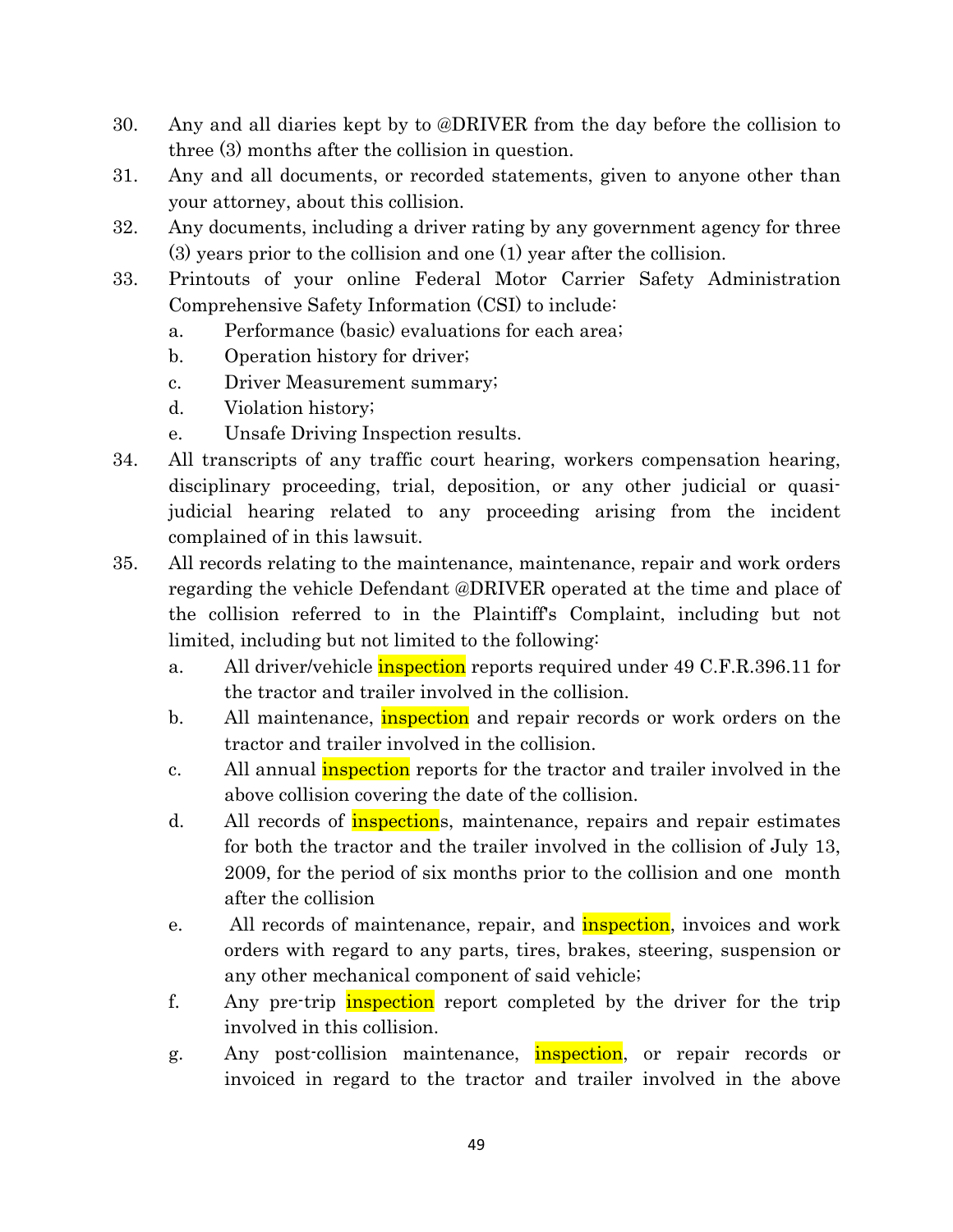collision.

- 36. All records documenting the recording of time, speed and distance of operation of the vehicle on the date of the incident complained of in the Plaintiff's Complaint.
- 37. All supporting documents related to your driver's record of duty status maintained in the ordinary course of business, including but not limited to:
	- a. bills of lading,
	- b. carrier pros,
	- c. freight bills,
	- d. dispatch records,
	- e. driver call-in records,
	- f. gate record receipts,
	- g. weight/scale tickets,
	- h. fuel receipts,
	- i. fuel billing statements,
	- j. toll receipts,
	- k. international registration plan receipts,
	- l. international fuel tax agreement receipts,
	- m. trip permits,
	- n. port of entry receipts,
	- o. cash advance receipts,
	- p. delivery receipts,
	- q. lumper receipts,
	- r. interchange and **inspection** reports,
	- s. lessor settlement sheets,
	- t. over/short and damage reports,
	- u. agricultural inspection reports,
	- v. CVSA reports,
	- w. accident reports,
	- x. telephone billing statements,
	- y. credit card receipts,
	- z. driver fax reports,
	- aa. on-board computer reports,
	- bb. border crossing reports,
	- cc. custom declarations,
	- dd. traffic citations,
	- ee. overweight/oversize reports and citations, and
	- ff. other documents directly related to the motor carrier's operation,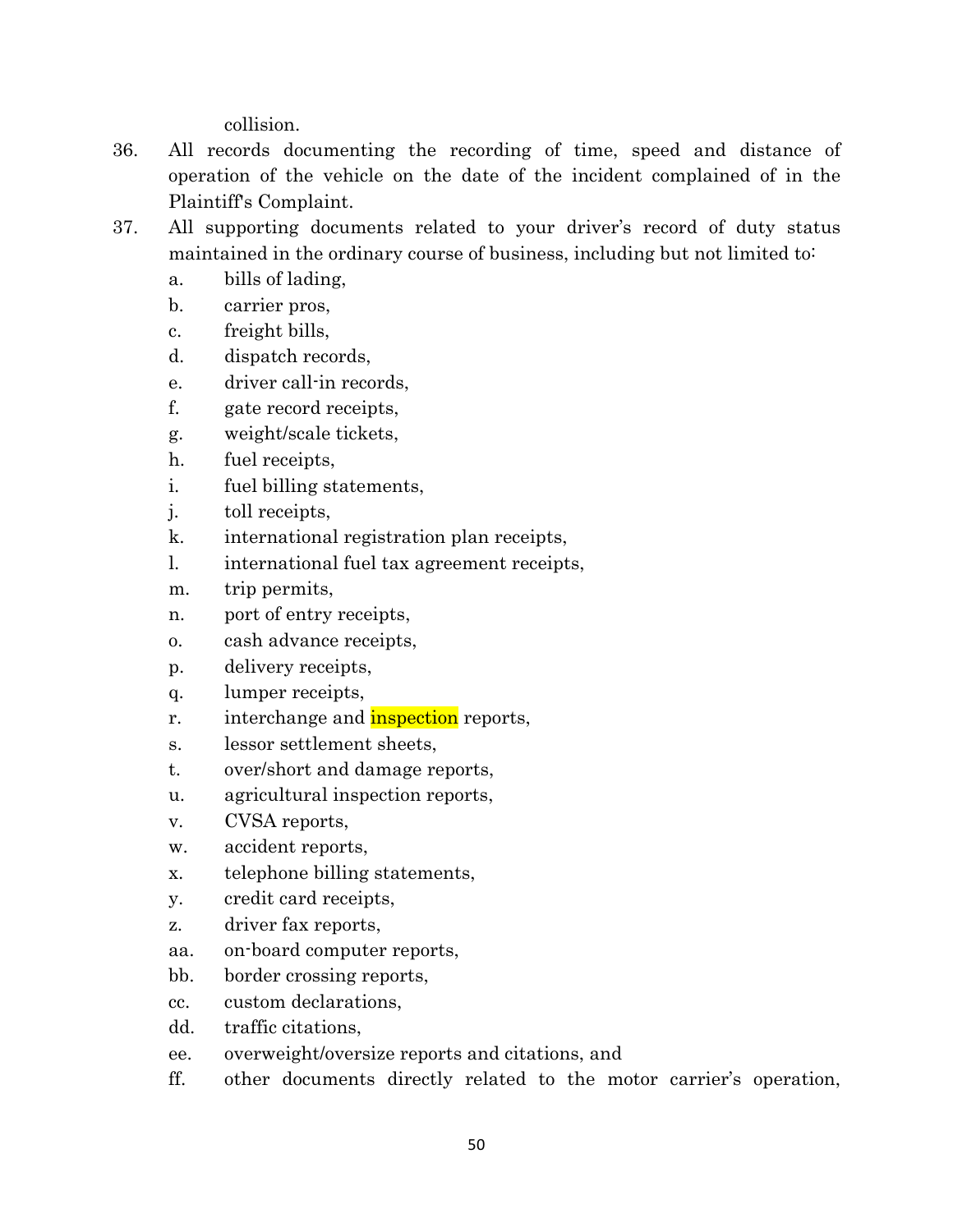which are retained by the motor carrier in connection with the operation of its transportation business and/or can be used to verify information on the driver's records of duty status.

- 38. Your complete personnel and payroll files and records on Defendant @DRIVER, including but not limited to all file jackets, memoranda, correspondence, phone messages.
- 39. Your complete driver qualification and driver investigation history files regarding Defendant @DRIVER, as required by 49 C.F.R. § 391.51 and 391.53 , including but not limited to:
	- a. Application for employment, including all documents and records required by 49 C.F.R. § 391.21 .
	- b. Every the motor vehicle record received from each State pursuant to  $$391.23(a)(1)$ .
	- c. Every certificate of driver's road test issued to the driver pursuant to  $§391.31(e).$
	- d. A copy of every license or certificate which the motor carrier accepted as equivalent to the driver's road test pursuant to §391.33.
	- e. The motor vehicle record received from each State driver licensing agency to the annual driver record inquiry required by §391.25(a), including pre-employment and annual records.
	- f. Every document relating to the annual review of the driver's driving record as required by  $\S 391.25(c)(2)$ .
	- g. A list or certificate relating to violations of motor vehicle laws and ordinances required by §391.27.
	- h. Driver's Certification of Prior Collisions.
	- i. Driver's employment history.
	- j. All documents and records regarding inquiries into driver's employment history.
	- k. Pre-employment MVR.
	- l. Annual MVR for last two years.
	- m. Annual review of driver history pursuant to 49 C.F.R. § 391.25
	- n. Certification of road test.
	- o. Medical examiner's certificates for last two years, and all other documents and records pursuant to 49 C.F.R. § 391.41 and 49 C.F.R. § 391.43 through 391.47 .
	- p. All pre-employment, random, and post-collision alcohol and drug testing results regarding Defendant @DRIVER.
	- q. HAZMAT or other training documents.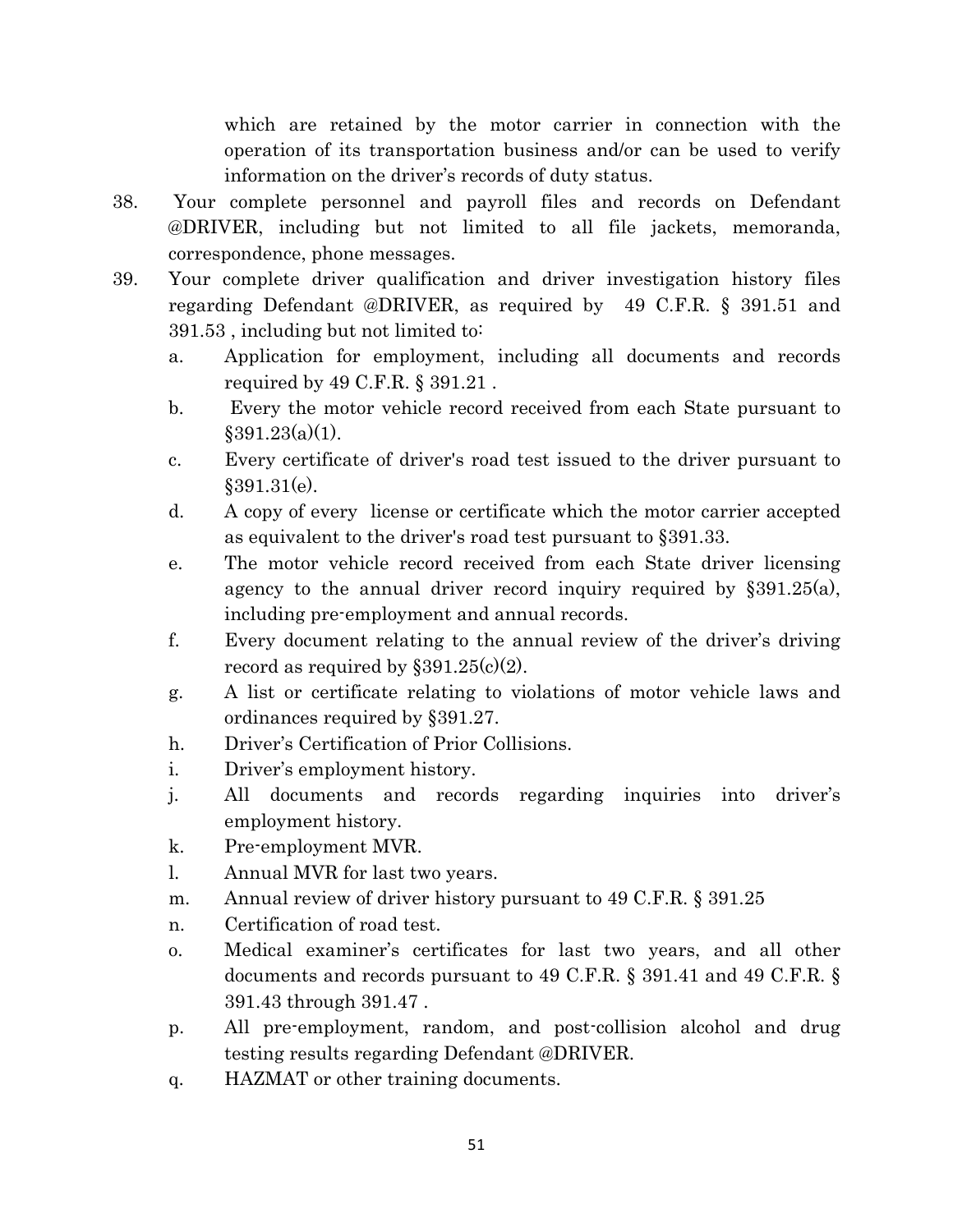- 40. All documents, records, video recordings, and other materials used with regard to training and instruction of Defendant @DRIVER pursuant to 49 C.F.R. § 390.5(e) and 49 C.F.R. § 392.1.
- 41. All photographs, videos, computer generated media, or other recordings of the interior and exterior of the vehicles involved in this collision, the collision scene, the occurrence, or relating to any equipment or things originally located at or near the site of the occurrence.
- 42. Any lease contracts or agreements covering the driver or the tractor or trailer involved in this collision.
- 43. Any interchange agreements regarding the tractor or trailer involved in this collision.
- 44. Any data and/or printout from on-board recording devices, including, but not limited to, the ECM (electronic control module), or any on-board computer, tachograph, trip monitor, trip recorder, trip master or other recording or tracking device for the day of the collision and the six-month period preceding the collision for the equipment involved in the collision.
- 45. Any e-mails, electronic messages, letters, memos, or other documents concerning this collision.
- 46. The collision register maintained by the motor carrier as required by federal law for the one (1) year period preceding this collision.
- 47. Any drivers' manuals, guidelines, rules or regulations given to drivers such as the one involved in this collision.
- 48. Any reports, memos, notes, logs or other documents evidencing complaints about @DRIVER.
- 49. Any DOT reports, memos, notes or correspondence concerning **@DRIVER** or the tractor or trailer involved in this collision.
- 50. All settlement sheets and expense sheets for @DRIVER pertaining to trips taken for the day of the collision and thirty (30) days prior to the collision.
- 51. Cargo pickup or deliver orders prepared by motor carriers, brokers, shippers, receivers, driver, or other persons, or organizations for thirty (30) days prior to the date of the collision as well as the day of the collision.
- 52. All documents pertaining to the ownership of the tractor and the trailer involved in this crash, including but not limited to title and registration documents.
- 53. Accounting records, cargo transportation bills and subsequent payments or other records indicating billings for transportation or subsequent payment for the transportation of cargo, with both the front and back of cancelled checks for cargo transported by the driver and/or truck involved in the collision for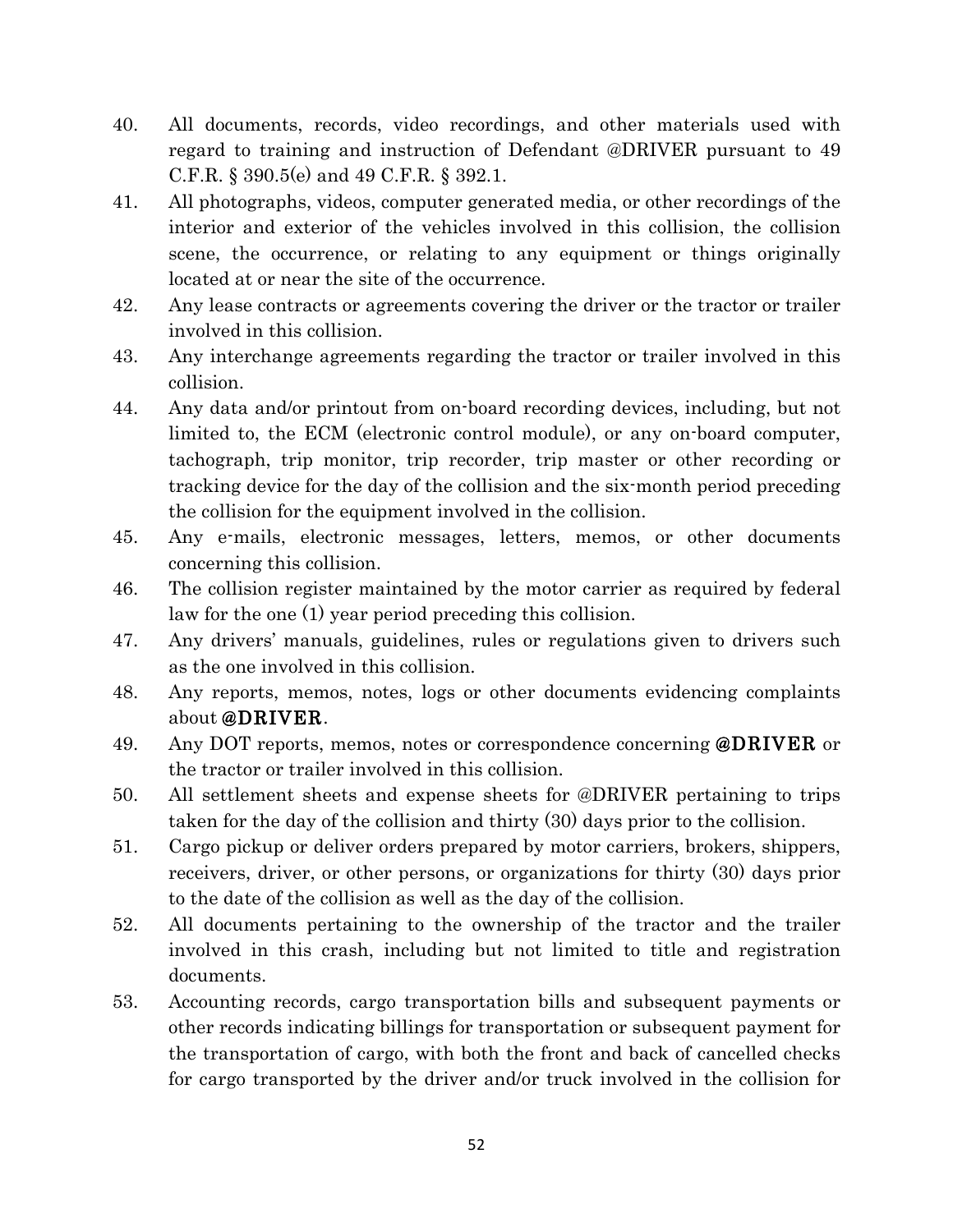thirty (30) days prior to the date of the collision, as well as the day of the collision.

- 54. Any other items associated in any way with the wreck, documents, database, or other piece of evidence concerning or reflecting upon the driver, the collision, the tractor, trailer, or the truck.
- 55. If not previously listed, any and all communications via CB radio, mobile or satellite communication systems, e-mail, cellular phone, pager or other cab communication device to include the bills for the devices for the seven (7) days before, the day of, and the two (2) days after the collision.
- 56. If not previously listed, any and all computer, electronic, or e-mail messages of any type created in the seven (7) days prior to the collision and the first forty-eight (48) hours immediately after the collision, by and between the defendant and any agents or third parties, as well as any computer message, which relate to this particular incident, whether generated or received by you or your agents. We require you to put any vendor which hosts or stores this data for you on notice of the need to preserve this data.
- 57. If not previously listed, all documents required by Federal Motor Carrier Safety Regulation 395.8, specifically those items identified in the Department of Transportation's interpretation of the regulation.
- 58. All documents identifying the insurer of the trailer involved in the crash, including but not limited to all documents naming the insurance company and policy number on such trailer.
- 59. All documents identifying any freight broker that was involved in making arrangements for transportation of the freight that was in the trailer at the time of the crash.
- 60. All records regarding the tractor trailer and driver involved in this incident which you maintain with regard to requirements of the International Fuel Tax Agreement (IFTA).
- 61. Everything you provided to any expert referred to in your responses to Interrogatories.

62. All log book audits of Defendant @DRIVER from the time he became your employee (or an independent contractor deemed to be an employee for purposes of the Federal Motor Carrier Safety Regulations) to the present.

63. Your safety and training budgets for the two calendar years up to and including the date of the collision referred to in the plaintiff's complaint.

PLEASE TAKE NOTICE that this Request is deemed continuing to and through trial of this case.

Should you in the future discover any items relating to any of the above matters of this Request, you are required to notify Plaintiff's counsel of said information by way of